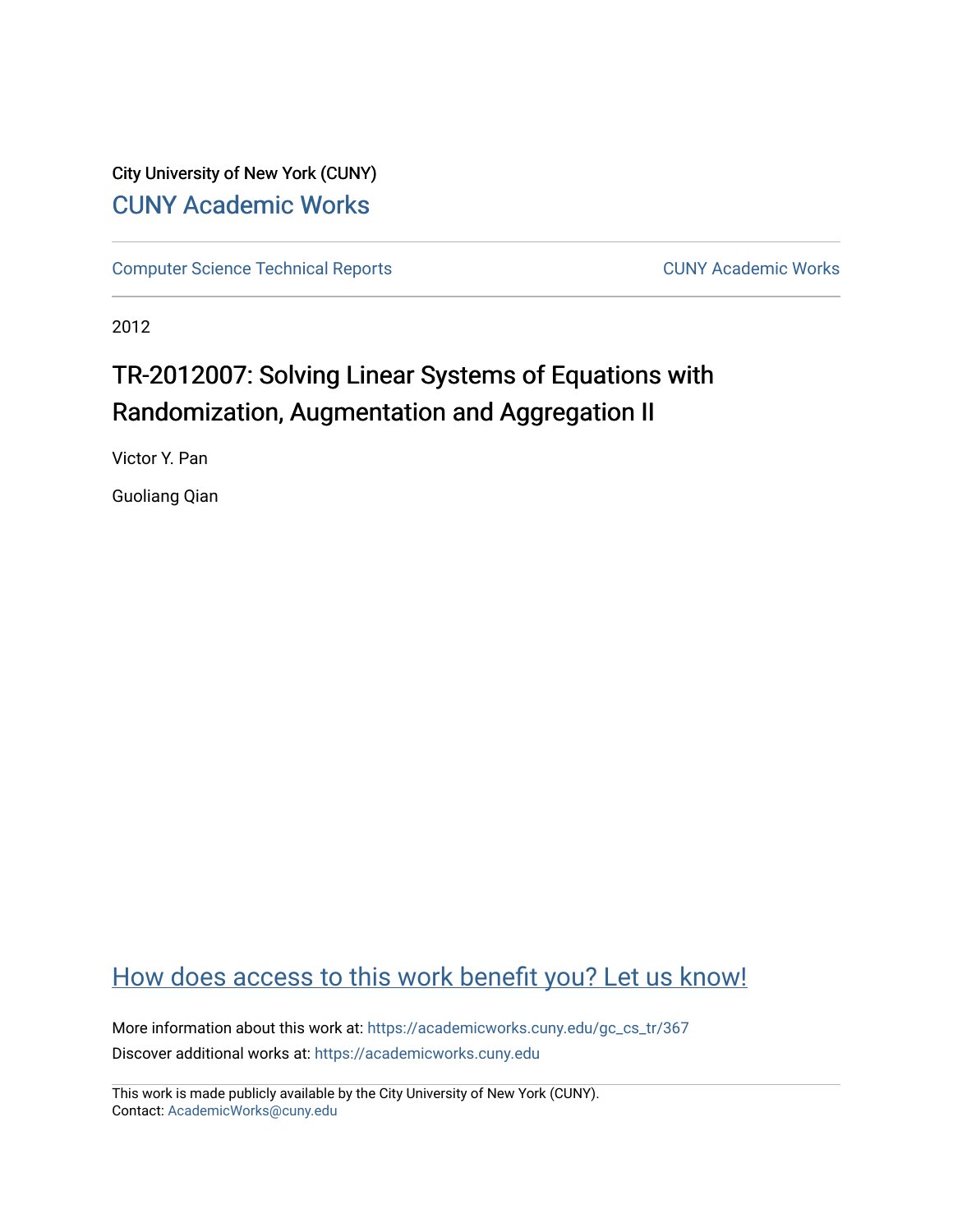# **Solving Linear Systems of Equations with Randomizaion, Augmentation and Aggregation II** <sup>∗</sup>

Victor Y. Pan<sup>[1,2],[a]</sup> and Guoliang Qian<sup>[2],[b]</sup>

[1] Department of Mathematics and Computer Science Lehman College of the City University of New York Bronx, NY 10468 USA [2] Ph.D. Programs in Mathematics and Computer Science The Graduate Center of the City University of New York New York, NY 10036 USA [*a*] victor.pan@lehman.cuny.edu http://comet.lehman.cuny.edu/vpan/ [*b*] gqian@gc.cuny.edu

#### **Abstract**

Seeking a basis for the null space of a rectangular and possibly rank deficient and ill conditioned matrix we apply randomization, augmentation, and aggregation to reduce our task to computations with well conditioned matrices of full rank. Our algorithms avoid pivoting and orthogonalization, preserve matrix structure and sparseness, and in the case of an ill conditioned input perform only a small part of the computations with high accuracy. We extend the algorithms to the solution of nonhomogeneous nonsingular ill conditioned linear systems of equations whose matrices have small numerical nullities. Our estimates and experiments show dramatic progress versus the customary matrix algorithms where the input matrices are rank deficient or ill conditioned. Our study can be of independent technical interest: we extend the known results on conditioning of random matrices to randomized preconditioning, estimate the condition numbers of randomly augmented matrices, and link augmentation to aggregation as well as homogeneous to nonhomogeneous linear systems of equations.

**AMS Classification:** 15A06, 15A12, 15A52, 65F22, 65F05, 65F10

**Key words:** Linear systems of equations, Rank, Numerical rank, Randomization, Augmentation, Aggregation

# **1 Introduction**

## **1.1 Background: computations of vectors and bases in the null space**

Solution of a homogeneous linear system of equations  $A$ **y** = **0** is a fundamental problem of matrix computations (see our Section 13, [27, Sections 7.2 and 11.1], and [32] on its links to other central

<sup>∗</sup>Supported by NSF Grant CCF-1116736 and PSC CUNY Awards 62230–0040, 63153–0041 and 64512–0042. . Some results of this paper have been presented at the Fifth International Computer Science Symposium in Russia (CSR 2010) in Kazan' [28] and at the 16th Conference of the International Linear Algebra Society (ILAS) in Pisa, Italy, both in June 2010.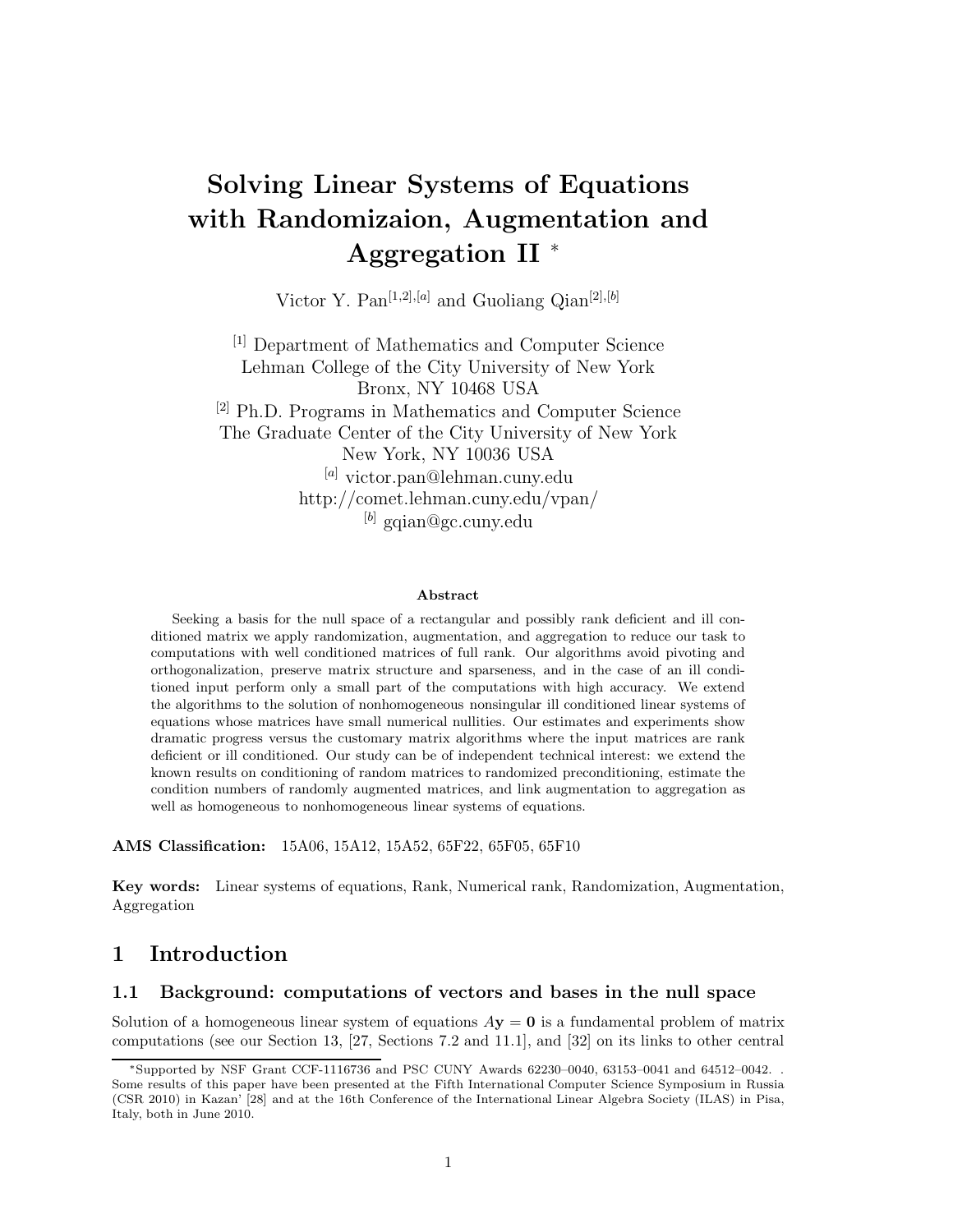subjects of that field). We call the solution vectors **y** the *null vectors* of the matrix *A*. They form the *null space*  $\mathcal{N}(A) = \{ \mathbf{y} : A\mathbf{y} = \mathbf{0} \}$ ; if its basis is given by the columns of a matrix *B*, we call *B* a *null matrix basis (nmb)* for a matrix *A* and write  $B = \text{nmb}(A)$ .

The customary algorithms for computing null vectors and nmbs employ rank revealing LU or QR factorization, with pivoting (see [21] and the references therein) or SVD. The algorithms destroy matrix structure and sparseness and are quite costly even for general matrices. The SVD computation is most costly, but even "pivoting usually degrades the performance" [13, page 119].

## **1.2 Our contribution**

Our present nmb algorithms avoid pivoting and orthogonalization by employing randomized matrix multiplication, augmentation and aggregation. As the result we accelerate the customary algorithms by order of magnitude for a large class of general and structured input matrices according to our estimates in Section 14 and numerical experiments in Section 15 (cf. Table 15.1).

We extend our algorithms to computing an *approximate nmb* or *anmb* of an ill conditioned matrix, that is a nmb of a nearby matrix, as well as to the solution of a nonsingular ill conditioned linear system of equations whose coefficient matrix is given with a small upper bound on its numerical nullity, that is on the number of its singular values that are dramatically smaller than its norm. In this case our *preconditioning* techniques reduce the computations to the case of well conditioned matrices of full rank.

Our study can be of independent technical interest, e.g., we estimate the impact of randomized augmentation on the condition number of a matrix, extend the known results on conditioning of random matrices in [4], [7], [9], [2], and [35] to preconditioning by means of randomized augmentation and aggregation, and explore and exploit the links between the solution of nonhomogeneous and homogeneous linear systems of equations.

We refer the reader to the papers  $[24]$ – $[32]$  on applications of randomized preprocessing to fundamental matrix and polynomial computations. In particular augmentation is closely linked to additive preprocessing of [24, Section 12] and [27, Section 4] but can preserve matrix structure and sparseness a little better (cf. Section 12).

## **1.3 Organization of the paper**

In the next section we recall some definitions and basic facts, including the estimates for the ranks and condition numbers of random matrices and randomized matrix products. In Section 3 we compute a  $\text{nmb}(A)$  by combining randomization and nonorthogonal projection; this squares the condition number of *A*. In Section 4 we avoid such shortcoming by applying randomized post-multiplication. In both sections we assume that the input matrix has full row rank. In Section 5 we relax this assumption. In Sections 6–12 we present and analyze our alternative techniques of randomized augmentation, block modification and aggregation for computing nmbs and anmbs. These techniques better preserve matrix sparseness and structure than randomized multiplications and the nmb techniques of [27]. In Section 13 we extend our nmb and anmb algorithms to solving a nonhomogeneous nonsingular linear system of equations. In Section 14 we estimate the computational cost of our randomized algorithms. Section 15 covers the results of our numerical tests, which make up the contribution of the second author of this paper. Section 16 concludes it.

**Acknowledgement.** We thank Marc Van Barel for directing us to his Toeplitz solver in [36] and are grateful to a reviewer and Jesse Wolf for helpful comments.

# **2 Definitions and basic facts**

Hereafter "expected" and "likely" mean "with probability 1 or close to 1".

 $\mathbb R$  and  $\mathbb C$  are the fields of real and complex numbers, respectively.

A flop is an arithmetic operation with such numbers.

The concepts "large", "small", "nearby", "approximate", "ill conditioned" and "well conditioned" as well as our notation  $\approx$ ,  $\ll$ , and  $\gg$  are quantified in the context of the computational task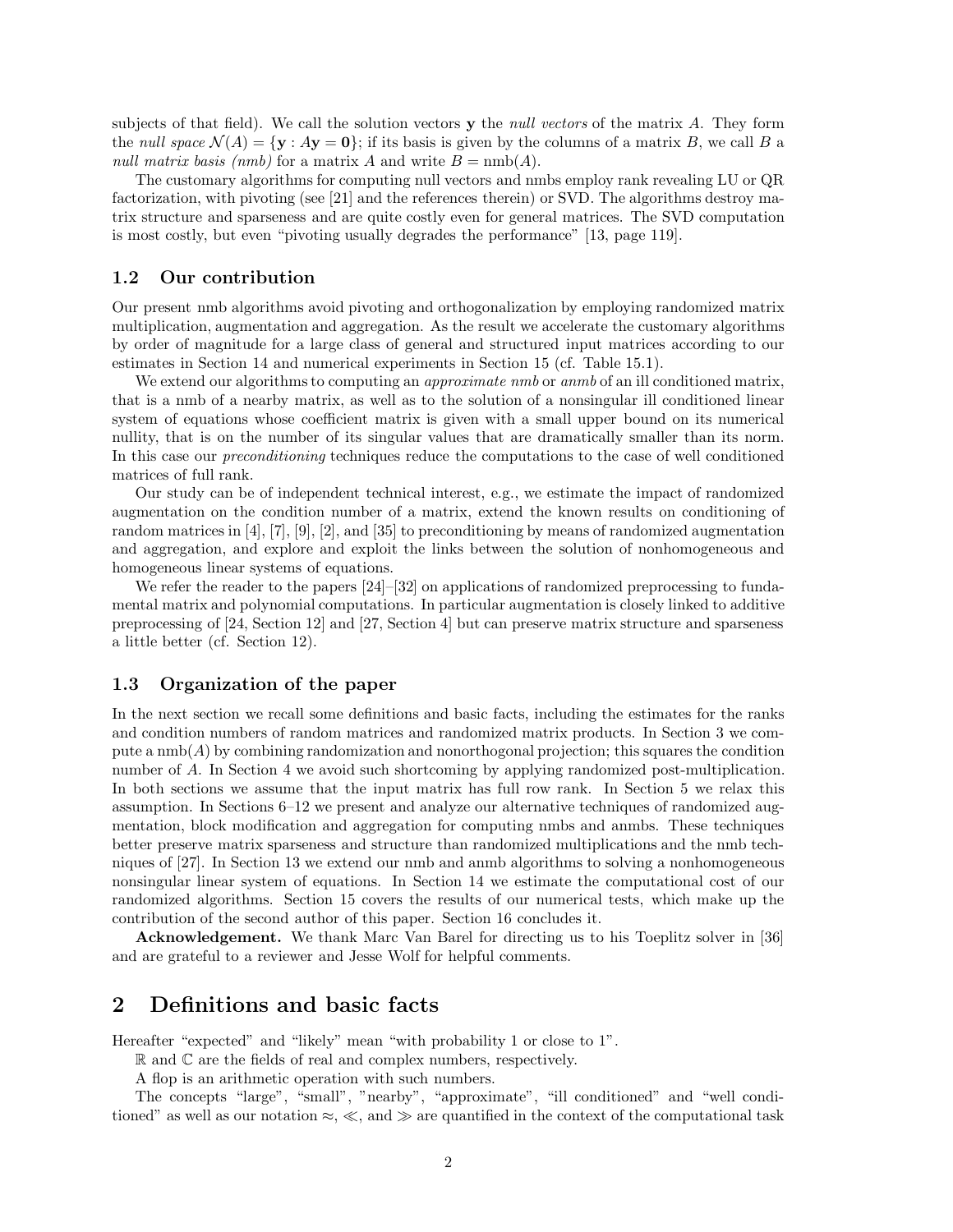and computer environment. For two scalars a and b we write  $a \ll b$  and  $b \gg a$  if the ratio  $b/a$  is large; we write  $a \approx b$  if  $|a - b| \ll |a| + |b|$ .

#### **2.1 General matrices, nmbs and annihilators**

We use and extend the customary definitions of matrix computations of [13] and [34].

 $(B_1 \mid \ldots \mid B_k) = (B_j)_{j=1}^k$  is a  $1 \times k$  block matrix with blocks  $B_1, \ldots, B_k$ .

 $\text{diag}(B_1, \ldots, B_k) = \text{diag}(B_j)_{j=1}^k$  is a  $k \times k$  block diagonal matrix with diagonal blocks  $B_1, \ldots, B_k$ .<br>*I* denotes the identity matrix  $(a, \cdot)$  and denotes the  $k \times l$  matrix filled with zeros. *In* denotes the identity matrix  $(e_1 | \ldots | e_n)$ .  $O_{k,l}$  denotes the  $k \times l$  matrix filled with zeros.  $\mathbf{0}_k$ denotes the vector  $O_{k,1}$ . We drop the subscripts and write *I*, *O*, and **0** where the size of a matrix or a vector is not important or is defined by context.

 $A<sup>T</sup>$  and  $A<sup>H</sup>$  denote the transpose and the Hermitian transpose of an  $m \times n$  matrix *A*, respectively.  $A^H = A^T$  for a real matrix *A*. A matrix *A* is Hermitian if  $A = A^H$ . A matrix  $A = B^H B$  is Hermitian positive definite if *B* is a nonsingular matrix. A matrix *U* is called unitary, orthogonal and orthonormal if  $U^H U = I$  or  $UU^H = I$ .

A matrix has full row (resp. column) rank if its rows (resp. columns) are linearly independent.

 $\mathcal{R}(A)$  denotes the range of the matrix A, that is the linear space  $\{y : y = Au\}$  generated by its columns.  $\mathcal{N}(A)$  denotes its null space  $\{ \mathbf{v} : A\mathbf{v} = \mathbf{0} \}$ , rank  $A = \dim \mathcal{R}(A)$  its rank, and nul  $A = \dim \mathcal{N}(A) = n - \text{rank } A$  its nullity. **v** is its null vector if  $A$ **v** = **0**.  $\text{null}(A^T) = m - \text{rank } A$  is the left nullity of *A*. It is equal to nul *A* if and only if  $m = n$ .

**Fact 2.1.** *The*  $m \times n$  *matrices of a rank*  $\rho$  *form an algebraic variety*  $\forall$  *of dimension*  $(m + n - \rho)\rho$ *.* 

*Proof.* Let *M* be an  $m \times n$  matrix of a rank  $\rho$  with a nonsingular  $\rho \times \rho$  leading block  $M_{00}$  and  $\text{write } M =$  $\begin{pmatrix} M_{00} & M_{01} \\ M_{10} & M_{11} \end{pmatrix}$ . Then the  $(m - \rho) \times (n - \rho)$  Schur complement  $M_{11} - M_{10} M_{00}^{-1} M_{01}$  must vanish, which imposes  $(m-\rho)(n-\rho)$  algebraic equations on the entries of *M*. Similar argument can be applied where any  $\rho \times \rho$  submatrix of the matrix *M* (among all  $\binom{m}{n}$ *ρ* - *n ρ* - such submatrices) is nonsingular. Therefore dim  $V = mn - (m - \rho)(n - \rho) = (m + n - \rho)\rho$ .

A matrix *H* is a *complete annihilator* of a matrix *A* if  $\mathcal{R}(H) = \mathcal{N}(A)$ . It is a *null matrix basis* if it also has full column rank. We use the acronyms nmb, ca,  $\text{nmb}(A)$ , and  $\text{ca}(A)$ . Given a  $\text{ca}(A)$  we can compute a  $\text{nmb}(A)$  based on the following fact.

**Fact 2.2.**  $[27]$ *. Suppose H is a* ca(*A*)*. Then* 

 $(a)$  *H is a* nmb(*A*) *if and only if* nul  $H = 0$  *and* 

(b)  $HY$  *is a* nmb(A) *if*  $X$  *is a* ca( $H$ ) *and if*  $(X | Y)$  *is a nonsingular matrix.* 

**Remark 2.1.** In some algorithms for computing a nmb(A) or a ca(A) we assume that  $A \in \mathbb{C}^{m \times n}$ *for*  $m \leq n$ . This is not a serious restriction because we can change the matrix size by appending *new rows or columns filled with zeros, then compute a nmb or a ca of the new matrix and output a nmb or a ca of the original matrix. Alternatively we can handle the case of*  $m > n$  *by applying the techniques of [27] or we can reduce the task to the case of*  $m \leq n$  *by employing the equations*  $\mathcal{N}(A) = \mathcal{N}(A^H A)$  or  $\mathcal{N}(A) = \bigcap_{i=1}^h \mathcal{N}(B_i)$  where  $A = \sum_{i=1}^h (O \mid B_i \mid O)^T$ ,  $B_i = (O \mid I_{k_i} \mid O)A$ are  $k_i \times n$  matrices for  $i = 1, ..., h$ , and  $\sum_{i=1}^{h} k_i = m$ . Given  $\text{nmb}(B_i) = \text{nmb}((O \mid B_i \mid O)^T)$  for  $i = 1, ..., h$  are can compute a puph(A) hasod on [13] Theorem 19 (11]  $i = 1, \ldots, h$ *, one can compute a* nmb(*A*) *based on [13, Theorem 12.4.1]*.

### **2.2 SVD, inverses, norms, condition number, and numerical nullity**

 $A = S_A \Sigma_A T_A^H$  is *SVD* or full *SVD* of an  $m \times n$  matrix A of a rank  $\rho$  if  $S_A S_A^H = S_A^H S_A = I_m$ ,  $T_A T_A^H = T_A^H T_A = I_n$ ,  $\Sigma_A = \text{diag}(\hat{\Sigma}_A, O_{m-\rho,n-\rho})$ , and  $\hat{\Sigma}_A = \text{diag}(\sigma_j)_{j=1}^{\rho}$ . Here  $\sigma_j = \sigma_j(A) = \sigma_j(A^H) > 0$  is the *i*th l the *j*th largest singular value of a matrix *A* for  $j = 1, \ldots, \rho$ , and we write  $\sigma_j = 0$  for  $j > \rho$ .

**Fact 2.3.**  $\sigma_j(A) \geq \sigma_j(A_0)$  for all *j* if  $A_0$  is a submatrix of a matrix A.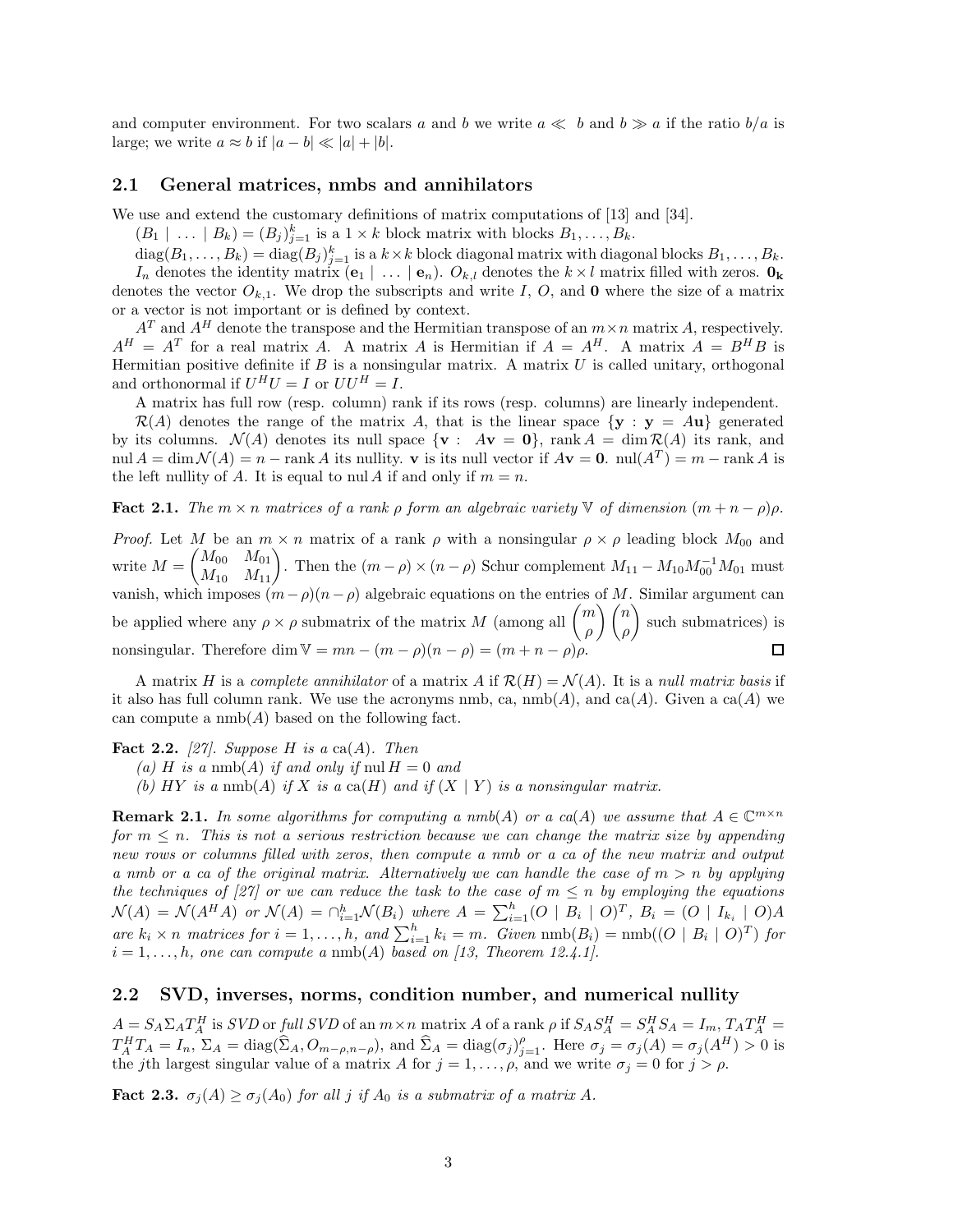$A^+ = T_A \operatorname{diag}((\hat{\Sigma}_A)^{-1}, O_{n-\rho,m-\rho})^+ S_A^H$  is the Moore–Penrose pseudo-inverse of the matrix *A*.<br>A matrix  $X = A^{(I)}$  is a left (resp. right) inverse of a matrix *A* if  $X A = I$  (resp.  $AX = I$ ). A matrix  $X = A^{(I)}$  is a left (resp. right) inverse of a matrix A if  $XA = I$  (resp.  $AX = I$ ).  $A^+$ is an  $A^{(I)}$  if and only if a matrix *A* has full rank.  $A^{(I)}$  is unique and is given by  $A^{-1}$  if and only if *A* is a nonsingular matrix.

 $\sigma_1(A) = ||A|| = ||A^H||$  is the 2-norm of a matrix  $A = (a_{i,j})_{i,j=1}^{m,n}$ .

$$
\sigma_{\rho}(M) = 1/||M^+||
$$
 for a matrix M of a rank  $\rho$ . (2.1)

 $||A||_F = \sqrt{\sum_{i,j=1}^{m,n} |a_{i,j}|^2}$  is its Frobenius norm. We have  $||A||/\sqrt{mn} \le \max_{i,j=1}^{m,n} |a_{i,j}| \le ||A||$ ,  $||A|| \le ||A||_F \le \sqrt{n}||A||$ .<br>
A is normalized if  $||A|| = 1$ . We write  $A \approx B$  if  $||A - B|| \ll ||A|| + ||B||$ .  $\kappa(A) = \sigma_1(A)/\sigma_0(A) = ||A|| \, ||A^+||$  is the condition number of a matrix *A* of a rank *ρ*. A matrix

*A* is *ill conditioned* if  $\sigma_1(A) \gg \sigma_0(A)$ , otherwise *well conditioned*. See [3], [13, Sections 2.3.2, 2.3.3, 3.5.4, 12.5]; [14, Chapter 15]; [34, Section 5.3] on estimating norms and condition numbers.

For a fixed  $q < l = \min\{m, n\}$  we write  $\bar{r} = m - q$ ,  $r = n - q$ ,  $S_{A,\bar{r}} = S_A (O_{\bar{r},q} | I_{\bar{r}})^T$ ,  $\mathbb{S}_{A,\bar{r}} = \mathcal{R}(S_{A,\bar{r}}), T_{A,r} = T_A(O_{r,q} | I_r)^T$ , and  $\mathbb{T}_{A,r} = \mathcal{R}(T_{A,r}),$  that is  $S_{A,\bar{r}}$  (resp.  $T_{A,r}$ ) is the block formed by the  $\bar{r}$  (resp. *r*) eastern, that is rightmost, columns of the matrix  $S_A$  (resp.  $T_A$ ).

An  $m \times n$  matrix A has *numerical rank* q, *numerical nullity*  $r = n - q$  and *left numerical nullity*  $m-q$  if it has exactly *q* singular values that exceed  $\epsilon$  ||A|| for a positive tolerance  $\epsilon$  (cf. Remark 2.2). By setting to 0 all but the  $q$  largest singular values of such a matrix  $A$  we obtain a well conditioned matrix *A* that lies nearby and has rank *q*; in this case  $\mathbb{T}_{\tilde{A},r} \approx \mathcal{N}(A)$  and  $\mathbb{S}_{\tilde{A},\bar{r}} \approx \mathcal{N}(A^T)$ .<br>Conversely suppose *A* is an  $m \times n$  well conditioned matrix rank  $A - a - I - r = 0$ .

Conversely, suppose *A* is an  $m \times n$  well conditioned matrix, rank  $A = q = l - r$ ,  $0 < r < l$  $\min\{m, n\}$ , *E* is a random matrix, and  $||E|| \ll ||A||$ . Then the matrix  $A = A + E$  has numerical rank *q* and is likely to have full rank *l* (cf. Corollary 2.2).

**Remark 2.2.** *The choice of the tolerance*  $\epsilon$  above can be a challenge, e.g., for  $\tilde{A} = \text{diag}(0.9^j)_{j=0}^{2000}$ .

**Remark 2.3.** *By virtue of Fact 2.1 the m* × *n matrices having a numerical rank ρ lie near an algebraic variety of dimension*  $(m + n - \rho)\rho$ *, which is monotone increasing as*  $\rho$  *increases.* 

**Definition 2.1.** *A matrix B is said to be an* approximate nmb *or an* approximate ca *of a matrix A if* dim  $\mathcal{N}(A) > 0$  *and if*  $B \approx \text{nmb}(A)$  *or*  $B \approx \text{ca}(A)$ *, respectively, and we also call*  $B$  *an approximate ca or approximate nmb of any matrix*  $\hat{A}$  *that lies near such a matrix*  $A$  *even if*  $\dim \mathcal{N}(\hat{A}) = 0$ . *Hereafter we use the acronyms* aca, anmb,  $\text{aca}(A)$  *and*  $\text{amb}(A)$ *.* 

Given an anmb(*A*) we can readily approximate the matrix *A* by a matrix of a smaller rank.

**Theorem 2.1.** *(Cf. [27, Section 7.2].) Suppose*  $\tilde{A} \in \mathbb{C}^{n \times n}$ , *A has a numerical nullity*  $r > 0$ ,  $B \in$  $\mathbb{C}^{n \times r}$ , the matrix  $B^H B$  is nonsingular, and  $||\tilde{A}B|| \ll ||\tilde{A}|| ||B||$ . Write  $M = \tilde{A}(I - B(B^H B)^{-1}B^H)$ , *in particular*  $M = \tilde{A}(I - BB^H)$  *if B is a unitary matrix. Then*  $M \approx A$  *and* rank  $M = n - r$ .

## **2.3 Structured matrices**

 $J = J_n = (\mathbf{e}_n | \dots | \mathbf{e}_1)$  is the  $n \times n$  reflection matrix,  $J(v_i)_{i=1}^n = (v_i)_{i=n}^1$ ;  $J^2 = I$ .<br>An  $m \times n$  Togplitz matrix  $T = (t_1, \dots)^{m-1,n-1}$  (resp. Hankel matrix  $H = (h_1, \dots)^{m-1}$ 

An  $m \times n$  Toeplitz matrix  $T = (t_{i-j})_{i=0}^{m-1,n-1}$  (resp. Hankel matrix  $H = (h_{i+j})_{i=0}^{m-1,n-1}$ ) is defined<br>the  $m+n-1$  entries of its first row and first (resp. last) column T I and IT are Hankel matrices by the *m*+*n*−1 entries of its first row and first (resp. last) column. *T J* and *JT* are Hankel matrices for a Toeplitz matrix *T*; *HJ* and *JH* are Toeplitz matrices for a Hankel matrix *H*.

 $Z(\mathbf{v})$  is the lower triangular Toeplitz matrix defined by its first column vector  $\mathbf{v} = Z(\mathbf{v})\mathbf{e}_1$ .  $Z^T(\mathbf{v})=(Z(\mathbf{v}))^T$  is its transpose.

The following theorem is a less known variation of a similar result of [12].

**Theorem 2.2.** [12]. Suppose  $K = (t_{i,j})_{i,j=0}^n$  is a nonsingular  $(n+1) \times (n+1)$  Toeplitz matrix, write  $T = (t_{i,j})_{i,j=0}^{n-1}, K^{-1}e_1 = (v_i)_{i=0}^n, \mathbf{v} = (v_i)_{i=0}^{n-1}, \mathbf{v}' = (v_i)_{i=1}^n, K^{-1}e_{n+1} = (w_i)_{i=0}^n, \mathbf{w} = (w_i)_{i=0}^{n-1},$ *and*  $\mathbf{w}' = (w_i)_{i=1}^n$ , and assume that  $v_0 \neq 0$ . Then the matrix  $T = (t_{i,j})_{i,j=0}^{n-1}$  is nonsingular and  $T^{-1} = Z(\cdot)Z^{T}(I-\mathcal{U})Z^{T}(I-\mathcal{U})$  $v_0 T^{-1} = Z(\mathbf{v}) Z^T (J\mathbf{w}') - Z(\mathbf{w}) Z^T (J\mathbf{v}').$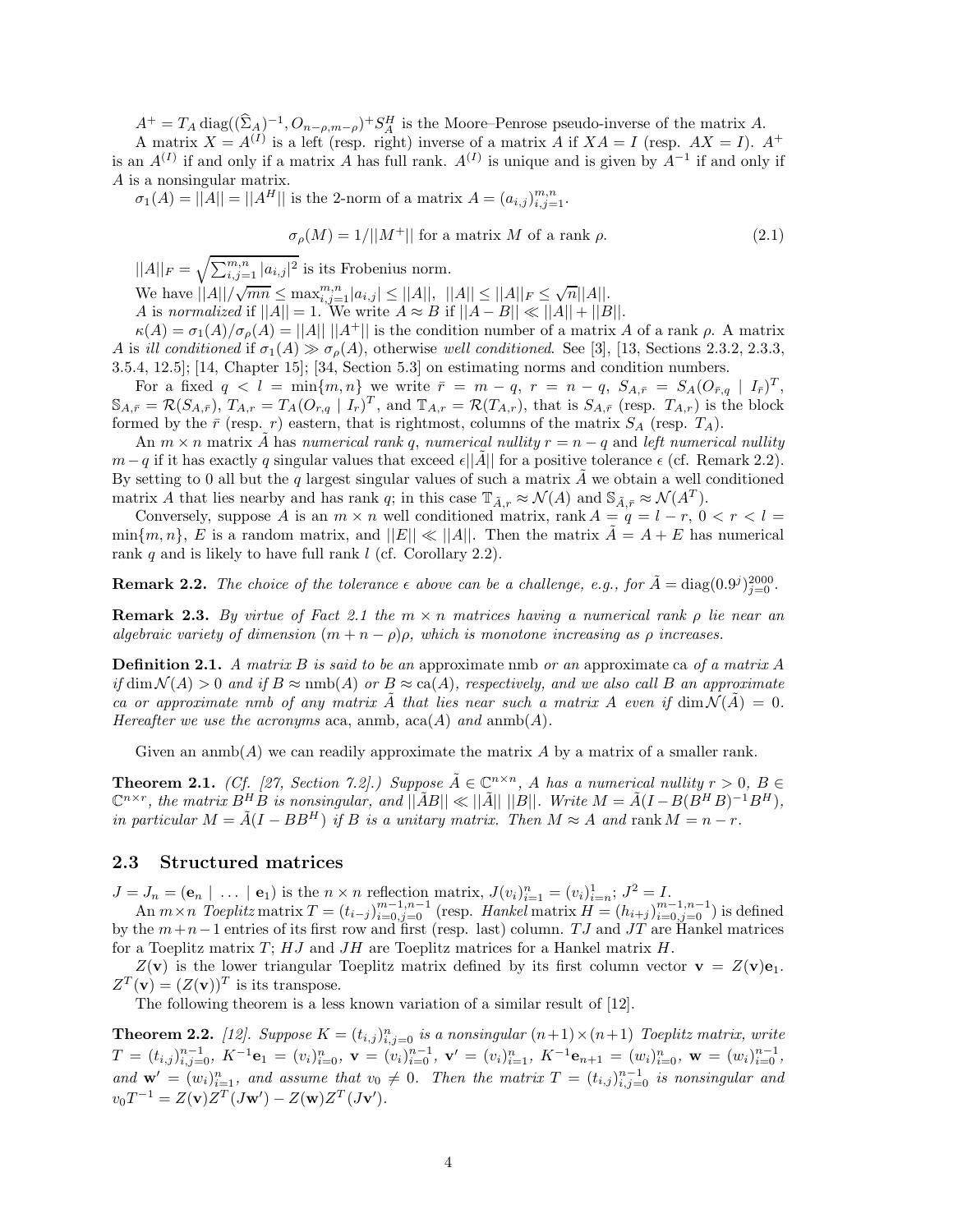**Remark 2.4.** For any positive integer q we can embed a nonsingular  $n \times n$  Toeplitz matrix T into *an*  $(n+q) \times (n+q)$  *Toeplitz matrix K with the*  $n \times n$  *leading principal block T and then recursively apply Theorem 2.2 to express the inverse*  $T^{-1}$  *via the column vectors*  $K^{-1}$ **e**<sub>1</sub> *and*  $K^{-1}$ **e**<sub>*n+q</sub>*. For</sub> *larger integers q the alternative expression of part (b) of Theorem 13.2 is superior.*

*n*×*n* Toeplitz-like and Hankel-like matrices having a small *displacement rank d* extend the class of Toeplitz and Hankel matrices (for which  $d \leq 2$ ) and can be represented by displacement generators of length *d*, defined by 2*dn* parameters each. Such matrices can be pairwise multiplied in  $O(d^2 n \log n)$ flops and, if nonsingular, inverted in  $O(d^2 n \log^2 n)$  flops each, where every output has displacement rank at most 2*d* and is represented with at most  $4dn$  parameters [1], [10], [11], [15], [16], [20], [22].

#### **2.4 Random sampling and random matrices**

 $|\Delta|$  is the cardinality of a set  $\Delta$ .

**Definition 2.2.** Random sampling *of elements from a set* ∆ *is their selection from this set at random, under the same probability distribution, and independently of each other. Random sampling is* Gaussian *or* uniform *if it is done under the Gaussian or uniform probability distribution on the set* ∆*, respectively. A matrix is* random *if its entries have been randomly sampled from a fixed set* ∆*. Such a matrix is* Gaussian or uniform random *over the set* ∆ *if the random sampling is Gaussian or uniform, respectively.*

**Definition 2.3.** *A matrix or a vector is a* Gaussian random matrix or vector *with a mean µ and a positive variance*  $\sigma^2$  *if it is filled with independent identically distributed Gaussian random variables, all having mean*  $\mu$  *and variance*  $\sigma^2$ .  $\mathcal{G}_{\mu,\sigma}^{m\times n}$  *is the set of such*  $m\times n$  *Gaussian random matrices. They are* standard *if*  $\mu = 0$  *and*  $\sigma = 1$ ; they are *N*-standard for a positive parameter *N if*  $\mu = 0$  *and if the ratio*  $\sigma/N$  *is neither large nor small.*  $\mathcal{G}_{0,(N)}^{m \times n}$  *denotes the set of such matrices of size*  $m \times n$ *.* 

**Definition 2.4.**  $F_X(y) = \text{Probability}\{X \leq y\}$  *for a real random variable X is the* cumulative distribution function (cdf) of X evaluated at y.  $F_A(y) = F_{\sigma_l(A)}(y)$  for an  $m \times n$  matrix A and an  $integer l = min{m, n}.$ 

## **2.5 Nonsingularity of random matrices and submatrices**

Recall that the total degree of a multivariate monomial is the sum of its degrees in all its variables. The total degree of a polynomial is the maximal total degree of its monomials.

**Lemma 2.1.** *[5], [33], [40]. For a set*  $\Delta$  *of cardinality*  $|\Delta|$  *(in a fixed ring or field, e.g., in* ℂ*) let a polynomial in m variables have a total degree d, and let it not vanish identically on this set. Then the polynomial vanishes in at most*  $d|\Delta|^{m-1}$  *points.* 

Hereafter we always sample the values of Gaussian random variables from infinite sets  $\Delta \subseteq \mathbb{R}$ .

**Corollary 2.1.** *Under the assumptions of Lemma 2.1 let the values of the variables of the polynomial be randomly sampled under the Gaussian probability distribution. Then the polynomial vanishes with probability 0.*

**Corollary 2.2.** *Any nonempty square submatrix of a Gaussian random*  $m \times n$  *matrix*  $A$  *(as well*) as of the matrix  $A + M$  for any real  $m \times n$  matrix  $M$ ) is singular with probability 0.

*Proof.* The determinant of a  $k \times k$  matrix is a polynomial of total degree k in the entries and does not vanish for generic matrices *A*. It remains to apply Corollary 2.1. □

Under the uniform sampling from a finite set of a large cardinality, the above results are readily extended; the probablility bounds become close to 0 rather than equal to 0.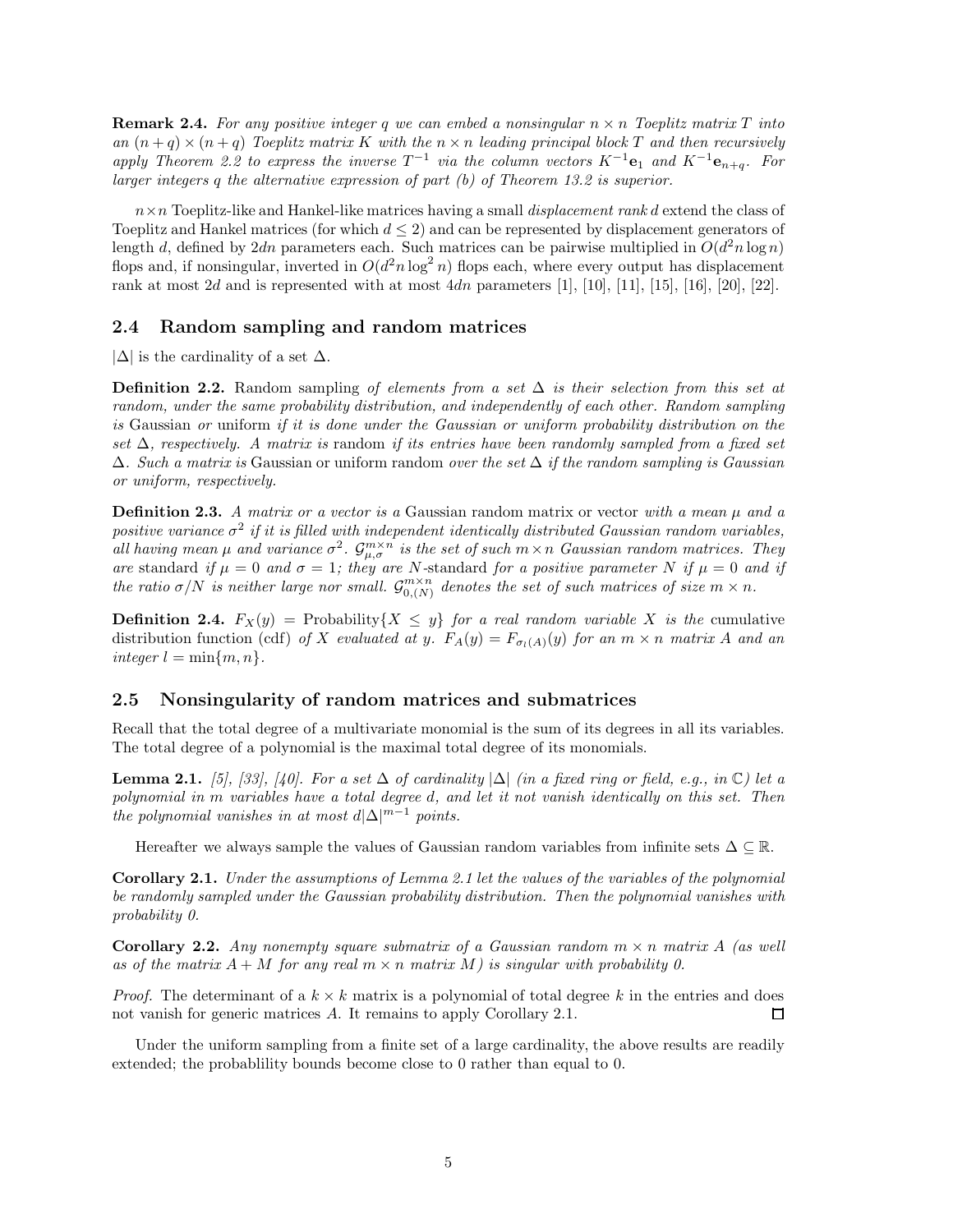# **2.6 The extreme singular values of random matrices, randomized matrix products, and randomized reduction of the computation of nmbs to the case of matrices of full rank**

A standard Gaussian random matrix *M* (cf. Definition 2.3) is well conditioned with a high probability [4], [7], [9], [2], and even adding such a matrix is likely to turn a normalized matrix into a well conditioned matrix [35]. We recall some basic results in this area; in particular we specify the respective estimates in Theorem 2.3, taken from [35] and applied in the proof of our Theorem 2.5.

For an  $m \times n$  matrix M of full rank  $l = \min\{m, n\}$  we have  $\sigma_l(M) = 1/||M^+||$  and consequently  $F_{\sigma_l(M)}(y) = F_{1/||M^+||}(y)$ ; hereafter we refer to  $F_{1/||M^+||}(y)$  more frequently than  $F_{\sigma_l(M)}(y)$ . Gaussian random matrices have full rank with probability 1 (see the previous subsection)

The following theorem provides an upper bound on the probability (the cdf) that the smallest singular value of Gaussian random matrix  $M$  is at most  $y$  (cf.  $(2.1)$  and Definition 2.4), and so the argument *y* of the cdf is a probabilistic lower bound on the smallest singular value of the matrix *M*. The bounds can be strengthened by a factor  $y^{|m-n|}$  [9], [2].

**Theorem 2.3.** *(See [35, Theorem 3.3].) Suppose*  $M \in \mathcal{G}_{\mu,\sigma}^{m \times n}$ ,  $l = \min\{m,n\}$ *, and*  $y \ge 0$ *. Then the matrix M has full rank with probability* 1 *and*  $F_{1/||M^+||}(y) \leq 2.35 \frac{y\sqrt{l}}{\sigma}$ .

The following theorem and corollary supply lower bounds on the probabilities that  $||M|| \leq y$  and  $\kappa(M) \leq y$  for a scalar *y* and a Gaussian random matrix *M*. So the arguments *y* of the cdfs can be viewed as probabilistic upper bounds on the norm ||*M*|| and the condition number *κ*(*M*), respectively. The corollary shows that the function  $1-F_{\kappa(M)}(y)$  is proportional to  $\sqrt{\log y}/y$  as  $y \to \infty$ . Increasing the value  $\sigma$  increases the lower bound on the cdf of  $\kappa(M)$ , which yields probabilistic upper bound *y* on  $\kappa(M)$ . For small values  $\sigma y$  and a fixed *n* the lower bound becomes negative, in which case the result becomes trivial.

**Theorem 2.4.** *(See [6, Theorem II.7].) Suppose*  $M \in \mathcal{G}_{0,\sigma}^{m \times n}$ . Then  $F_{\vert M \vert}(y) \geq 1 - \exp(-x^2/2)$  for  $x = y/\sigma - 2\sqrt{n} \ge 0$ .

**Corollary 2.3.** *(See [35, Theorem 3.1].) Under the assumptions of Theorem 2.3, let*  $||M|| \leq \sqrt{l}$ *. Then*  $F_{\kappa(M)}(y) \geq 1 - (14.1 + 4.7\sqrt{(2 \ln y)/n})n/(y\sigma)$  *for all*  $y \geq 1$ *.* 

The following theorem shows that  $\sigma_{\text{rank }W} \leq y$  with a probability of at most the order *y* for  $W = GM$ ,  $W = MH$ , and Gaussian random matrices *G* and *H*. Therefore it is unlikely that multiplication by them can dramatically decrease the smallest positive singular value of a matrix, even though  $UV = O$  for some pairs of rectangular unitary matrices  $U$  and  $V$ .

**Theorem 2.5.** [29]. Suppose  $G \in \mathcal{G}_{\mu,\sigma}^{r\times m}$ ,  $H \in \mathcal{G}_{\mu,\sigma}^{n\times r}$ ,  $M \in \mathbb{R}^{m\times n}$ , and  $y \ge 0$ . Then  $\max\{F_{1/||(GM)^{+}||}(y), F_{1/||(MH)^{+}||}(y)\} \le 2.35y$  $\frac{\mu, \epsilon}{\mu}$  $\widehat{r}/(\sigma_{\mathrm{rank}\,M}(M)\sigma)$  *for*  $\widehat{r} = \min\{r,\mathrm{rank}\,M\}.$ 

**Remark 2.5.** *Corollary 2.2 can be readily extended to all structured matrices of interest. On the extension of the results of this subsection to the case of matrices with complex entries and Toeplitz matrices see [4], [7], [9], [2] and [29, Section 3.4]. In short, all natural extensions to complex matrices have been proved and strongly supported empirically; all such extensions to the Toeplitz case also have strong empirical support, but the respective formal results have been limited to the extension of Theorem 2.3 in [29, Section 3.4] so far.*

# **3 A nmb of a matrix via randomization and projection**

#### **Algorithm 3.1. A nmb via randomization and projection***.*

INPUT:  $An \, m \times n$  matrix A of full rank m, for  $m \leq n$  (cf. Section 5).

Output: *FAILURE with probability* 0 *or a* nmb(*A*)*.*

COMPUTATIONS: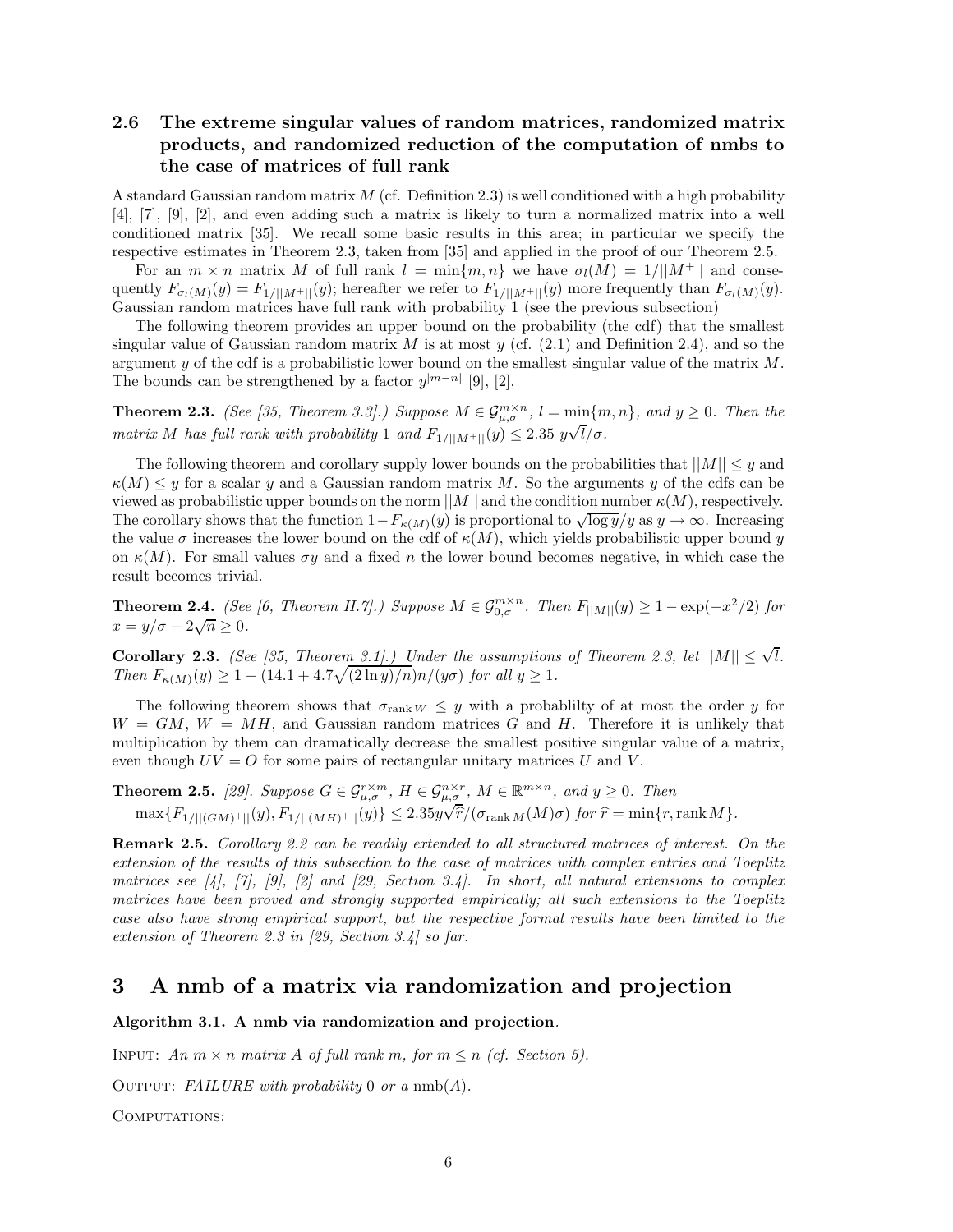- *1. Generate matrix*  $G \in \mathcal{G}_{0,1}^{n \times (n-m)}$ .
- 2. Compute the matrix  $B = (I_n A^H(AA^H)^{-1}A)G$ *. Output FAILURE and stop if this matrix is rank deficient. Otherwise output it as a* nmb(*A*)*.*

Correctness proof. Surely  $A(I_n - A^H(AA^H)^{-1}A) = O_{m,n-m}$ . So  $\mathcal{R}(B) \subseteq \mathcal{N}(A)$ , whereas  $\dim(\mathcal{R}(B)) = n - m = \dim(\mathcal{N}(A))$  because an  $n \times (n - m)$  matrix G has full rank with probability 1.

**Remark 3.1.** *If* rank  $A < m$ , then matrix  $AA<sup>T</sup>$  *is singular and Algorithm 3.1 fails.* 

The map  $A \to AA^H$  squares the condition number,  $\kappa(AA^H) = (\kappa(A))^2$ , thus complicating numerical inversion of the matrix  $AA^H$ . We will avoid such a shortcoming by working with matrices of a little larger size and still using no orthogonalization (see Theorem 4.2 and Remark 6.1).

# **4 Nmbs of a matrix via randomized post-multiplication**

Clearly the null space of a matrix having full column rank consists of the vector **0**. If  $m < n$  and if  $A = (A_w | A_e)$  is an  $m \times n$  matrix with nonsingular  $m \times m$  western block  $A_w$ , then we can compute  $\lim_{I \to \infty} \ln(A) = \left( \frac{-A_w^{-1}A_e}{I} \right)$ *<sup>I</sup>n*−*m* ). Next we extend this simple recipe to  $m \times n$  matrices A of full rank m.

## **Algorithm 4.1. A nmb via post-multiplication.**

INPUT: *An*  $m \times n$  *matrix A of full rank*  $m$ *, for*  $m \leq n$  *(cf. Section 5).* 

Output: *FAILURE with probability* 0 *or a* nmb(*A*)*.*

COMPUTATIONS:

- *1. Generate standard Gaussian random matrix*  $(S | T) \in \mathcal{G}_{0,1}^{n \times n}$  where  $S \in \mathcal{G}_{0,1}^{n \times m}$ . Output *FAILURE if the matrix*  $(S | T)$  *is singular (cf. Theorem 4.1).*
- *2. Otherwise compute the matrix AS. Output FAILURE if it is singular (cf. Theorem 4.1).*
- *3. Otherwise output the matrix* (*S* | *T*) −(*AS*)−<sup>1</sup>*AT <sup>I</sup>n*−*m*  $\Big)$  *as a* nmb(*A*)*.*

Correctness of the algorithm is verified by inspection.

**Theorem 4.1.** *The matrices AS and*  $(S | T)$  *in Algorithm 4.1 are nonsingular with probability* 1*.* 

*Proof.* det(*AS*) (resp. det(*S* | *T*)) is a polynomial of a degree at most *m* (resp. *n*) in the entries of the matrix *S* (resp.  $(S | T)$ ). The polynomial does not vanish identically in these entries (provided that rank  $A = m$ ). Now the theorem follows from Corollary 2.1.  $\Box$ 

The theorem implies that Algorithm 4.1 is extremely unlikely to fail. In its numerical implementation we should also output FAILURE if the matrices (*S* | *T*) or *AS* are ill conditioned. The matrix  $(S | T)$  is expected to be well conditioned in virtue of Corollary 2.3. Next we probabilistically estimate the values  $\sigma_m(AS)$  from below and  $\kappa(A)$  from above.

**Theorem 4.2.** *For the matrices A and S of Algorithm 4.1 we have*

- **(a)**  $F_{1/||(AS)^{-1}||}(y) \leq 2.35y\sqrt{m}/\sigma_m(A)$  and<br>
(b) the condition number  $u(AS)$  is concepted.
- *(b)* the condition number  $\kappa(AS)$  is expected to have at most the order  $\kappa(A)$ .

*Proof.* Part (a) follows from Theorem 2.5 (for  $M = A$ ,  $H = S$ , and  $\sigma = 1$ ) and implies part (b) because  $||AS|| \le ||A|| ||S||$  and by virtue of Theorem 2.4 applied for  $M = S$ . П

**Remark 4.1.** *For*  $S = A^H$  *the matrix AS is nonsingular, but*  $\kappa(AS) = (\kappa(A))^2$ *. By virtue of Theorem 4.2 we do not expect to have such a problem where S is Gaussian random matrix.*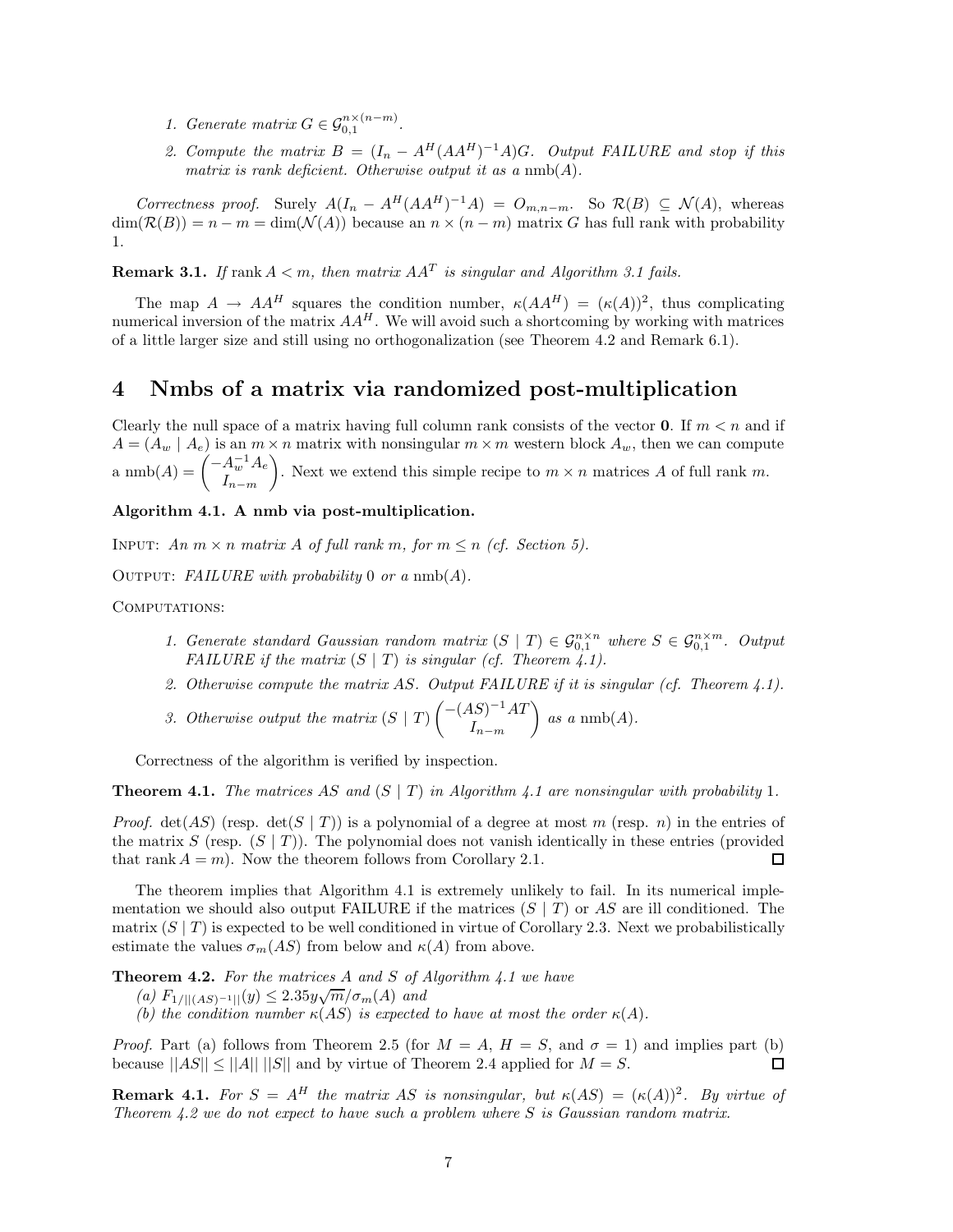**Remark 4.2.** *Our estimates for ranks and condition numbers in this and the next sections can be readily extended from random input matrices to all their leading blocks (see Section 11.3). It follows that Gaussian elimination with no pivoting and block Gaussian elimination are likely to be numerically safe for computing the inverse of the above matrix AS as well as the left inverse of the matrix C in Section 6.*

# **5 Extension of nbm algorithms to the case of rank deficient inputs**

If rank  $A < m$  in Algorithms 3.1 or 4.1, then the matrices  $AA<sup>H</sup>$  and  $AS$  are singular and the algorithms fail. If, however, we are given  $\rho = \text{rank } A$ , then by replacing the input matrix A with  $A = GA$  for  $G \in \mathcal{G}_{0,1}^{\rho \times m}$  we can expect to fix the rank deficiency.

Indeed apply the techniques of Section 2.5 and deduce that with probability 1 we have  $\text{nmb}(A)$  =  $\text{nmb}(GA)$  and  $\text{rank}(GA) = \rho$ . Furthermore  $||GA|| \le ||G|| ||A||$ , and thus Theorem 2.4 implies that the norm  $||GA||$  is expected to have order  $||A||$ . Moreover, in addition apply Theorem 2.5 for  $M = A$ to bound the cdf  $F_{1/||(GA)^+||}(y)$  and obtain that the map  $A \Longrightarrow GA$  is not expected to blow up the condition number of *A*.

To sum up, we can expect that randomized pre-multiplication of *A* by  $G \in \mathcal{G}_{0,1}^{\rho \times m}$  enables us to and Algorithms 3.1 and *A*.1 safely to a rank deficient matrix *A* of any size if we are given its rank extend Algorithms 3.1 and 4.1 safely to a rank deficient matrix *A* of any size if we are given its rank  $\rho =$ rank *A*.

If, however, the matrix *A* is sparse or structured, these advantages are partly lost in multiplication by random matrices. Our nbm algorithms in the next sections better keep matrix sparseness and structure.

# **6 Randomized northern augmentation**

Given an  $m \times n$  matrix  $A$  and  $\rho = \text{rank } A$ , we generate matrix  $V \in \mathcal{G}_{0, (||A||)}^{r \times n}$  for  $r = n - \text{rank } A$ . Then with probability 1 we have rank  $C = n$  for  $C =$  $\sqrt{V}$ *A*  $\binom{6}{r}$  (cf. Theorem 6.1), the first *r* columns of a left inverse  $C^{(I)}$  form a nmb(A), and the condition number  $\kappa(C)$  is expected to have the order of  $\kappa(A)$ . Consequently with our randomized augmentation we expect to have no numerical problems unless the condition number  $\kappa(A)$  is large. Furthermore, by applying such a randomized northern augmentation to a nearby  $m \times n$  ill conditioned matrix  $\tilde{A}$  where  $m \geq n$ , we expect to decrease its condition number to the order  $\kappa(A)$ .

## **6.1 A randomized nmb algorithm based on northern augmentation**

## **Algorithm 6.1. A nmb via randomized northern augmentation.**

INPUT:  $An \, m \times n \, matrix \, A \, and \, its \, rank \, \rho, \, 0 < \rho < n.$ 

OUTPUT: *FAILURE with probability* 0 *or a matrix*  $B = \text{nmb}(A)$ .

COMPUTATIONS:

*1. Write*  $r = n - \rho$  *and generate matrix*  $V \in \mathcal{G}_{0, (||A||)}^{\rho \times n}$ . Output FAILURE if the matrix  $C =$  $\sqrt{V}$ *A is rank deficient. This occurs with probability 0 (see Theorem 6.1).* 

2. Otherwise compute and output the matrix  $B = C^{(I)} \begin{pmatrix} I_r \\ O_{m,r} \end{pmatrix}$ .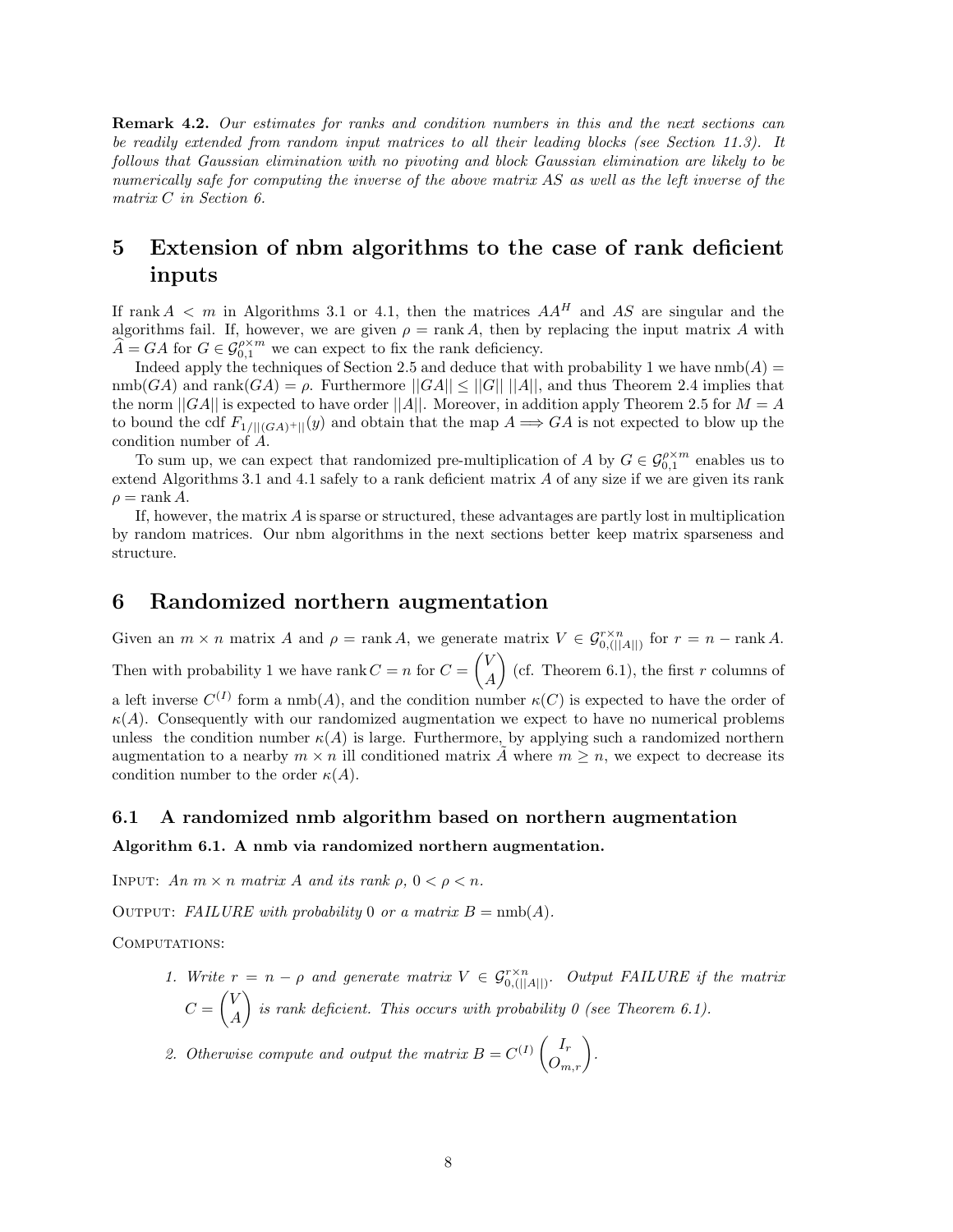*Correctness proof.* Let  $Y = \text{nmb}(A) \in \mathbb{C}^{n \times r}$ . Then  $CY = \begin{pmatrix} VY \\ O_{m,r} \end{pmatrix}$ ,  $Y = C^{(I)} \begin{pmatrix} VY \\ O_{m,r} \end{pmatrix} =$  $C^{(I)}\begin{pmatrix} I_r \\ O_{m,r} \end{pmatrix} VY$ , and so

$$
\mathcal{N}(A) = \mathcal{R}(Y) \subseteq \mathcal{R}(B) \text{ for } B = C^{(I)} \begin{pmatrix} I_r \\ O_{m,r} \end{pmatrix}.
$$
 (6.1)

It follows that  $\mathcal{R}(B) = \mathcal{N}(A)$  because  $\dim(\mathcal{R}(B)) = \text{rank } B \leq r = \dim(\mathcal{N}(A))$ . Now correctness is implied by the following theorem.

**Theorem 6.1.** *The matrix C of Algorithm 6.1 has full column rank n with probability 1.*

*Proof.* Let a  $\rho \times n$  submatrix  $A_{\rho,n}$  of the matrix A have full rank  $\rho$  and write  $C_{n,n}$  =  $\begin{pmatrix} V \\ A_{\rho,n} \end{pmatrix}$ . Clearly, det  $C_{n,n}$  is a polynomial of a degree at most r in the entries of the matrix V and does not vanish identically in these entries because the matrix  $A_{\rho,n}$  has full rank. By virtue of Corollary 2.1 det  $C_{n,n}$  vanishes with probability 0 in the case of Gaussian random matrix V. det  $C_{n,n}$  vanishes with probability 0 in the case of Gaussian random matrix *V*.

## **6.2 Probabilistic bounds on the condition number**

In this subsection we prove that the condition number  $\kappa(C)$  is expected to be of at most the order  $\frac{\sigma_1(A)}{\sigma_\rho(A)} = \kappa(A)$  provided *V* is a ||*A*||-standard Gaussian random matrix.

**Theorem 6.2.** *Suppose that*  $A \in \mathbb{C}^{m \times n}$ ,  $V \in \mathbb{C}^{r \times n}$ ,  $C = \begin{pmatrix} V & \mathcal{F} \\ \mathcal{F} & \mathcal{F} \end{pmatrix}$ *A*  $\left( \int_{0}^{\infty} \right)$ , rank  $C = n$ ,  $\rho = \text{rank } A = n - r$ , and rank  $V = r$ . Let  $A = S_A \Sigma_A T_A^H$  be full SVD of the matrix A, where  $\Sigma_A = \text{diag}(\Sigma_A, O_{m-\rho,r})$  and  $\hat{\Sigma}$  $\hat{\Sigma}_A$  *is a*  $\rho \times \rho$  *diagonal matrix of the positive singular values of A. Write* 

$$
diag(I_r, S_A^H)CT_A = \begin{pmatrix} M \\ O_{m-\rho,n} \end{pmatrix}, \ M = \begin{pmatrix} V_0 & V_1 \\ \hat{\Sigma}_A & O_{\rho,r} \end{pmatrix}.
$$
 (6.2)

*Then*  $\kappa(C) \leq (\frac{1}{\sigma_{\rho}(A)} + \frac{1}{\sigma_{r}(V_1)} + \frac{||V_0||}{\sigma_{\rho}(A)\sigma_{r}(V_1)})||C||$ .

*Proof.* We have rank  $M = \text{rank } C = n$ , and so the matrix  $M$  is nonsingular. Furthermore  $||M^{-1}|| \le$  $\begin{pmatrix} O_{\rho,r} & \widehat{\Sigma}_A^{-1} \\ V_1^{-1} & -V_1^{-1}V_0\widehat{\Sigma}_A^{-1} \end{pmatrix}$  $\setminus$  $||\hat{\Sigma}_A^{-1}|| + ||V_1^{-1}|| + ||\hat{\Sigma}_A^{-1}|| ||V_1^{-1}|| ||V_0||$  because  $M^{-1} =$  $\text{Substitute } ||\hat{\Sigma}_A^{-1}|| =$  $\frac{1}{\sigma_p(A)},$   $||V_1^{-1}|| = \frac{1}{\sigma_r(V_1)},$   $||M^{-1}|| = \frac{1}{\sigma_n(M)} = \frac{1}{\sigma_n(C)},$  and  $\kappa(C) = \frac{||C||}{\sigma_n(C)}$  and obtain the theorem.  $\Box$ **Corollary 6.1.** *Under the assumptions of Theorem 6.2 let*  $||V||/||A|| = t \neq 0$  *and write*  $\kappa = \kappa(A)$ *and*  $\kappa_1 = \frac{||V||}{\sigma_r(V_1)}$ . Then  $\kappa(C) \le \sqrt{1+t^2}(\kappa_1/t + \kappa + \kappa \kappa_1)$ .

*Proof.* We have  $||C|| \le \sqrt{||A||^2 + ||V||^2} = \sqrt{1+t^2}||A||$  because  $||V|| = t||A||$ . Moreover  $||V_0|| \le$  $||VT_A|| = ||V||$  for  $(V_0 | V_1) = VT_A$ . Substitute these bounds into Theorem 6.2. П

Next we estimate  $\sigma_r(V_1)$  from below provided *V* is Gaussian random matrix.

**Theorem 6.3.** *Under the assumptions of Theorem 6.2 suppose*  $V \in \mathcal{G}_{\mu,\sigma}^{r \times n}$ . Then  $F_{1/||V_1^{-1}||}(y) \le$ 2*.*35*y* <sup>√</sup>*r/σ.*

*Proof.* Apply Theorem 2.5 for  $G = V$  and the unitary matrix  $M = T_A$  $\left(\frac{O_{n-r,r}}{I}\right)$ *Ir*  $\Big)$  or note that  $VT_A$  is a Gaussian random matrix because the matrix  $T_A$  is unitary and apply Theorem 2.3 for  $M = V_1$ .  $\Box$ 

**Remark 6.1.** *Assume that A*, *V and C are the matrices of Algorithm 6.1, where*  $V \in \mathcal{G}_{0}^{r \times n}$ **Then by virtue of Theorem 6.3 and Corollary 6.1, we can expect that the values**  $||V||$  **and**  $\kappa(C)$  **have<br>Then by virtue of Theorem 6.3 and Corollary 6.1, we can expect that the values**  $||V||$  **and**  $\kappa(C)$  **have** *orders*  $||A||$  *and at most*  $\kappa(A) = ||A|| / \sigma_{n-r}(A)$ *, respectively.*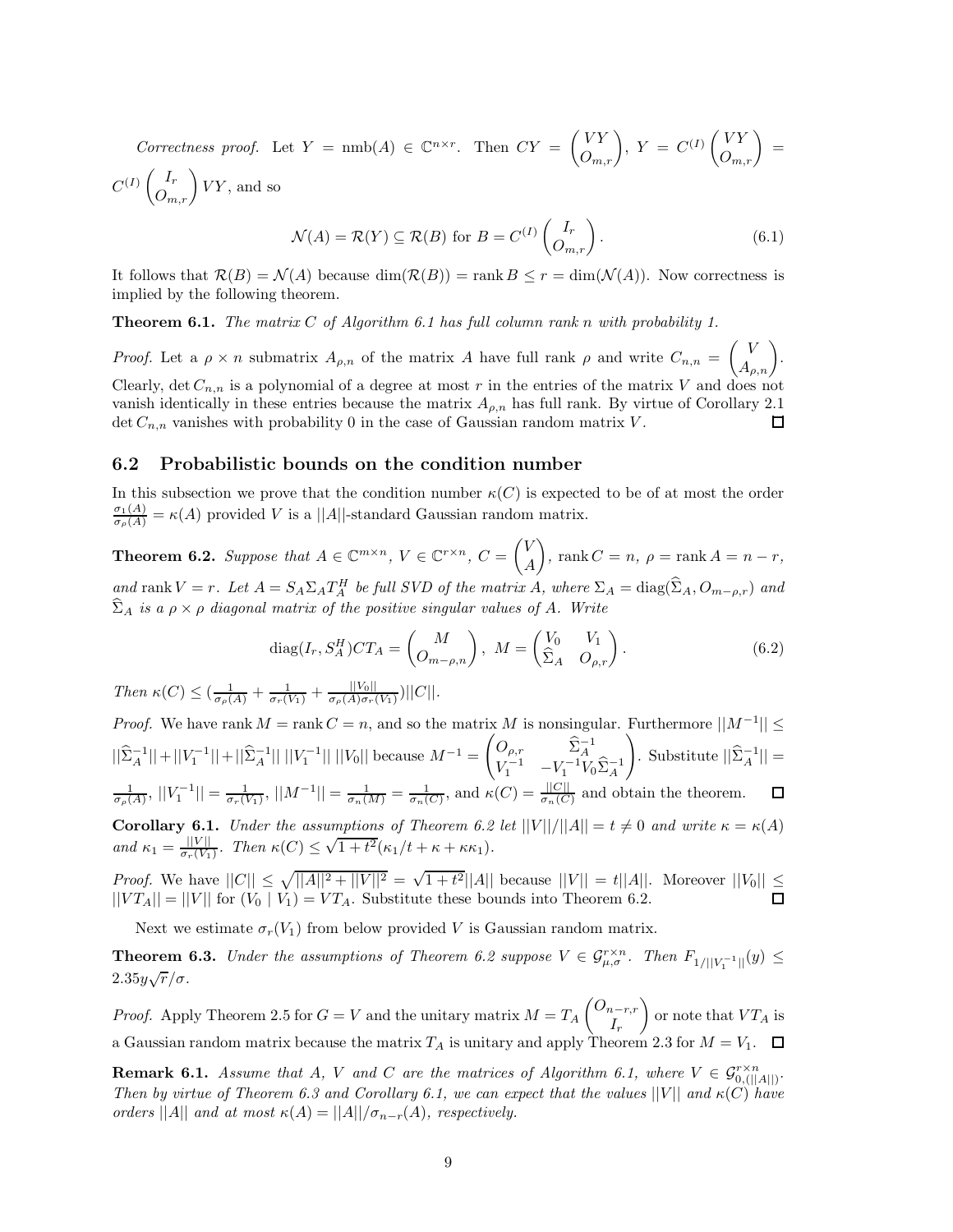# **7 The nmb computation where the rank is not known**

Given a matrix  $A \in \mathbb{R}^{m \times n}$  and a range  $\rho_{-} \leq \rho \leq \rho_{+}$  for its unknown rank  $\rho$ , e.g.,  $\rho_{-} = 0$  and  $\rho_+ = \min\{m, n\}$ , we can search this range for the rank as follows. For a candidate integer *i* and  $G \in \mathcal{G}_{0,1}^{i \times m}$ , we can apply one of our nmb Algorithms 3.1 or 4.1 to the product *GA*. Both algorithms fail for  $i > \rho$ , but with probability 1 output a correct  $\text{nmb}(A) = \text{nmb}(GA)$  for  $i \leq \rho$ . We can apply these tests at first for  $i = \rho_-$  and then recursively for  $i = \rho_- + 2^h$ ,  $h = 0, 1, \ldots$  If the test fails for some positive *h* but succeeded for *h* − 1, then with probability 1 we have  $\rho_+ + 2^{h-1} \leq \rho < \rho_+ + 2^h$ and can compute  $\rho$  in  $h_{+} = \lfloor \log_2(\rho - \rho_{-}) \rfloor + 1$  steps of binary search, thus performing at most  $1+2h_+ \approx 2\log_2(\rho-\rho_-)+2$  tests overall.

Alternatively we can compute the rank by using about  $2 \log_2(\rho_+ - \rho)$  tests based on the northern augmentation of Algorithm 6.1. Fix a positive *i*, generate an  $i \times n$  random matrix *V*, write  $C =$  $\sqrt{V}$ *A* -,

 $B = C^{(I)}\begin{pmatrix} I_i \\ O_{m,i} \end{pmatrix}$ , and  $r = n - \rho$ , and compute  $\rho = \text{rank } A$  based on the following properties.

- (a) The matrix *C* is rank deficient and consequently has no left inverse if  $i < r$ .
- (b) With probability 1 the matrix *C* has full rank and consequently has a left inverse if  $i \geq r$ .

(c) Suppose the matrix *C* has full rank. Then (6.1) implies that  $i = r$  if and only if  $AB = O_{m,i}$ . We can recursively test whether the matrix *C* has full rank for the integers  $i = \rho_+, \rho_+ - 1, \rho_+ 2, \rho_{+}-4, \ldots$  If we detect rank deficiency for  $i = \rho_{+}-2^{h}$  and some positive *h* but not for  $i = \rho_{+}-2^{h-1}$ , then we compute  $\rho$  by means of binary search in the range  $\rho_+ - 2^h \leq \rho \leq \rho_+ - 2^{h-1}$ . The search relies on properties (a) and (b), which imply correctness of the test with probaility 1. We can use property (c) to verify correctness of the output value.

Finally we can compute both rank  $M$  and a  $\text{nmb}(M)$  in just two steps by combining northern augmentation with aggregation provided the matrix *C* =  $\sqrt{V}$ *A* ) has full rank.

## **Algorithm 7.1. Randomized northern augmentation with aggregation for a nmb.**

INPUT:  $An \, m \times n$  matrix  $A$  *having an unknown rank*  $\rho$  *and a*  $k \times n$  *matrix*  $V$  *such that*  $n-k \leq \rho < n$ and the matrix  $C =$  $\sqrt{V}$ *A* - *has full rank n (this holds with probability 1 if V is a random matrix).*

OUTPUT:  $a \; nmb(A)$ .

COMPUTATIONS:

- *1. Compute the matrix*  $B = C^{(I)}\begin{pmatrix} I_k \ O_{m,k} \end{pmatrix}$ *. Output it as a* nmb(*A*) *if*  $AB = O_{m,k}$ *.*
- 2. Otherwise successively compute the matrices  $X = \text{ca}(AB)$ ,  $\text{ca}(A) = BX \in \mathbb{C}^{k \times h}$  for an *integer*  $h \geq k - n + \rho$ *, and a* nmb(*A*) *based on Fact 2.2.*

**Theorem 7.1.** *(Cf. [13, Theorem 12.4.1].) The matrix BX computed in Algorithm 7.1 is a* ca(*A*)*.* 

*Proof.* Equation  $X = \text{ca}(AB)$  implies that  $ABX = O_{m,h}$ , that is,  $\mathcal{N}(A) \supseteq \mathcal{R}(BX)$ . Let us prove that  $\mathcal{N}(A) \subseteq \mathcal{R}(BX)$ , that is,  $\mathbf{y} = BX\mathbf{w}$  for some vector **w** as soon as  $A\mathbf{y} = \mathbf{0}$ . Note that  $\mathcal{N}(A) \subseteq \mathcal{R}(B)$  because we can extend (6.1) replacing the integer *r* by an integer *k* not exceeded by *r*. This implies that  $y = Bz$  for some vector **z**. Finally  $z = Xw$  for some vector **w** because  $A$ **y** =  $AB$ **z** = **0** and because  $X = \text{ca}(AB)$  by assumption. 口

Algorithm 7.1 is an *aggregation/disaggregation process* (cf. [18] and our Section 10): we first aggregate an  $m \times n$  input matrix *A* into the matrix *AB* of the smaller size  $m \times k$ , then, at Stage 2, compute a ca  $X = \text{ca}(AB)$  for such a matrix, and finally disaggregate this ca into BX, which is a ca for the matrix *A*. See some other examples of aggregation algorithms in Sections 5, 10.1 and 11.1.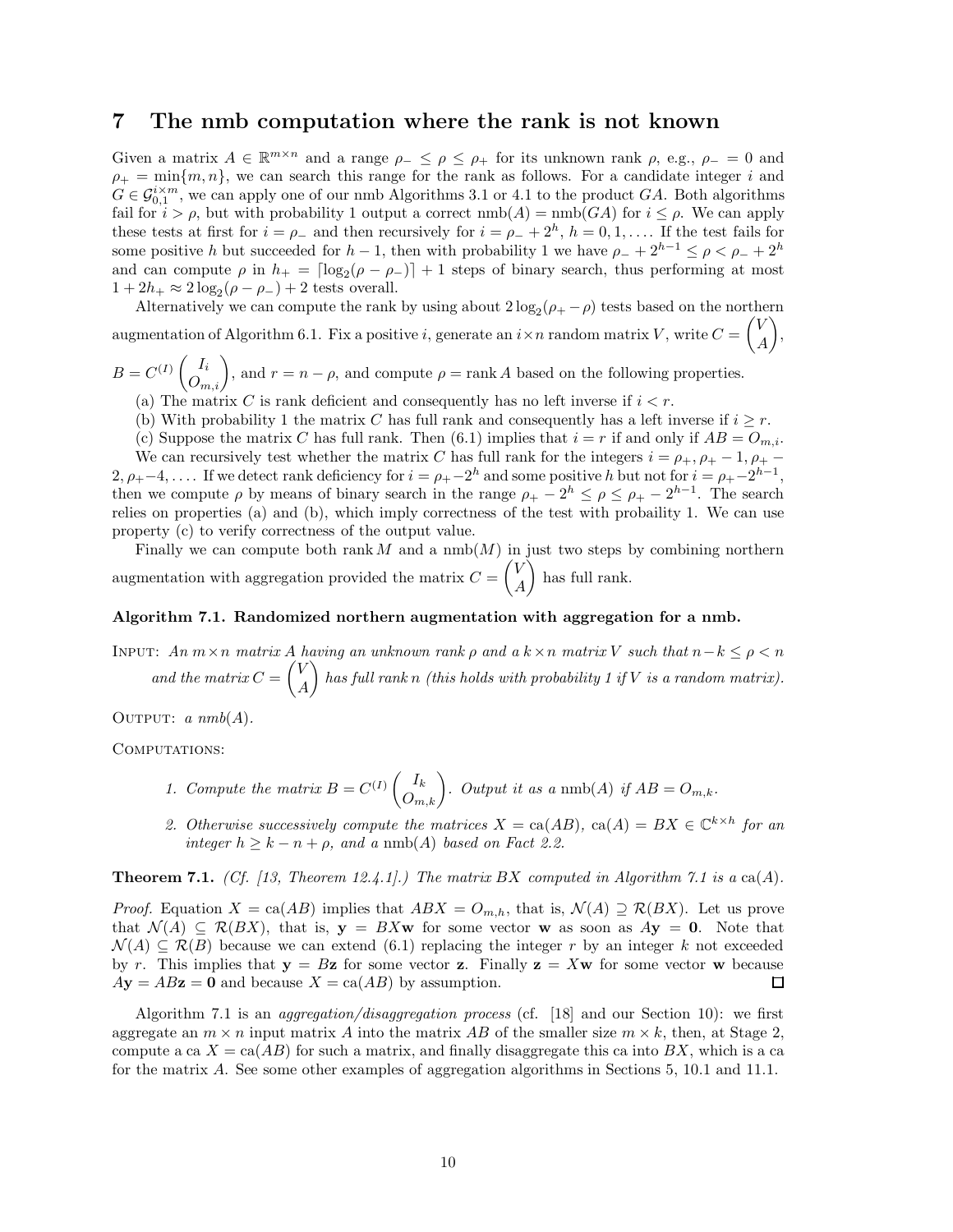# **8 Block row modification**

Suppose we seek a nmb of a matrix *M* = *N A* where  $A \in \mathbb{R}^{m \times n}$ , rank  $A = \text{rank } M = n - r$  (we can compute it by applying our techniques in Section 7), and  $N \in \mathbb{R}^{r \times n}$ . Assume that rank  $A = \text{rank } M$ , and so  $\text{nmb}(A) = \text{nmb}(M)$ .

Now instead of northern augmentation we can apply northern block row modification, that is we can replace the northern block  $N$  with  $||A||$ -standard Gaussian random matrix. The resulting algorithm below and its analysis are similar to northern augmentation of Section 6, except that the algorithm is restricted to  $(m + r) \times n$  matrices A for  $m + r \geq n$  but has an advantage of keeping the matrix size intact. One can similarly extend Algorithms 3.1, 4.1, and 6.1.

#### **Algorithm 8.1. A nmb via randomized northern block row modification.**

INPUT: *Two matrices*  $A \in \mathbb{R}^{m \times n}$  *and*  $N \in \mathbb{R}^{r \times n}$  *such that the ratio*  $||N||/||A||$  *is neither large nor*  $small and rank A = rank M = n - r for M =$  *N A* - *.*

OUTPUT: *FAILURE with probability* 0 *or a* nmb( $M$ ).

#### COMPUTATIONS:

- 1. Generate matrix  $V \in \mathcal{G}_{0, (||A||)}^{r \times n}$ . Output FAILURE if the matrix  $C =$  $\sqrt{V}$ *A* - *is column rank deficient. (The results of Section 2.5 imply that this occurs with probability* 0*.)*
- 2. Otherwise compute and output the matrices  $B = C^{(I)} \begin{pmatrix} I_r \\ O_{m,r} \end{pmatrix}$  and MB. Output FAIL-<br>*I*IP *E* if  $MB \neq O$  is otherwise output *B URE* if  $MB \neq O_{m+r,r}$ ; otherwise output *B*.

# **9 Computing anmbs**

We can readily extend all our algorithms for computing ranks and nmbs to computing numerical ranks and amnb. Here is an extension of Algorithm 6.1 to computing an anmb of a matrix  $\vec{A}$  that has numerical rank ˜*ρ*.

#### **Algorithm 9.1. An anmb via randomized northern augmentation.**

INPUT: *an*  $m \times n$  *matrix*  $A$ *, with*  $||A|| \approx 1$ *, and its numerical rank*  $\tilde{\rho}$ ,  $0 < \tilde{\rho} < n$ *.* 

OUTPUT: FAILURE with probability 0 or an anmb  $(\tilde{A})$ .

COMPUTATIONS:

*1. Write*  $\tilde{r} = n - \tilde{\rho}$  *and generate a* ||*A*||-standard Gaussian random matrix V of size  $\tilde{r} \times n$ . *Output FAILURE if*  $\tilde{C} = \begin{pmatrix} V & 0 \\ 0 & 0 \end{pmatrix}$ *A*˜ - *is a rank deficient or ill conditioned matrix (this occurs with a probability close to* 0*).*

2. Otherwise compute and output the matrix  $\tilde{B} = \tilde{C}^+ \begin{pmatrix} I_{\tilde{r}} & \tilde{C} \\ 0 & \tilde{C} \end{pmatrix}$  $O_{m,\tilde{r}}$ - *.*

Suppose  $A \approx \tilde{A}$  and rank  $A = \tilde{\rho}$ , write  $C = \begin{pmatrix} V & V \\ V & V \end{pmatrix}$ *A*  $\sum_{i=1}^{\infty}$   $\propto$   $\tilde{C} = \begin{pmatrix} V_{i} & \cdots & V_{i} \\ \vdots & \vdots & \ddots & \vdots \\ V_{i} & \cdots & V_{i} \end{pmatrix}$ *A*˜ ), and assume that the matrix *C* has full rank. Then  $B = C^+ \begin{pmatrix} I_{\tilde{r}} & \tilde{r} \\ 0 & \tilde{r} \end{pmatrix}$  $O_{m,\tilde{r}}$  $= \text{nmb}(A)$ , whereas  $\tilde{B} - B = (\tilde{C}^+ - C^+) \begin{pmatrix} I_{\tilde{r}} & 0 \\ 0 & 0 \end{pmatrix}$  $O_{m,\tilde{r}}$  $\Big), \, ||\tilde{B} |B|| \leq ||\tilde{C}^+ - C^+|| \leq 2||\tilde{C} - C||_F \max\{||C^+||^2, ||\tilde{C}^+||^2\}$  (see [13, Section 5.5.5]) and consequently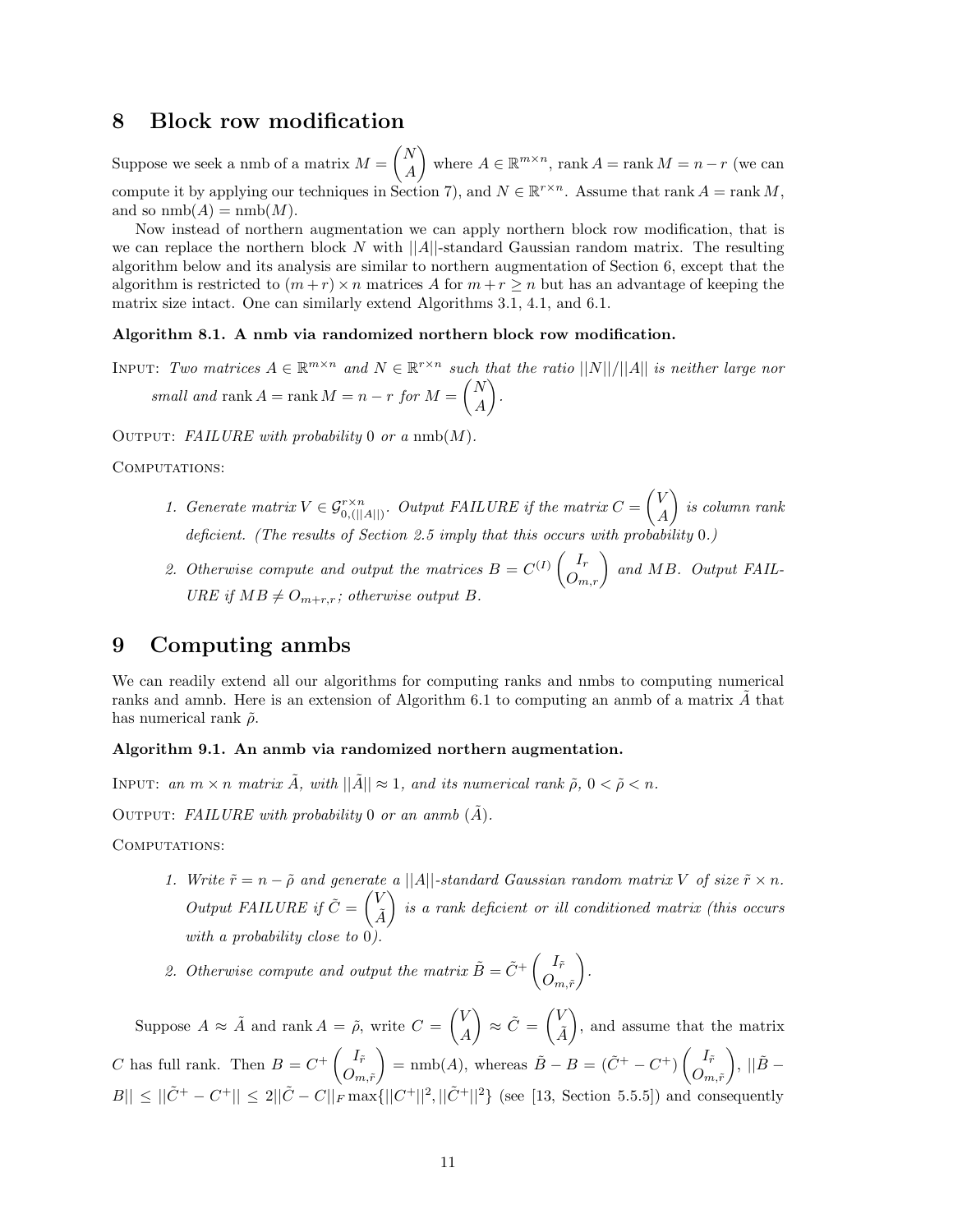$\kappa(C) \approx \kappa(\tilde{C})$ . Furthermore these condition numbers are likely to have order  $\frac{\sigma_1(\tilde{A})}{\sigma_{\tilde{\rho}}(\tilde{A})} \approx \kappa(A) = \frac{\sigma_1(A)}{\sigma_{\tilde{\rho}}(A)}$ provided *V* is a ||*A*||-standard Gaussian random matrix (cf. Section 6.2).

We can search for the numerical rank of *A* by extending the recipes of the first part of Section 7 where we should test whether the matrix *C* is ill conditioned instead of testing whether it is rank deficient. Next we extend Algorithms 7.1 and 9.1 to the computation of an anmb(*A*) by using aggregation where the input matrix *A* has an unknown numerical rank. One can extend the proof of Theorem 7.1 to verify correctness of the resulting algorithm. In our augmentation in Section 13.3 we use upper bounds on numerical rank, but not its exact value, although there we can greatly simplify numerical computations if we can use the exact value of the numerical rank.

#### **Algorithm 9.2. Northern augmentation with aggregation for an anmb.**

INPUT: An  $m \times n$  matrix A having an unknown numerical rank  $\tilde{\rho}$  and a  $k \times n$  matrix V such that *the matrix*  $\tilde{C} = \tilde{C} = \begin{pmatrix} V \\ \tilde{I} \end{pmatrix}$ *A*˜  $\left\{ \begin{array}{l} \right\}$  has full rank *n* and  $n - k \leq \tilde{\rho} < n$ .

OUTPUT: *an anmb* $(A)$ *.* 

COMPUTATIONS:

- *1. Compute the matrix*  $\tilde{B} = \tilde{C}^{(I)} \begin{pmatrix} I_k \\ O_{m,r} \end{pmatrix}$  and the aggregated matrix  $\tilde{A}\tilde{B}$ . Output  $\tilde{B}$ , being *an anmb of*  $\tilde{A}$  *if*  $||\tilde{A}\tilde{B}|| \ll ||\tilde{A}||$   $||\tilde{B}||$
- 2. Otherwise successively compute the matrices  $\tilde{X}$  being an aca of  $\tilde{A}\tilde{B}$ ,  $\tilde{B}\tilde{X}$  being an aca of *A*˜*, and an anmb of A*˜ *by extending Fact 2.2.*

**Remark 9.1.** *The computation or estimation of the numerical rank*  $\bar{\rho}$  *of a matrix A is simpler where* the ratio  $\frac{\sigma_{\bar{\rho}}(A)}{\sigma_{\bar{\rho}+1}(A)}$  is larger. The power transforms  $A \implies B = (AA^H)^i A$  for  $i = 1, 2, ...$  increase *every ratio*  $\sigma_{j-1}(A)/\sigma_j(A)$  *exceeding* 1 *because*  $\sigma_j(B) = (\sigma_j(A))^{2i+1}$  *for all i and j*.

# **10 Randomized western augmentation**

Next we study randomized western augmentation for  $m \times n$  matrices with  $m \leq n$ . It relays the task of computing nmbs to other algorithms (such as Algorithm 3.1, 4.1, and 6.1) but prepares their application by controlling the rank and condition number of an input matrix. In particular our algorithms of the previous sections for a nmb(*A*) involve matrices having condition numbers of at most the order  $\kappa(A)$ , but randomized western augmentation is expected to reduce the nmb task to the case of a matrix of full rank that has condition number of a smaller order. Namely suppose  $A \in \mathbb{R}^{m \times n}, U \in \mathcal{G}_{0, (||A||)}^{m \times q},$ 

$$
0 < s = m - \operatorname{rank} A \le q < m \le n. \tag{10.1}
$$

Then by virtue of Theorem 10.3 in Section 10.2, the matrix (*U* | *A*) is likely to have full rank and to have condition number  $\kappa(U \mid A)$  of at most the order  $\frac{\sigma_1(A)\sqrt{q}}{\sigma_{m-q}(A)}$ . In the following algorithm we assume that an integer  $q$  satisfying (10.1) is available. In Remark 10.3 we discuss its computation.

## **10.1 A nmb via randomized western augmentation: an algorithm**

## **Algorithm 10.1. A nmb via randomized western augmentation.**

INPUT: *Three integers m*, *n*, and *q* and a matrix  $A \in \mathbb{C}^{m \times n}$  *satisfying (10.1); a randomized* Subroutine NMB *(e.g., one of Algorithm 3.1, 4.1, and 6.1) that either computes a nmb of its*  $k \times l$ *input matrix for*  $k \leq l$  *or outputs FAILURE, definitely so if its input matrix is rank deficient, but only with a low probability otherwise.*

OUTPUT: *FAILURE with probability* 0 *or the nullity*  $r = \text{null } A = n - \text{rank } A$  *and a*  $\text{nnb}(A)$ *.*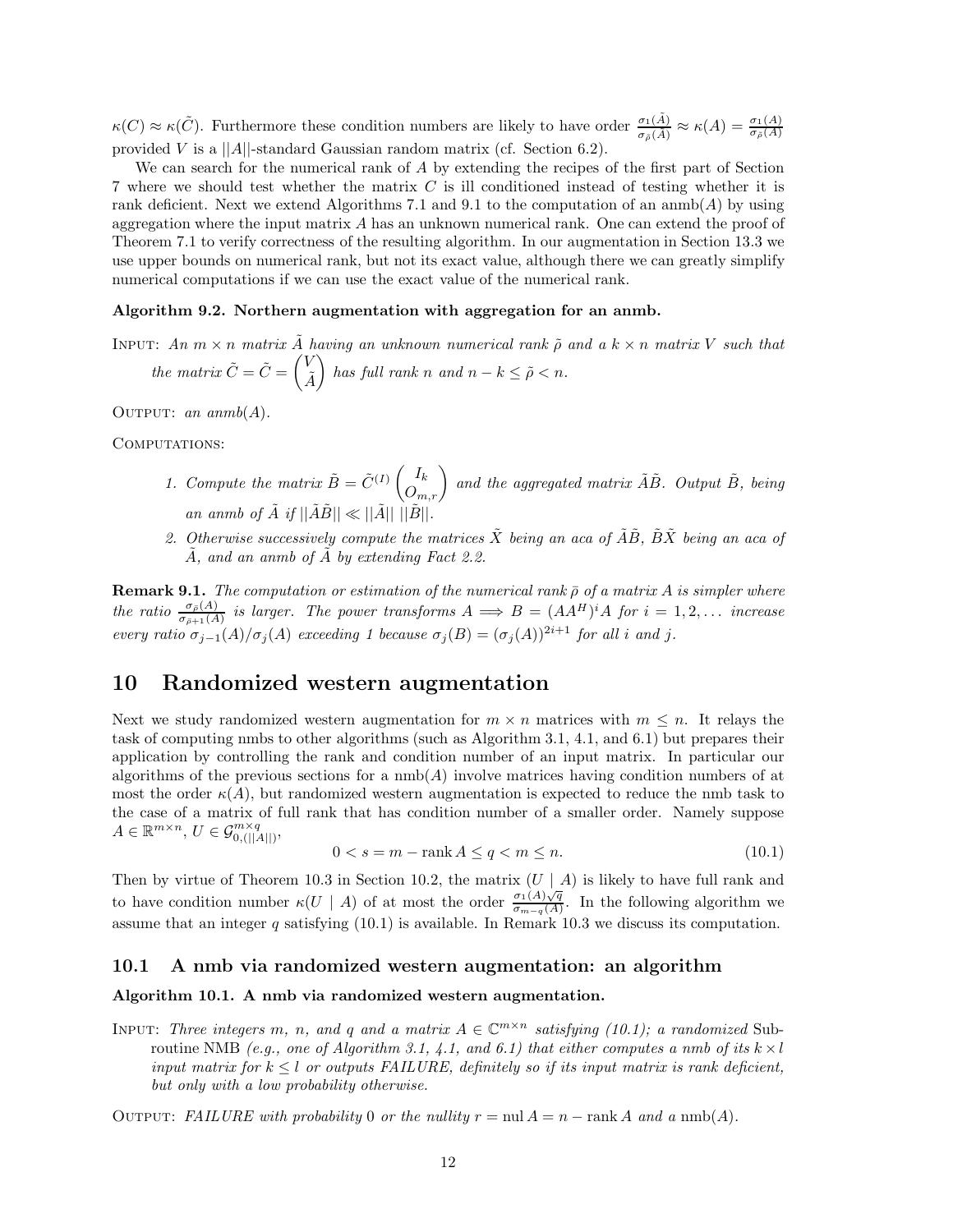COMPUTATIONS:

- *1.* Western augmentation: *Generate matrix*  $U \in \mathcal{G}_{0,||A||}^{m \times q}$  and apply the Subroutine NMB to the matrix  $(II \mid A)$  is likely to be reach deficient. *the matrix*  $(U | A)$ *. If the subroutine fails, the matrix*  $(U | A)$  *is likely to be rank deficient; then output FAILURE. This occurs with probability* 0 *(see Theorem 10.1).*
- *2.* Aggregation*: Otherwise the subroutine computes a matrix Z* = *Z*0 *Z*1  $=$  nmb  $(U \mid A)$ *where*  $Z_0 \in \mathbb{C}^{q \times p}$ ,  $Z_1 \in \mathbb{C}^{n \times p}$ ,  $q \leq p \leq q+r$ , and  $p = q+r$  with probability 1*.*
- 3. Apply the Subroutine NMB to compute a  $p \times r$  matrix  $X = \text{nmb}(Z_0)$ . Output  $r = \text{null } Z_0$ .
- 4. Disaggregation: *Compute and output the*  $n \times r$  *matrix*  $Y = Z_1 X = \text{nmb}(A)$ *.*

*Correctness proof.* By the definition of the matrices *Z* and *X*, we have  $UZ_0 + AZ_1 = O_{m,p}$ <br> $\downarrow$  *Z X*  $\downarrow$  *O Therefore AX*  $\downarrow$  *AZ X*  $\downarrow$  *O that is*  $\mathcal{N}(\uparrow) \supseteq \mathcal{D}(X)$ *. Convergely if*  $\uparrow$  *<i>Q* and  $Z_0X = O_{q,r}$ . Therefore  $AY = AZ_1X = O_{m,r}$ , that is  $\mathcal{N}(A) \supseteq \mathcal{R}(Y)$ . Conversely, if  $A\mathbf{y} = \mathbf{0}$ , then  $(U \mid A)$  **0 y**  $= 0$ . It follows that  $Z\mathbf{x} =$  **0 y** for some vector **x** because *Z* is a nmb  $(U | A)$ . Consequently  $Z_0'$ **x** = **0**,  $Z_1$ **x** = **y**, and so **x** = X**v** for some vector **v** because  $X = \text{nmb}(Z_0)$ . Consequently  $\mathbf{y} = Z_1 X \mathbf{v}$ . Therefore  $\mathcal{N}(A) \subseteq \mathcal{R}(N)$ , and so *Y* is a ca(*A*).

It remains to prove that the matrix *Y* has full rank. Assume the opposit, and then let *Y* **u** =  $Z_1 X$ **u** = **0** for a nonzero vector **u**. In this case  $X$ **u**  $\neq$  **0** because the matrix *X* has full column rank, being a nmb( $Z_0$ ). Furthermore  $Z_0X$ **u** = **0** because  $Z_0X = O_{q,r}$ . Consequently  $ZX$ **u** = **0**, but this is impossible because the matrix  $Z$  is a nmb  $(U | A)$  and thus has full column rank.

Algorithm 10.1 is yet another aggregation process. It first aggregates an input matrix *A* into the matrix  $Z_0$  of a smaller size, then computes the matrix  $X = \text{nmb}(Z_0)$ , and finally disaggregates this output to produce the matrix  $Y = Z_1 X = \text{nmb}(A)$ .

# **10.2 Regularization and preconditioning properties of randomized western augmentation**

**Theorem 10.1.** *Assume that*  $A \in \mathbb{C}^{m \times n}$ ,  $m \leq n$ ,  $s = m - \text{rank } A$ , and  $U \in \mathcal{G}_{\mu,\sigma}^{m \times q}$ . Then (a) the *matrix*  $C = (U \mid A)$  *is rank deficient for*  $q < s$ *, whereas (b) for*  $q \geq s$  *the matrix*  $(U \mid A)$  *is rank deficient with probability* 0*.*

*Proof.* We have rank  $(U | A) \leq \text{rank } U + \text{rank } A \leq q + \text{rank } A$ . This implies part (a) of the theorem. If  $q > m$ −rank *A* and the entries of the matrix *U* are indeterminates, then clearly the matrix  $(U | A)$ has full rank and thus has a nonsingular  $m \times m$  block. Now part (b) of the theorem follows from Corollary 2.1. П

**Theorem 10.2.** *Suppose A, U,* and  $C = (U \mid A)$  are the matrices of Algorithm 10.1,  $||C|| \leq 1$ *,* rank  $C = m$ , rank  $U = q$ , rank  $A \ge m - q > 0$  (cf. (10.1)), and  $A = S_A \Sigma_A T_A^H$  is a full SVD of the matrix A. Write  $\bar{U} = S_A^H U$  and

$$
S_A^H C \operatorname{diag}(I_q, T_A) = (\bar{U} \mid \Sigma_A). \tag{10.2}
$$

*Delete the last*  $n - m + q$  *columns of the latter matrix*  $(U | \Sigma_A)$  *and denote by* 

$$
M = \begin{pmatrix} \bar{U}_0 & \hat{\Sigma}_A \\ \bar{U}_1 & O_{q,m-q} \end{pmatrix} \tag{10.3}
$$

 $the$  *resulting*  $m \times m$  *matrix where*  $\Sigma_A$  *is the*  $(m-q) \times (m-q)$  *leading principlal (northwestern)* submatrix of the matrix  $\Sigma_A$ . Then  $\kappa(C) \leq (\frac{1}{\sigma_{m-q}(A)} + \frac{1}{\sigma_q(\bar{U}_1)} + \frac{||\bar{U}_0||}{\sigma_{m-q}(A)\sigma_q(\bar{U}_1)})||C||$ .

*Proof.* We have rank  $\Sigma_A = \text{rank } A \geq m - q > 0$ , and so  $\text{rank } \Sigma_A = m - q$ . Consequently the protiin *M* is parairmular because  $\text{rank } G$ ,  $\text{rank}(H \mid \Sigma_A)$ ,  $\text{m}$ . Now invest exuation (10.2) to obtain matrix *M* is nonsingular because rank  $C = \text{rank}(U \mid \Sigma_A) = m$ . Now invert equation (10.3) to obtain  $M^{-1} = \begin{pmatrix} O_{q,m-q} & \bar{U}_1^{-1} \\ \hat{\Sigma}_A^{-1} & -\hat{\Sigma}_A^{-1} \bar{U}_0 \bar{U}_1^{-1} \end{pmatrix}$  $\left| \int_{\Omega} \mathcal{L} \right| = \int_{\Omega} \left| \int_{\Omega}^{2} |z_4|^2 + \left| \int_{\Omega}^{2} |z_4|^2 + \right| \left| \int_{\Omega}^{2} |z_4|^2 + \right| \left| \int_{\Omega}^{2} |z_4|^2 + \left| \int_{\Omega}^{2} |z_4|^2 + \int_{\Omega}^{2} |z_4|^2 \right| \right| \left| \int_{\Omega}^{2} |z_4|^2 + \int_{\Omega}^{2} |z_4|^2 \right| \left| \int_{\Omega}^{2} |z_4|^2 + \int_{\Omega}^{2} |z_4|^2 \right$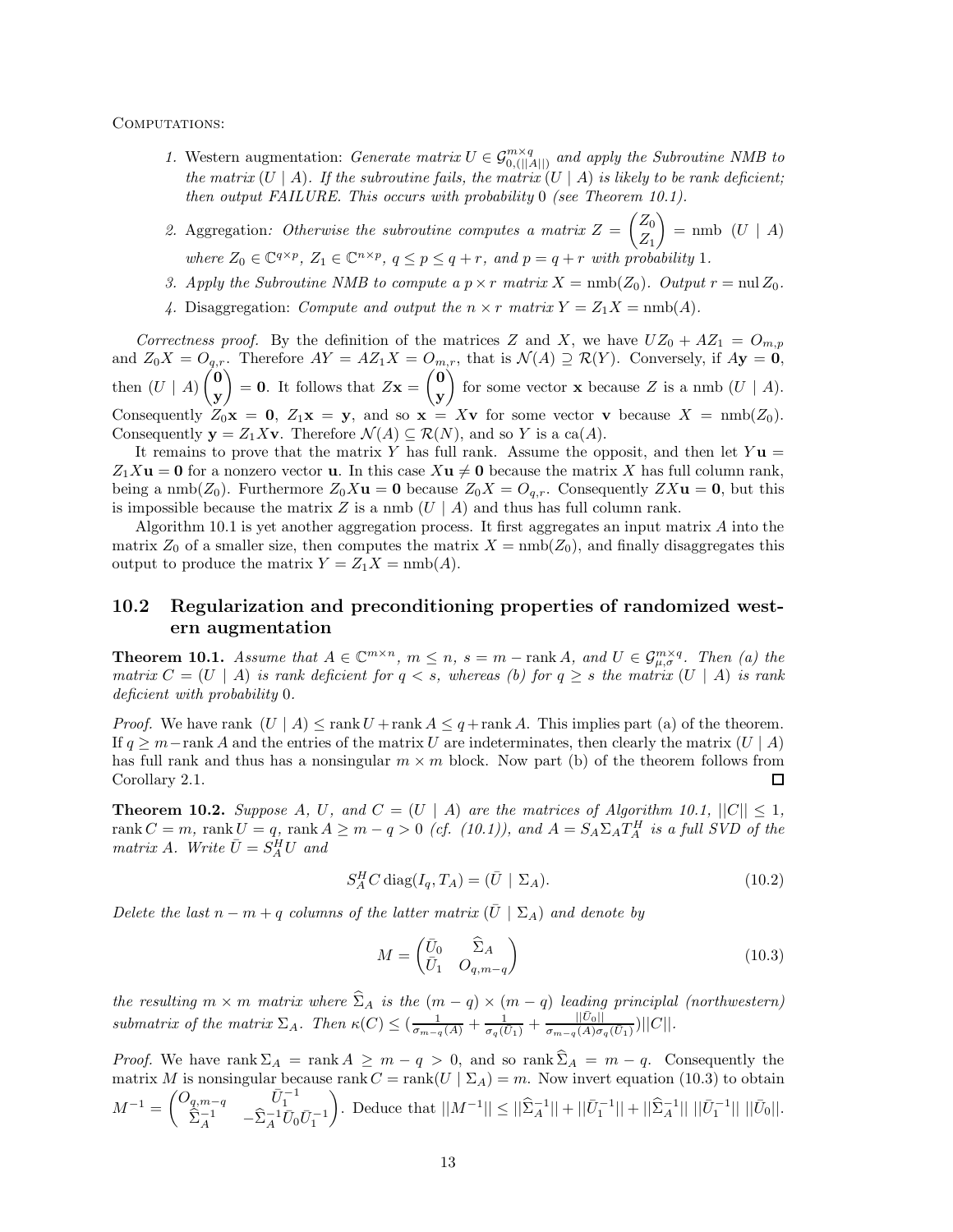Substitute  $||\hat{\Sigma}_A^{-1}|| = \frac{1}{\sigma_{m-q}(\hat{\Sigma}_A)} = \frac{1}{\sigma_{m-q}(A)}, ||\bar{U}_1^{-1}|| = \frac{1}{\sigma_q(\bar{U}_1)},$  and  $||M^{-1}|| = \frac{1}{\sigma_m(M)},$  which is not less than  $\frac{1}{\sigma_m(C)}$  by virtue of Fact 2.3. Obtain that  $\frac{1}{\sigma_m(C)} \leq \frac{1}{\sigma_{m-q}(A)} + \frac{1}{\sigma_q(C_1)} + \frac{||\bar{U}_0||}{\sigma_{m-q}(A)\sigma_q(\bar{U}_1)}$  and multiply both sides by ||*C*||.

**Corollary 10.1.** *Under the assumptions of Theorem 10.2 let*  $t = ||U||/||A|| \neq 0$  *and write*  $\kappa' =$ Coronary 10.1. Chain the assumptions of Theorem 10.2 fee  $t = \frac{\sigma_1(A)}{\sigma_{m-q}(A)}$  and  $\kappa_0 = \frac{||\bar{U}_0||}{\sigma_q(\bar{U}_1)}$ . Then  $\kappa(C) \leq \sqrt{1+t^2}(\kappa_0/t + \kappa' + \kappa'\kappa_0)$ .

*Proof.* Note that  $||C|| \le \sqrt{||A||^2 + ||U||^2} = \sqrt{1 + t^2} ||A||$  for  $||U|| = t ||A||$ . Moreover  $S_A^H U = \overline{U} = \sqrt{\overline{U}_0}$  $\bar{U}_0$  $\bar{U}_1$ ), and so  $||U|| = ||\bar{U}|| \ge ||\bar{U}_0||$ . Substitute these relationships into Theorem 10.2.

**Theorem 10.3.** *Under the assumptions of Theorem 10.2 let*  $U \in \mathcal{G}_{\mu,\sigma}^{m \times q}$ *. Then* 

 $(a)$   $F_{1/||\bar{U}_1^+||}(y) \leq 2.35y\sqrt{q}/\sigma$ ,<br>  $(b)$  the matrix  $C_{1/||U_1||}(y)$  is

*(b) the matrix*  $C = (U \mid A)$  *is rank deficient with probability* 0*, and* 

*(c)* the condition number  $\kappa(C)$  is expected to be of at most the order  $||A||/\sigma_{m-q}(A)$  provided  $U \in \mathcal{G}_{0, (||A||)}^{m \times q}$ .

*Proof.* To prove part (a) apply Theorem 2.5 for the unitary matrix  $M = (O | I_q) S_A^H$  and the Gaussian random matrix  $H = U$  such that  $MH = \bar{U}$  or apply Theorem 2.3 for  $M = \bar{U}$ , similarly to the random matrix  $H = U$ , such that  $MH = \overline{U}_1$  or apply Theorem 2.3 for  $M = \overline{U}_1$ , similarly to the proof of Theorem 6.3. Part (a) implies that the matrix  $U_1$  is singular with probability 0. Now equations (10.2) and (10.3) combined imply part (b), whereas part (a) and Corollaries 2.3 and 10.1 together imply part (c).  $\Box$ 

## **10.3 Remarks**

**Remark 10.1.** *Northern augmentation of a matrix A is dual to western augmentation of the transpose A<sup>T</sup> , and we can readily extend the results of this section respectively. Likewise block row modification of a matrix M of Section 8 is dual to block column modification of the transpose M<sup>T</sup> .*

**Remark 10.2.** *If the matrix A is ill conditioned, then in numerical implementation of Algorithm 10.1 we must compute a* nmb (*U* | *A*) *with high accuracy [24, Section 7]; we apply iterative refinement provided the matrix*  $(U | A)$  *is well conditioned. In this way we dramatically decrease the overall cost of computing a nmb* $(A)$  *versus the customary algorithms wherever*  $q \ll \min\{m, n\}$  *(see our Section*) *14, [24, Sections 8 and 9]; [30]).*

**Remark 10.3.** Our correctness proof for Algorithm 10.1 applies to any integer  $q \geq s = m - \text{rank } A$ *(cf. (10.1)). The observations below can guide us in choosing the integer parameter q and computing the rank and numerical rank of A* (see Remark 2.1 on relaxing the restriction that  $m \leq n$ ).

- *1. By virtue of Theorem 10.1,* rank  $(U \mid A) < m$  *if*  $q < s$ *, but we expect that* rank  $(U \mid A) = m$ *if U is a random*  $m \times q$  *matrix and if*  $q > s$ *. The size*  $p \times n$  *of the matrix Z and the amount of work at Stages 2–4 of Algorithm 10.1 decrease as q decreases toward s.*
- 2. Suppose  $m \leq n$  and an  $m \times n$  matrix  $\tilde{A}$  has numerical rank  $\tilde{\rho}$  exceeded by  $m$ . Furthermore *assume that instead of a randomized Subroutine NMB we are given a randomized Subroutine ANMB (e.g., numerical version of Algorithm 4.1) that either computes an anmb of an input matrix or outputs* FAILURE*, definitely so if the matrix is rank deficient or ill conditioned, but only with a low probability otherwise. Then (cf. Section 9) we can apply Algorithm 10.1 to the matrix*  $\tilde{A}$  *instead of*  $A$ *, choose q satisfying*  $m - \tilde{\rho} \leq q < m$ *, and employ the Subroutine ANMB instead of the Subroutine NMB to compute anmbs instead of nmbs throughout. For*  $q < m - \tilde{\rho}$  *the matrix*  $\tilde{C} = (U \mid \tilde{A})$  *is rank deficient, ill conditioned or both, but by virtue of Theorem 10.3 it is expected to have full rank and to be well conditioned if*  $q > m - \tilde{\rho}$  and if U *is a* ||*A*˜||*-standard Gaussian random matrix. In this case we would expect that the algorithm computes numerical rank ρ*˜ *of the matrix A*˜ *and its anmb. The work at Stages 2–4 of this modification of Algorithm 10.1 would be minimized for*  $q = m - \tilde{\rho}$ .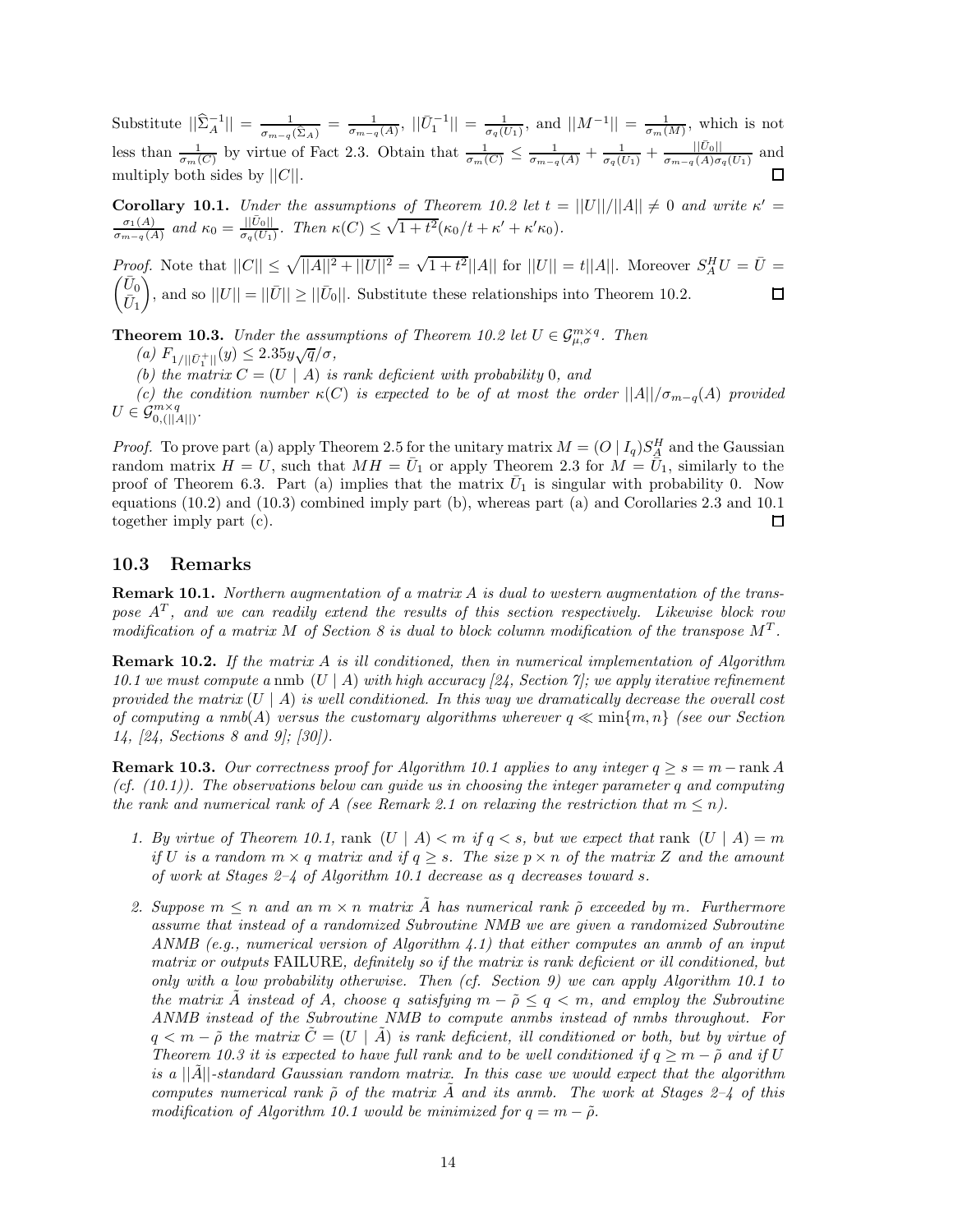# **11 Randomized northwestern augmentation**

Given a matrix  $A \in \mathbb{C}^{m \times n}$ , one can compute a nmb(A) or a ca(A) by applying Algorithm 10.1 where Algorithm 6.1 replaces the Subroutine NMB. Our techniques can be readily extended. In this section we specify the resulting northwestern augmentation  $A \to K =$  $\begin{pmatrix} W & \check{V} \\ U & A \end{pmatrix}$  and analyze it by extending our earlier analysis. More precisely we specify just the computation of a ca(*A*) and omit extensions to computing  $\text{nmb}(A)$ , aca $(A)$  and  $\text{amb}(A)$ . In Section 13.3 we apply northwestern augmentation to precondition a nonsingular nonhomogeneous linear system of equations.

## **11.1 Cas and nmbs via randomized northwestern augmentation: an algorithm**

## **Algorithm 11.1. A ca via randomized northwestern augmentation and aggregation.**

INPUT: *A matrix*  $A \in \mathbb{C}^{m \times n}$  *and its rank*  $\rho > 0$ *.* 

OUTPUT: *FAILURE with probability* 0 *or a* ca(*A*).

Initialization: *Fix two nonnegative integers q and r such that*

$$
n \ge q \ge n - \rho \text{ and } m + r \ge n + q. \tag{11.1}
$$

COMPUTATIONS:

- *1.* (Northwestern augmentation.) Generate three random matrices V in  $\mathbb{C}^{r \times n}$ , U in and *W* in  $\mathbb{C}^{r \times q}$ . If the matrix  $K = \begin{pmatrix} W & V \\ U & A \end{pmatrix} \in \mathbb{C}^{(m+r) \times (n+q)}$  is column rank deficient, *output FAILURE. This occurs with probability* 0 *(see part (c) of Theorem 11.1).*
- 2. (Aggregation.) Otherwise rank  $K = n + q$ . Then compute the matrix

$$
Y = (O_{n,q} | I_n) K^{(I)} \begin{pmatrix} O_{r,q} \\ U \end{pmatrix}.
$$
 (11.2)

 $Output Y = ca(A)$  *if*  $AY = O_{m,q}$ *.* 

- *3. Otherwise reapply Algorithm 11.1 to the matrix AY to compute a*  $q \times p$  matrix  $Z = \text{ca}(AY)$ *for an integer*  $p \geq n - \rho$ *.*
- 4. (Disaggregation.) Compute and output the  $n \times p$  matrix  $YZ = \text{ca}(A)$ .

Our remarks on Algorithms 6.1 and 10.1 can be readily extended to Algorithm 11.1.

### **11.2 Analysis of randomized northwestern augmentation**

Let us analyze Algorithm 11.1.

**Theorem 11.1.** Assume that  $A \in \mathbb{C}^{m \times n}$ ,  $U \in \mathbb{C}^{m \times q}$ ,  $V \in \mathbb{C}^{r \times n}$ ,  $W \in \mathbb{C}^{r \times q}$ , and  $K = \begin{pmatrix} W & V \\ U & A \end{pmatrix} \in$  $\mathbb{C}^{(m+r)\times(n+q)}$  *and write*  $\rho = \text{rank } A$  *and*  $s = \min\{m+r, n+q, \rho+q+r\}.$ 

- (a) *Then we have* rank  $K \leq s$ .
- (b) In addition suppose that U is Gaussian random matrix and  $q \geq n \rho$ . Then the matrix  $(U \mid A)$ *has full rank with probability* 1*.*
- (c) *In addition suppose that V and W are Gaussian random matrices. Then the matrix K has full rank with probability* 1*.*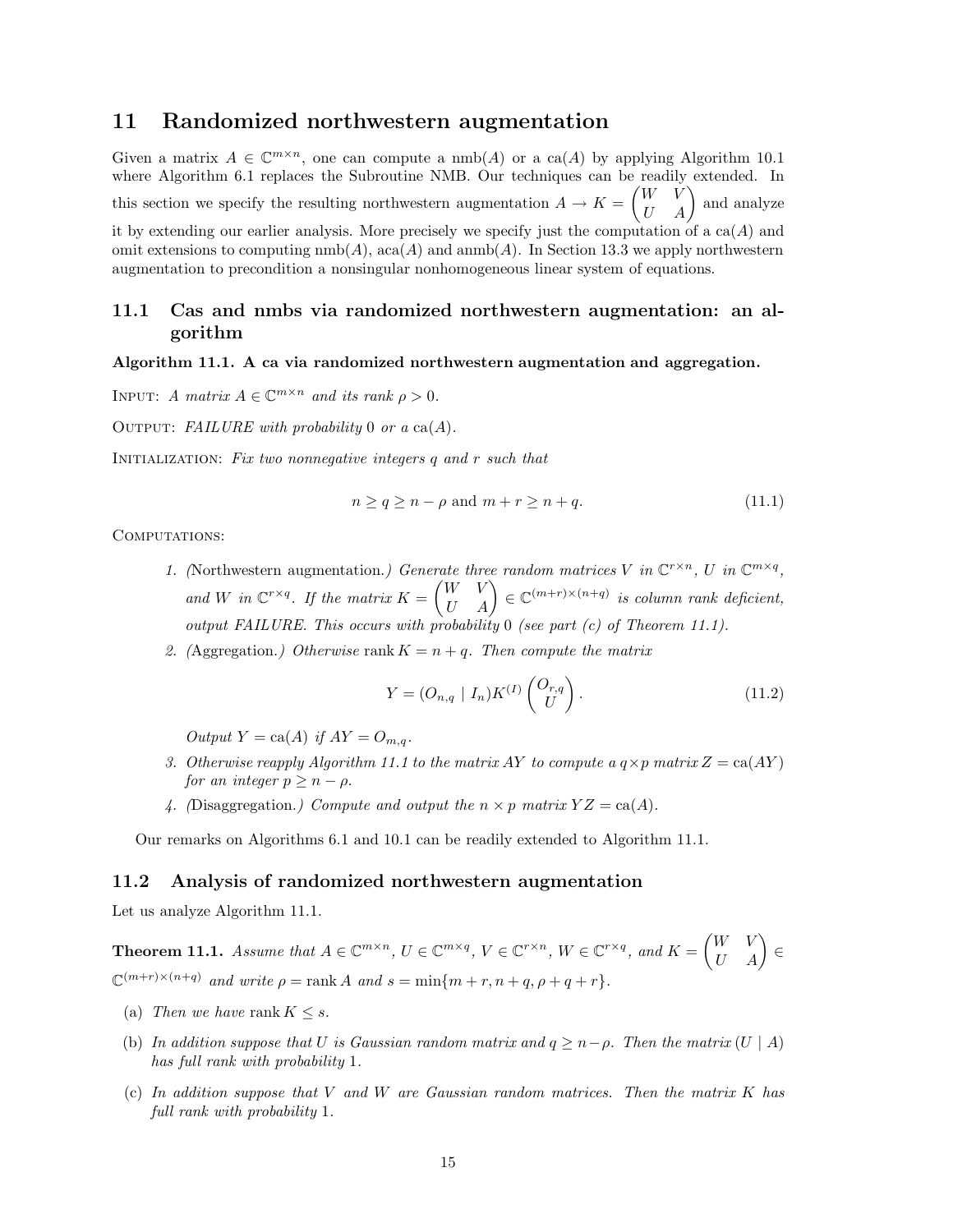*Proof.* Part (a) of the theorem can be immediately verified. Parts (b) and (c) are proved similarly to Theorem 6.1. П

**Theorem 11.2.** Suppose that  $A \in \mathbb{C}^{m \times n}$ ,  $U \in \mathbb{C}^{m \times q}$ ,  $V \in \mathbb{C}^{r \times n}$ ,  $W \in \mathbb{C}^{r \times q}$ ,  $K = \begin{pmatrix} W & V \\ U & A \end{pmatrix} \in$  $\mathbb{C}^{(m+r)\times(n+q)}$ 

$$
K^{(I)}K = I_{n+q} \text{ and } W^{(I)}W = I_q \text{ for some matrices } K^{(I)} \text{ and } W^{(I)}.
$$
 (11.3)

*Define the matrix*  $Y = (O_{n,q} | I_n)K^{(I)}\begin{pmatrix} O_{r,q} \\ U \end{pmatrix}$ - *of (11.2).*

*(a) Then we have*

$$
\mathcal{N}(A) \subseteq \mathcal{R}(Y). \tag{11.4}
$$

*(b)* Furthermore if rank  $U \leq \text{null } A$ , then

$$
\mathcal{R}(Y) = \mathcal{N}(A). \tag{11.5}
$$

*Proof.* Let  $\mathbf{y} \in \mathcal{N}(A)$  and  $\mathbf{x} \in \mathbb{C}^q$ . Then  $K\begin{pmatrix} \mathbf{x} \\ \mathbf{y} \end{pmatrix}$  $\Big) =$  $\int W$ **x** +  $V$ **y**  $\int$ . Substitute **x** =  $-W^{(I)}V$ **y** and **y** *U***x x**  $=\begin{pmatrix} 0 \\ 0 \end{pmatrix}$ Figure **y** =  $(O_{n,q} | I_n)K^{(I)}\begin{pmatrix} 0 \\ U \end{pmatrix}$ ). This proves claim (11.4), which obtain that *K* **y** *U***x** *U***x** implies claim (11.5) if rank  $U \leq \text{null } A$  because rank Y  $\Box$ 

Suppose relationships (11.1) hold and *U*, *V* and *W* are Gaussian random matrices. Then with probability 1 all of them as well as the matrix *K* have full rank (cf. Section 2.5 and part (c) of Theorem 11.1), equations (11.3) hold, and Theorem 11.2 implies correctness of Stage 2 of Algorithm 11.1. Correctness of its remaining stages is implied by part (a) of the following theorem. (We do not use its part (b) and only include it for completeness.)

**Theorem 11.3.** Suppose  $A \in \mathbb{C}^{m \times n}$ ,  $U \in \mathbb{C}^{m \times q}$ ,  $V \in \mathbb{C}^{r \times n}$ ,  $W \in \mathbb{C}^{r \times q}$ ,  $K = \begin{pmatrix} W & V \\ U & A \end{pmatrix} \in$  $\mathbb{C}^{(m+r)\times(n+q)}$ ,  $\rho = \text{rank } A$ ,  $s = \min\{m+r, n+q, \rho+q+r\}$  *(cf. part (a) of Theorem 11.1), and relationships (11.3) hold. Let*  $Y = (O_{n,q} | I_n)K^{(I)}\begin{pmatrix} O_{r,q} \\ U \end{pmatrix}$ - *, as in Theorem 11.2. Then*

(a) YZ is a ca(A) if a  $q \times p$  matrix Z is a ca(AY) for some integer p, in particular if  $AY = O_{m,q}$ ,  $p = q$ *, and*  $Z = I_q$ *, and furthermore* 

(b) *Z is a*  $ca(AY)$  *if*  $YZ$  *is a*  $ca(A)$  *and if the matrix Y has full column rank q.* 

*Proof.* (a) Clearly  $A(YZ) = (AY)Z = O_{m,r}$  if *Z* is a ca(*AY*). Conversely let  $A**u** = **0**$ . Then  $$ for some vector **v** in virtue of (11.4). Therefore  $AYv = 0$ . It follows that  $v = Zz$  for some vector **z** because *Z* is a ca(*AY*). Consequently  $\mathbf{u} = Y\mathbf{v} = YZ\mathbf{z}$ .

(b) Surely  $(AY)Z = A(YZ) = O_{m,r}$  if  $YZ$  is a ca(*A*). Conversely let  $AY$ **u** =  $A(Y$ **u**) = **0**. Then  $= YZ$ **v** for some vector **v** because  $YZ$  is a ca(*A*). Therefore **u** =  $Z$ **v** since rank  $Y = q$ . *Y* **u** = *YZ***v** for some vector **v** because *YZ* is a ca(*A*). Therefore **u** = *Z***v** since rank *Y* = *q*.

**Corollary 11.1.** Suppose  $A \in \mathbb{C}^{m \times n}$ ,  $U \in \mathcal{G}_{0, (||A||)}^{m \times q}$ ,  $V \in \mathcal{G}_{0, (||A||)}^{r \times n}$ ,  $W \in \mathcal{G}_{0, (||A||)}^{r \times q}$ ,  $K =$  $\begin{pmatrix} W & V \\ U & A \end{pmatrix} \in$  $\mathbb{C}^{(m+r)\times(n+q)}$ ,  $\rho = \text{rank }A$ , and equations (11.1) hold (cf. part (a) of Theorem 11.1). Then the *condition number*  $\kappa(K)$  *is expected to have order at most*  $\frac{||A||}{\sigma_h(A)}$  *for*  $h = \min\{m - q, n - r\}$ *.* 

*Proof.* Combine Remark 6.1 and Theorem 10.3.

[30, Section 6.1] extends our probabilistic upper bound on  $\kappa(K)$  to the case where  $m = n$ ,  $q = r$ , and the matrix *W* is replaced by  $I_r$ . In this case northwestern augmentation is closely linked to additive preprocessing of [30]. The link implies extension of the preconditioning property of randomized northwestern augmentation to randomized additive preprocessing. See a direct proof of this property in [30, Section 5].

 $\Box$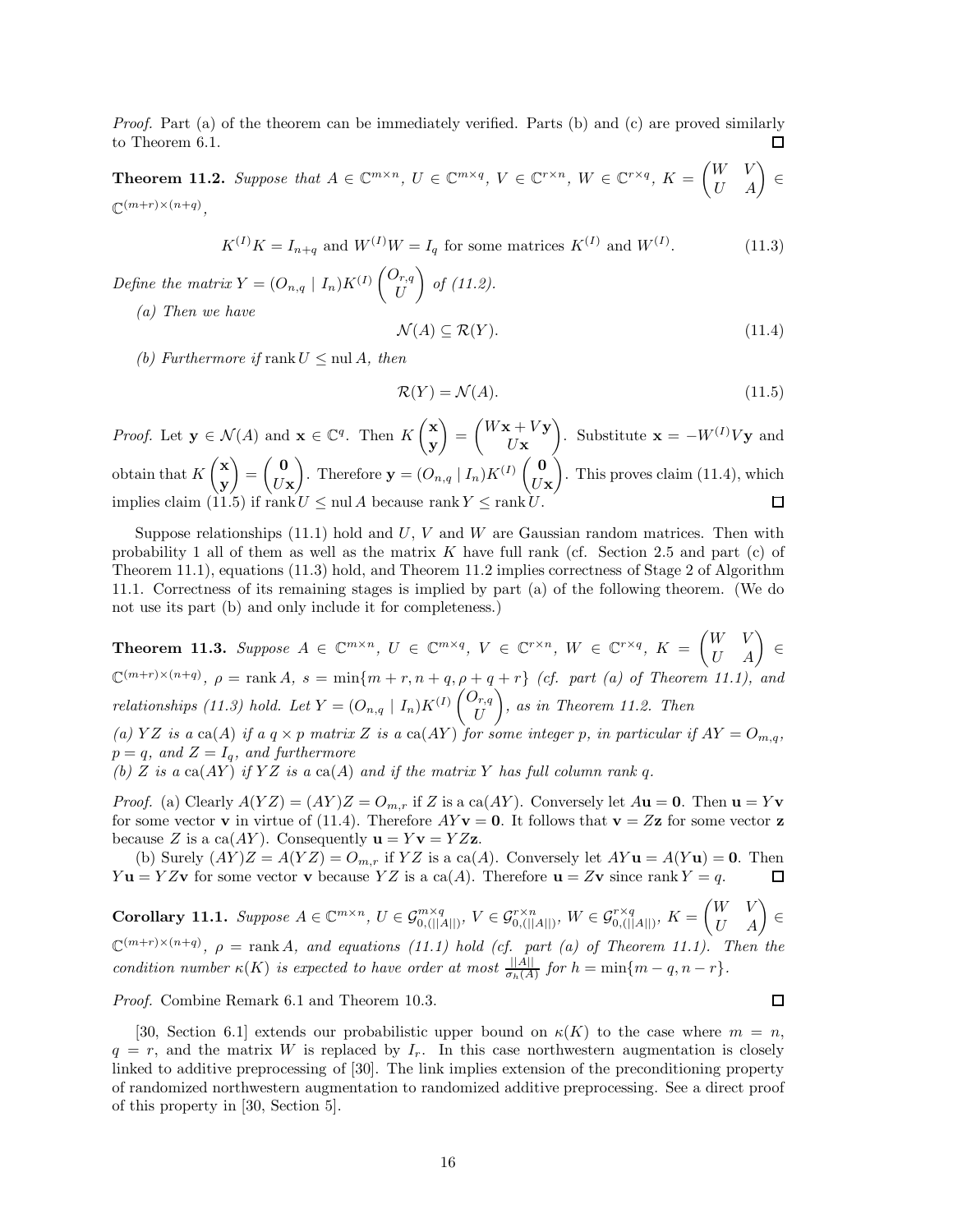#### **11.3 Strong regularization and strong preconditioning**

Our results on the regularization and preconditioning power of northern, western, and northwestern augmentation of the input matrix can be immediately extended to all its  $i \times i$  leading principal (that is northwestern) submatrices for  $i = 1, 2, \ldots$  In particular wherever we deduce that the output matrix is expected to have full rank or to be well conditioned, its leading principal submatrices have the same property. Indeed for every fixed *i* we can pre-multiply the matrix *K* of Algorithm 11.1 by  $(I_{m+r-i} \mid O_{m+r-i,i})$ , post-multiply the product by  $(I_{n+q-i} \mid O_{i,n+q-i})^T$ , and extend our study of this section to the resulting leading block of *K*. We can proceed similarly replacing *K* with the matrices  $C$  and  $C$  of the previous sections. See [29] on proofs and algorithmic applications of strong regularization and strong preconditioning.

# **12 Randomized structured augmentation**

We can restrict randomness of the matrices *U*, *V* and *W* in the previous sections to preserve any fixed patterns of sparseness and structure of an input matrix *A*. In the special case of northwestern augmentation of a Toeplitz matrix  $\vec{A}$  we can produce a Toeplitz matrix  $\vec{K}$ ; then we can exploit its structure based on Theorem 13.2 in Section 13.3 or on Theorem 2.2 and Remark 2.4. Such randomized Toeplitz augmentation techniques still fix degeneracy with probability 1 by virtue of the results in Section 2.5. We cannot extend Theorem 2.5 to the case of Gaussian random Toeplitz matrices *G* and *H*, and thus cannot apply its corollaries, but our tests consistently support such an extension. Similar comments apply to randomized block row and block column modifications of the matrix *A* (cf. Section 8 and Remark 10.1).

Now assume that a matrix *A* is given with its displacement generator of a small length *d* and that *U*, *V*, and *W* are  $||A||$ -standard Gaussian random matrices of sizes  $m \times q$ ,  $n \times r$ , and  $r \times q$ , respectively. Then (cf.  $[22]$ ) we can represent the matrices *C* and *K* with displacement generators of length  $d + O(r)$ ,  $d + O(q)$ , or  $d + O(r + q)$ , respectively. If the integers r and q are also small, then we obtain compressed representation of the structured matrices *C* and *K* and can dramatically accelerate computations with them (see the end of Section 2.3).

In the case of larger integers *r* or *q* we can still accelerate the computations based on endowing the matrices  $U, V$  and  $W$  with the structures consistent with the structure of the matrix  $A$ ; then we can bound from above the displacement ranks of the matrices *C* or *K* by  $d+O(1)$  (cf. [20], [22]). Our comments in the previous paragraphs on the formal and empirical support of the respective extensions of our analysis still apply.

**Remark 12.1.** Preconditioning power of randomized augmentation and additive preprocessing  $A \implies$  $A + UV^H$  for random matrices U and V is similar but not identical. Suppose  $K =$  $\begin{pmatrix} W & V^H \\ V & A \end{pmatrix}$  is *a Hermitian positive definite matrix. Then the Interlacing Property of eigenvalues [13, Theorem 8.1.7] implies that*  $\kappa(K) \geq \kappa(A)$ *. In contrast Gaussian randomized Hermitian additive preprocessing*  $A \Longrightarrow A + V V^H$  is expected to work as preconditioning for an ill conditioned matrix A having small *numericall nullity provided the ratio* ||*V V <sup>H</sup>*||*/*||*A*|| *is neither large nor small [39].*

# **13 Solution of a nonhomogeneous linear system of equations**

In the previous sections we reduced a homogeneous linear system  $Ay = 0$  to nonhomogeneous ones, with matrices *AS*, *C*, and *K*. Conversely, we can reduce the solution of a nonsingular linear system  $A$ **y** = **b** to computing a null vector of either the matrix  $(I_n - \frac{b b^H}{b^H} A)$  or the matrix  $(-\eta b \mid A)$  for a nonzero scalar *η*. The latter approach seems to be superior; we analyze it in Section 13.1. In Sections 13.2 and 13.3 we extend this study to precondition a linear system  $Ay = b$  provided a matrix *A* has a small positive numerical nullity. In this case our algorithms rely on computing an anmb(*A*) and randomized northwestern augmentation.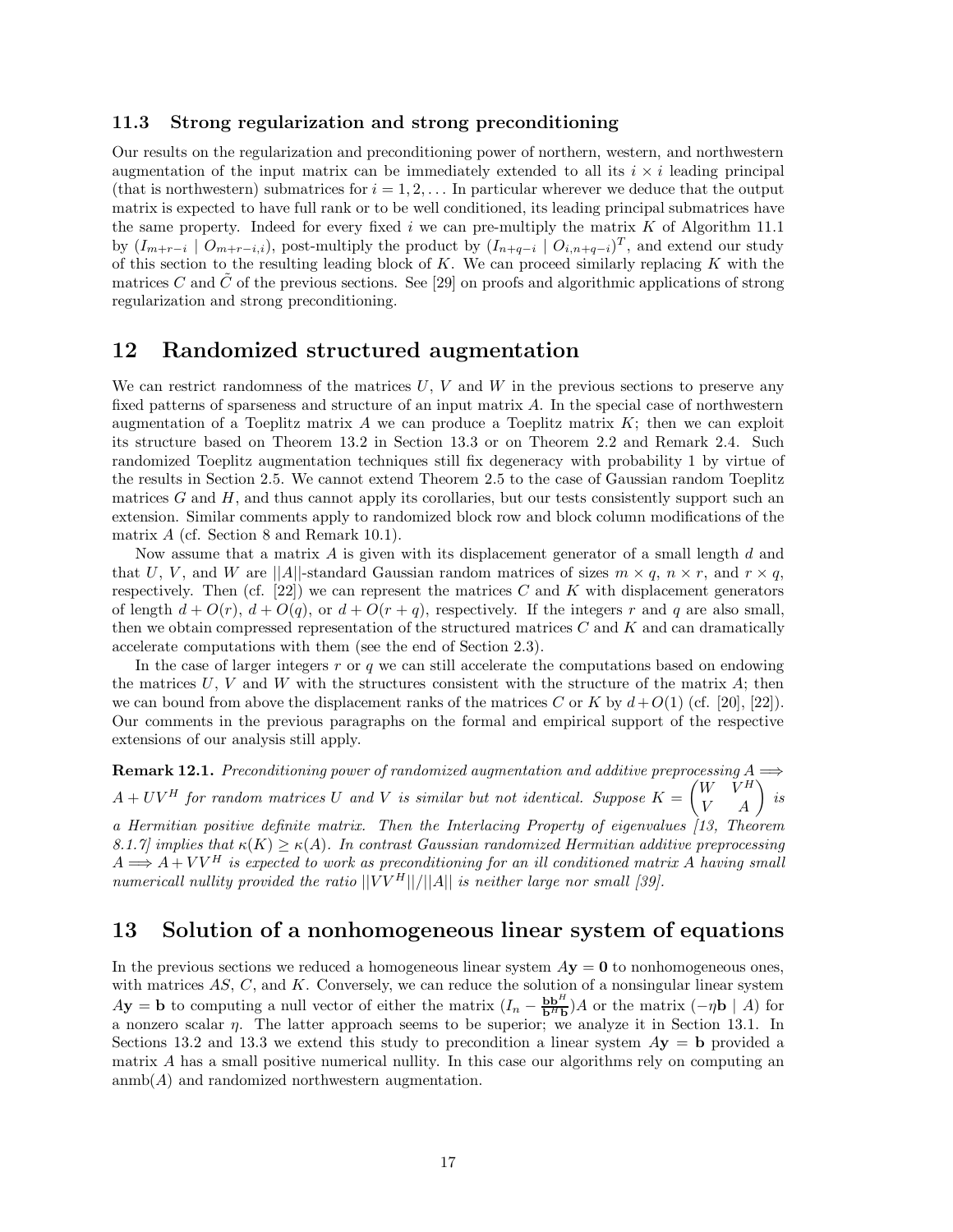## **13.1 Solution with an auxiliary matrix defined by western augmentation**

The null vector **z** = 1*/η* **y** of the matrix  $C = (-\eta \mathbf{b} \mid A)$  for  $\eta \neq 0$  contains the vector  $\mathbf{y} = A^{-1} \mathbf{b}$  as a subvector. To compute the null vector we can apply the algorithms of the previous sections. E.g., we can obtain a vector **z** from the linear system  $\begin{pmatrix} \mathbf{v}^T \\ C \end{pmatrix}$ *C*  $\mathbf{z} = \mathbf{e}_1$  where the vectors  $\mathbf{e}_1 = (1, 0 \dots, 0)^T$ and  $\mathbf{v}^T$  have dimension  $n+1$ . For Gaussian random vector **v** such that  $||\mathbf{v}|| \approx ||C||$  we expect that the ratio  $\kappa(C)/\kappa(C)$  $\left(\mathbf{v}^T\right)$ *C* ) is neither large nor small (see Remark 6.1). Assume that  $||\mathbf{b}|| = ||A|| = 1$ . Then by virtue of the following theorem the map  $A \to C = (-\eta \mathbf{b} \mid A)$  is expected to precondition the matrix *A* on the average pair of *A* and **b** provided the matrix *A* has numerical nullity 1.

**Theorem 13.1.** Suppose  $C = (-\mathbf{b} \mid A)$ ,  $||A|| = ||\mathbf{b}|| = 1$ ,  $A = S_A \Sigma_A T_A^H$  is a full SVD of an  $n \times n$  matrix  $A$ ,  $S_A^H S_A = S_A S_A^H = T_A^H T_A = T_A T_A^H = I_n$ ,  $\Sigma_A = \text{diag}(\sigma_i)_{i=1}^n$ ,  $\sigma_i = \sigma_i(A)$  for all i,  $\mathbf{f} = (f_i)_{i=1}^n = -S_A^H \mathbf{b}$ , and  $f_n \neq 0$ . Then  $\sigma_n(C) \geq \frac{|J_n|\sigma_{n-1}}{1+|J_n|+\sigma_{n-1}}$ .

*Proof.* Write  $\Sigma = \Sigma_A$  and  $(\mathbf{f} \mid \Sigma) = S_A^H C \operatorname{diag}(1, T_A)$ , so that  $||\mathbf{f}|| = ||\mathbf{b}|| = 1$  and  $\sigma_n(C) = \sigma_n(\mathbf{f} \mid \Sigma)$ .<br>Let  $C$  be the  $n \times n$  matrix obtained by deleting the last column of the matrix  $(\mathbf{f} \mid \Sigma)$ . The

Let *G* be the  $n \times n$  matrix obtained by deleting the last column of the matrix  $(f | \Sigma)$ . The matrix *G* is nonsingular for  $f_n \neq 0$ , and we deduce from Fact 2.3 that  $\sigma_n(\mathbf{f} \mid \Sigma) \geq \sigma_n(G)$ . Therefore  $\sigma_n(C) \geq \sigma_n(G)$ . It remains to estimate the values  $\sigma_n(G) = \frac{1}{||G - 1||}$  from below or  $||G^{-1}||$  from above. Similarly to the proof of Theorem 10.2 applied for  $q = 1$  deduce that  $||G^{-1}|| \ge \frac{1}{|f_n|} + \frac{1}{\sigma_{n-1}} + \frac{1}{|f_n|\sigma_{n-1}}$ and then immediately obtain Theorem 13.1.

 $\Box$ 

**Corollary 13.1.** *Under the assumptions of Theorem 13.1 we have*  $\kappa(C) \leq \frac{(1+|f_n|+\sigma_{n-1})\sqrt{2}}{|f_n|\sigma_{n-1}}$ .

*Proof.* Recall that  $\kappa(C) = \frac{||C||}{\sigma_n(C)}$  and  $||C|| \le \sqrt{||A|| + ||\mathbf{b}||} = \sqrt{2}$ . Substitute these relationships into Theorem 13.1 into Theorem 13.1.

Suppose that under the assumptions of Theorem 13.1 and Corollary 13.1 we have  $\sigma_n \ll \sigma_{n-1}$ , whereas the ratio  $\sigma_1/\sigma_{n-1}$  and the value  $|f_n|$  are not small. Then the matrix *A* has numerical nullity 1,  $\kappa(C)$  has at most order  $\sigma_1/\sigma_{n-1}$  (compared to  $\kappa(A) = \sigma_1/\sigma_n$ ), and therefore *C* is a well conditioned matrix. Note that on the average  $|f_n| = \frac{1}{\sqrt{n}}$  on the unit sphere  $||\mathbf{f}|| = 1$ . Corollary 13.1 is closely linked to Theorem 10.2 for  $q = 1$  where **b** is a ||A||-standard Gaussian random vector.

A matrix is ill conditioned if it has numerical nullity 1, and then we must perform some stages of our algorithm with a high precision. We can, however, confine the high precision computations to iterative refinement of a null vector of the well conditioned matrix *C*; overall this takes by a factor *n* less time than the solution of the system  $A$ **y** = **b** by means of the customary algorithms such as Gaussian elimination (in Section 14 we elaborate upon such estimates for a similar algorithm).

## **13.2 Solution with auxiliary matrices defined by anmbs**

Assume a nonsingular but ill conditioned matrix  $A \in \mathbb{R}^{n \times n}$  with  $||A|| \approx 1$  and a small numerical nullity *r*, and suppose some normalized and well conditioned or unitary anmbs  $M_1$  and  $N_1$  in  $\mathbb{R}^{n \times r}$ of the matrices  $A<sup>T</sup>$  and  $A$ , respectively, have been computed, e.g., by means of a numerical version of an algorithm of the previous sections. Then we can generate standard Gaussian random matrix  $S \in \mathcal{G}_{0,1}^{n \times (n-r)}$  and compute the matrices  $M_0 = A^T S$ ,  $N_0 = AS$ , and  $F = (M_0 \mid M_1)^T A (N_0 \mid N_1) =$  $\begin{pmatrix} F_{00} & F_{01} \\ F_{10} & F_{11} \end{pmatrix}$  where  $F_{ij} = M_i^T A N_j$  for  $i, j \in \{0, 1\}$  and  $F_{00} \in \mathbb{R}^{(n-r)\times(n-r)}$ .

The value  $\sigma_{n-r}(F_{00})$  is likely to have order  $\sigma_{n-r}(A)$  by virtue of Theorem 2.5; consequently the block  $F_{00}$  of the  $2\times 2$  block matrix *F* is expected to be nonsingular and well conditioned because the matrix *A* has numerical nullity *r*. Furthermore this block is expected to be dominant. Indeed the matrices  $M_1^T A$ ,  $AN_1$ , and consequently the blocks  $F_{01} \in \mathbb{C}^{n \times r}$ ,  $F_{10} \in \mathbb{C}^{r \times n}$ , and  $F_{11} \in \mathbb{C}^{r \times r}$  have the norms of order at most  $\sigma_{n-r+1}(A) \ll \sigma_{n-r}(A)$ . The  $O(n^2r)$  flops involved in the computation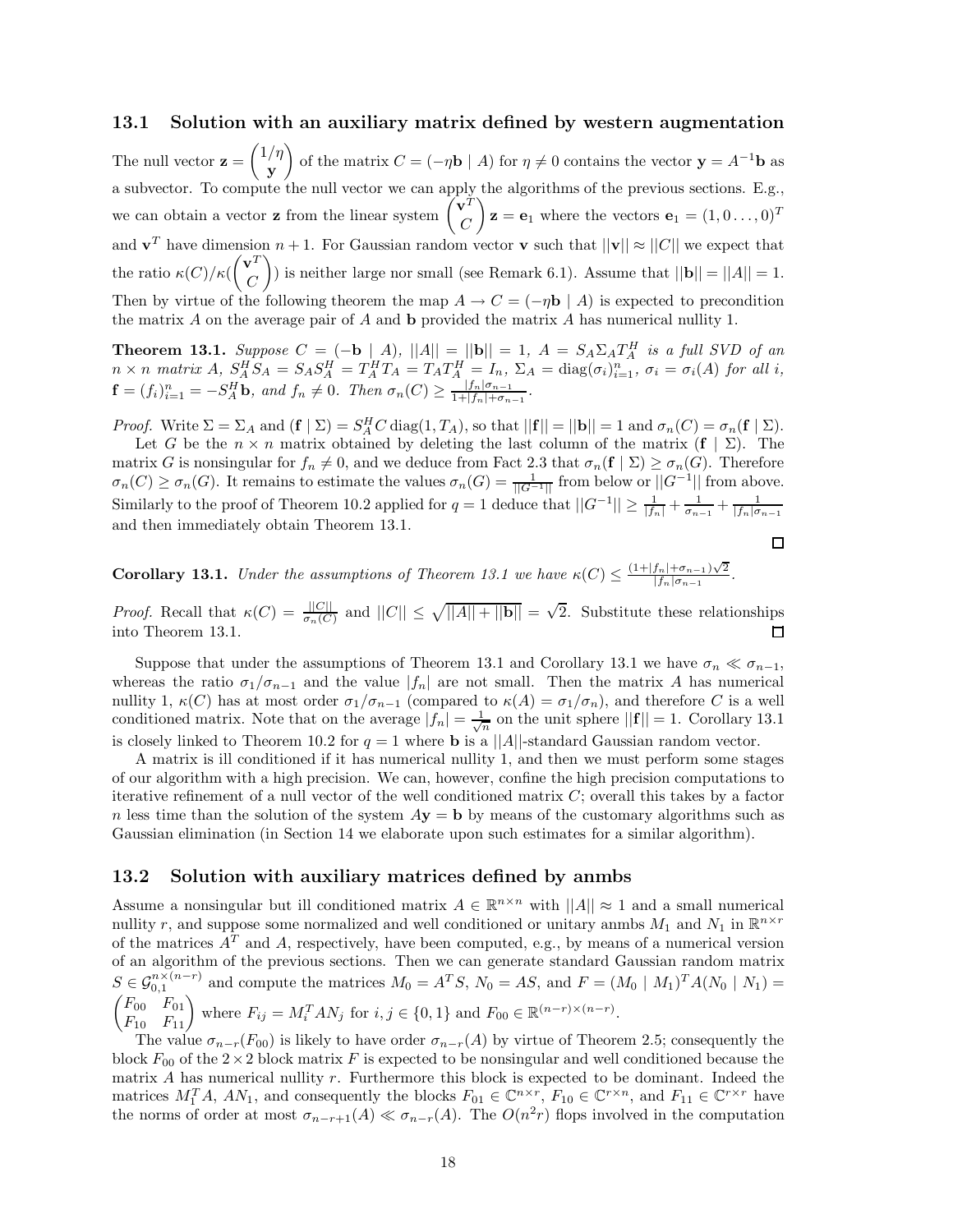of the  $(2n - r)r$  entries of these blocks (versus order  $n^3$  flops used overall) must be performed in extended precision to counter the expected cancellation of the leading digits of their entries.

The map  $A \implies F$  and the block Gaussian elimination reduce the computation of the inverse  $A^{-1}$  and the solution of a linear system  $A$ **y** = **b** to the similar operations with the matrices  $F_{00}$  and  $G = F_{11} - F_{10} F_{00}^{-1} F_{01} \in \mathbb{C}^{n \times r}$  of smaller sizes, expected to be nonsingular and better conditioned. The tests of this technique have confirmed its power [30].

## **13.3 Solution with preconditioning via northwestern augmentation**

Assume an  $n \times n$  ill conditioned input matrix A with a small numerical nullity r and northwestern augmentation *K* =  $\begin{pmatrix} W & V \\ U & A \end{pmatrix}$  for three ||*A*||-standard Gaussian random matrices  $W \in \mathbb{C}^{q \times q}$ , *U* and *V*. Then the matrix *K* and its block *W* are expected to be nonsingular and well conditioned (see Theorem 11.1 and Corollary 11.1). Now we are ready to employ the following theorem.

**Theorem 13.2.** *Let*  $K =$  $\begin{pmatrix} W & V \\ U & A \end{pmatrix}$  where *A*, *W* and *K* are nonsingular matrices of sizes  $n \times n$ ,  $q \times q$ *, and*  $(n + q) \times (n + q)$ *, respectively, for*  $0 < r \le q < n$ *. Write*  $S = A - UW^{-1}V$  *and*  $R = I_q + VS^{-1}UW^{-1}$ ; S is the Schur complement of the block W in the matrix K. Then<br>(a)  $S^{-1}$  is the  $n \times n$  trailing principal (that is southeastern) block of the matrix  $K^{-1}$  and  $(b)$   $A^{-1} = S^{-1} - S^{-1}UW^{-1}R^{-1}VS^{-1}$ .

*Proof.* Part (a) is well known and is readily verified. Part (b) follows from the Sherman–Morrison– Woodbury formula [13, page 50] applied to the matrix  $A = S + UW^{-1}V$ . ◻

The theorem implies that  $\mathbf{y} = A^{-1}\mathbf{b} = (S^{-1} - S^{-1}UW^{-1}R^{-1}VS^{-1})\mathbf{b}$  for  $R = I_q + VS^{-1}UW^{-1}$ and  $S^{-1} = (O_{n,q} | I_n)K^{-1} \begin{pmatrix} O_{q,n} \\ I_n \end{pmatrix}$ *In* where  $S^{-1}$  is the  $n \times n$  trailing principal block of the matrix  $K^{-1} = \begin{pmatrix} X & Y \\ Z & S^{-1} \end{pmatrix}$ *Z S*−<sup>1</sup> ). This reduces the solution of the linear system  $A$ **y** = **b** essentially to the computation of the matrices  $W^{-1}$ , *S*, *R*,  $R^{-1}$ , and  $S^{-1}(\mathbf{b} \mid U)$ . Here *W* and *R* are  $q \times q$  matrices,  $\kappa(W) = \kappa(R) = 1$  for  $q = 1$ , but the matrix *W* is expected to be well conditioned for any  $q \ge r$ ; for sufficiently large integers *q* so are the matrices *K* and *S* as well. *The approach works whenever we have a small upper bound q* on *r*, and becomes more effective where we decrease *q* toward *r*.

# **14 Computational cost estimates**

Assume that *A* is a nonsingular  $n \times n$  matrix that has numerical nullity  $r = 1$  and apply our algorithm of Section 13.2 to compute the solution **y** of the linear system  $Ay = b$  with an output precision *p*out. The algorithm reduces our task to the solution of two nonsingular and well conditioned linear systems with the matrix  $F = F_{00}$  and the right-hand side vectors  $F_{01}$  and **b**. Let  $F\mathbf{x} = \mathbf{c}$  denote any of them, and next estimate the cost of its solution.

With Gaussian elimination one needs a precision of at least the order  $p_+ \approx p_{\text{out}} + \log_2 \kappa(A)$ to compute the vector  $y = A^{-1}b$  with the precision  $p_{\text{out}}$ , whereas we solve the same problem by applying the classical iterative refinement [13], [14], [34] to an auxiliary well conditioned linear system  $F\mathbf{x} = \mathbf{c}$ . We perform all computations in a fixed lower precision  $p$  (e.g., in the standard IEEE single or double precision) such that

$$
2\log_2 \kappa(F) \le p \ll p_+ \approx p_{\text{out}} + \log_2 \kappa(A). \tag{14.1}
$$

#### **Flowchart 14.1. Solution of a linear system with iterative refinement.**

COMPUTATIONS: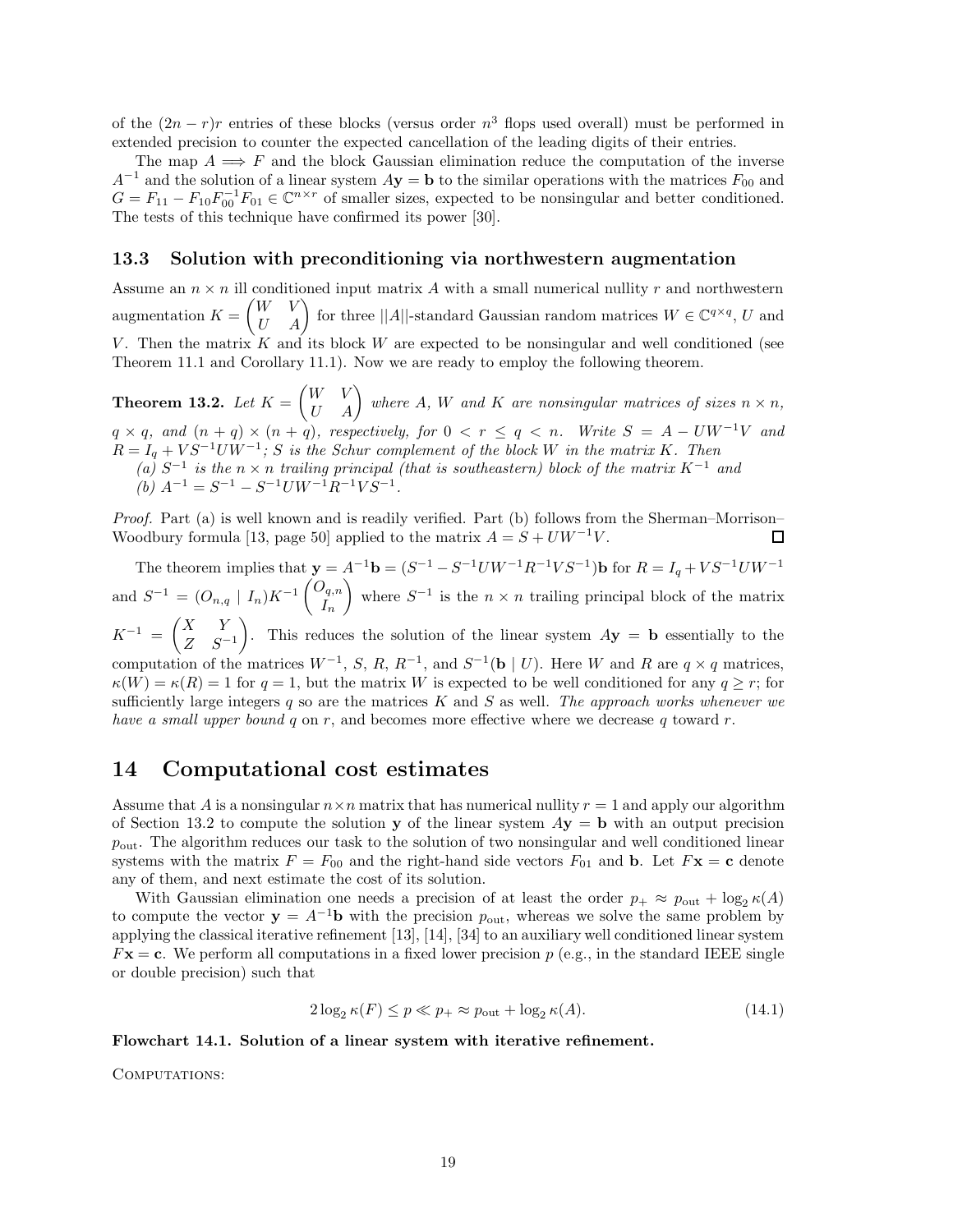- 1. Apply  $O(n^3)$  flops of Gaussian elimination in a fixed low precision p satisfying  $(14.1)$  to *compute an approximate inverse*  $X \approx F^{-1}$  *and an approximate solution*  $X$ **c** *to the linear system*  $F$ **x** = **c***.*
- *2. Iteratively refine this solution.*

Every loop of iterative refinement essentially amounts to multiplying each of the matrices *F* and  $X \approx F^{-1}$  by a vector (this takes  $4n^2 + O(n)$  flops in the precision *p* in the case of general matrix *F*) and contributes about  $b = p - \log_2 \kappa(F)$  correct bits per an output entry (cf. [13], [14], [24], [30], [34]); we can assume that  $b \ge p/2$  under (14.1). This means that the flowchart involves  $O(n^3 + n^2p_+/p)$ flops in the precision *p* versus  $\frac{2}{3}n^3 + O(n^2)$  flops in the high precision  $p_+ \approx p_{\text{out}} + \log_2 \kappa(A)$  used in the customary solution by means of Gaussian elimination. Thus our advance is dramatic where  $p_+$ greatly exceeds *p* and is greatly exceeded by *pn*.

If the matrix *A* has numerical nullity  $r > 1$ , then the algorithm in Section 13.2 reduces the original linear system  $Ay = b$  to 2*r* well conditioned linear systems, each of  $n - r$  equations; the cost estimates increase by a factor  $r$ , versus the case of  $r = 1$ , but we still dramatically advance Gaussian elimination as long as  $p_{+}$  greatly exceeds p and is greatly exceeded by  $pn/r$ . Thus for an important and quite general class of ill conditioned matrices *A* having a small numerical nullity *r* (cf. Remark 2.3), our estimates still strongly favor our solution based on Flowchart 14.1 versus the standard algorithms such as Gaussian elimination.

**Remark 14.1.** *We can obtain the same dramatic decrease of the computational cost versus Gaussian elimination by employing the algorithm of Section 13.3 rather than 13.2.*

**Remark 14.2.** *We refer the reader to [22, Section 6.9] or [23] on the inversion of nonsingular Toeplitz and various other structured matrices in nearly linear arithmetic time based on deterministic homotopy continuation techniques.*

**Remark 14.3.** *In lieu of iterative refinement one can employ other iterations such as the CG (Conjugate Gradient) and GMRES algorithms (cf. [13, Sections 10.2–10.4]). Their iteration loop also performs*  $O(n^2)$  *flops, but unlike iterative refinement, those algorithms use no approximate inverse. This is a significant advantage in the case of a sparse unstructured linear system as well as a multilevel Toeplitz or Hankel linear system [8], [19]. Decreasing the condition number of an input matrix, however, is more critical (and thus the success of preconditioning is more important) for the convergence of such algorithms versus iterative refinement. In particular every nonsymmetric CG iteration loop amounts essentially to multiplication of an input matrix M and its transpose* √ $M^T$  *by two vectors but only ensures the decrease of the error norm by a factor*  $4(\frac{\sqrt{\kappa(M)}+1}{\sqrt{\kappa(M)}-1})$ *κ*(*M*)−<sup>1</sup> )<sup>2</sup> *[13, Theorem 10.2.6] or equivalently ensures about*  $1/\kappa(M)$  *new correct bits per an output value. Thus the algorithm requires stronger bounds on κ*(*M*) *to guarantee convergence in the presence of rounding errors.*

# **15 Numerical tests**

In a series of numerical experiments performed in the Graduate Center of the City University of New York, we tested our algorithms for computing nmbs and null vectors of general and Toeplitz matrices. We conducted the tests on a Dell server with a dual core 1.86 GHz Xeon processor and 2G memory running Windows Server 2003 R2. The test Fortran code was compiled with the GNU gfortran compiler within the Cygwin environment. We generated random numbers with the random number intrinsic Fortran function assuming the uniform probability distribution over the range  $\{x : 0 \leq x < 1\}$ . To shift to the range  $\{y : b \leq y \leq a + b\}$  for fixed real *a* and *b*, we applied the linear transform  $x \to y = ax + b$ . CPU time was measured with the mclock function. We computed QR factorizations and SVDs by applying the LAPACK procedures DGEQRF and DGESVD, respectively. The tests have been designed by the first author and performed by his coauthor.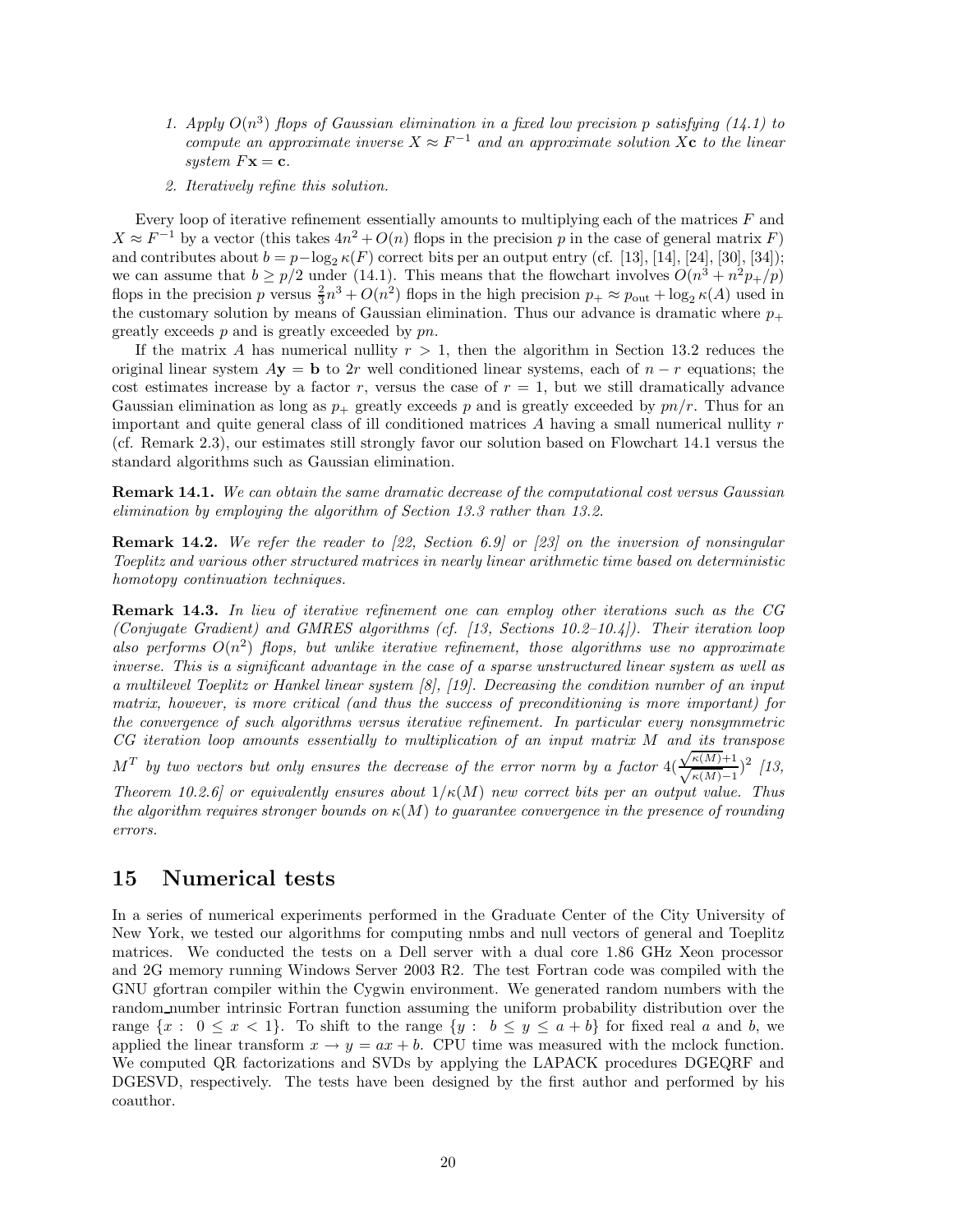## **15.1 Computations with Toeplitz matrices**

## **a) Generation of rank deficient Toeplitz matrices**

To generate an  $n \times n$  singular Toeplitz matrix, we first sampled  $2n - 2$  random entries  $a_{i,j}$  in the range  $[-1, 1)$  for  $j = 1, i = 1, \ldots, n - 1$  and for  $i = 1, j = 2, \ldots, n$ ; then we defined the  $(n - 1)^2$ entries  $a_{i+1,j+1} = a_{i,j}$  for  $i, j = 1, \ldots, n-1$ , and finally set  $a_{n,1} = 0$ . We arrived at an  $n \times n$  Toeplitz matrix  $A_0 = (a_{i,j})_{i,j=1}^n$ , computed the entry  $y_{n,1}$  of its inverse  $A_0^{-1} = (y_{i,j})_{i,j=0}^{n-1}$ , and changed the  $(1, p)$ <sup>th</sup> entry of the matrix  $A_0$  into  $a_{i,j} = -1/u_{i,j}$ . As we expected in view of Lemma 2.1, we  $(1, n)$ th entry of the matrix  $A_0$  into  $a_{n,1} = -1/y_{n,1}$ . As we expected in view of Lemma 2.1, we always had  $y_{n,1}$  det  $A_0 \neq 0$  in our tests. Had we had  $y_{n,1} = 0$ , we could have regenerated the matrix *A*0, whereas had this matrix been singular, we would have output it and stopped the computations.

The resulting matrix  $A = (a_{i,j})_{i,j=1}^n$  had nullity 1. Indeed it was a rank-one modification of a<br>*in m*-language in the second of a rank-one modification of a nonsingular matrix  $A_0$ , whereas  $A\mathbf{y} = \mathbf{0}$  for  $\mathbf{y} = A_0^{-1} \mathbf{e}_1$  because  $A_0\mathbf{y} = \mathbf{e}_1$ ,  $A = A_0 - \frac{1}{y_{n,1}} \mathbf{e}_1 \mathbf{e}_n^T$ , and  $T$  $e_n^T y = y_{n,1}.$ 

## **b) Augmentation of singular Toeplitz matrices and the computation of their null vectors**

We embedded our  $n \times n$  singular Toeplitz matrix  $A = (a_{i,j})_{i,j=1}^n$  into an  $(n + 1) \times (n + 1)$ Toeplitz matrix  $K = (a_{i,j})_{i,j=0}^n$  $\int w \cdot \mathbf{v}^T$ **u** *A*<sup>0</sup> for  $w = a_{0,0}$ ,  $\mathbf{u} = (a_{i,0})_{i=1}^n$ , and  $\mathbf{v} = (a_{0,j})_{j=1}^n$ . We defined the entries  $a_{i,0}$  and  $a_{0,j}$  for  $i, j = 0, 1, \ldots, n-1$  by applying the equations  $a_{i,j} = a_{i+1,j+1}$ and sampled the two entries  $a_{n,0}$  and  $a_{0,n}$  at random in the range  $[-1,1)$ . For such a matrix *K* we applied Theorem 11.2 for  $r = 1$ , to compute a null vector of the matrix  $A$  given by the vector  $(0, I_n)K^{-1}\begin{pmatrix} 0 \\ u \end{pmatrix}$ **u** - . This amounted to solving a nonsingular Toeplitz linear systems of equations with the matrix  $K$ . For that task we applied the code in [36], based on the algorithms in [17], [37], [38]. For comparison we also obtained the null vectors of the same matrices *A* based on computing their QR factorizations and SVDs. We have a little decreased the CPU time by using QR rather than QRP factorization. The latter one, that is QR factorization with pivoting (performed by LAPACK procedures DGEQPF and DGEQP3) is recommended for dealing with ill conditioned inputs [13, Section 5.5], but we avoided them in our tests.

**Remark 15.1.** *Instead of augmentation in these tests one could have replaced the values in the corner entries <sup>a</sup>*<sup>0</sup>*,n and <sup>a</sup>n,*<sup>0</sup> *by properly scaled random values.*

#### **c) Output data in the tests with Toeplitz matrices**

We use the abbreviations "n.-w.a.", "QR", and "SVD" as our pointers to the northwestern augmentation (based on Algorithm 11.1), QR factorization, and SVD, respectively. Table 15.1 covers our computation of the null vectors for Toeplitz matrices. It shows the CPU time of this computation for each of the three methods as well as the ratios of these data for the QR-based and SVD-based solutions versus northwestern augmentation. The ratios are displayed in the last two columns of the table. The CPU time is measured in terms of the CPU cycles. One can convert them into seconds by dividing them by a constant CLOCKS PER SEC, which is 1000 on our platform.

In all our tests the computed approximate null vectors **y** had relative residual norms  $\frac{||A\mathbf{y}||}{||A|| \cdot ||\mathbf{y}||}$  of order  $10^{-17}$ .

All data are average over 100 tests for each input size 2*<sup>k</sup>* from 256 to 8192. The table entries are marked by a hyphen "-" where the tests required too long runtime and have not been completed.

## **15.2 Generation of general nonsingular matrices and preconditioning**

We first fixed pairs of *n* and *k* for  $n = 64, 128$  and  $k = 7$ . Then for every pair  $(n, k)$  we generated 100 instances of matrices *A*, *U*, *V*0, and *V*<sup>1</sup> and vectors **b**. We generated the matrices *A* as the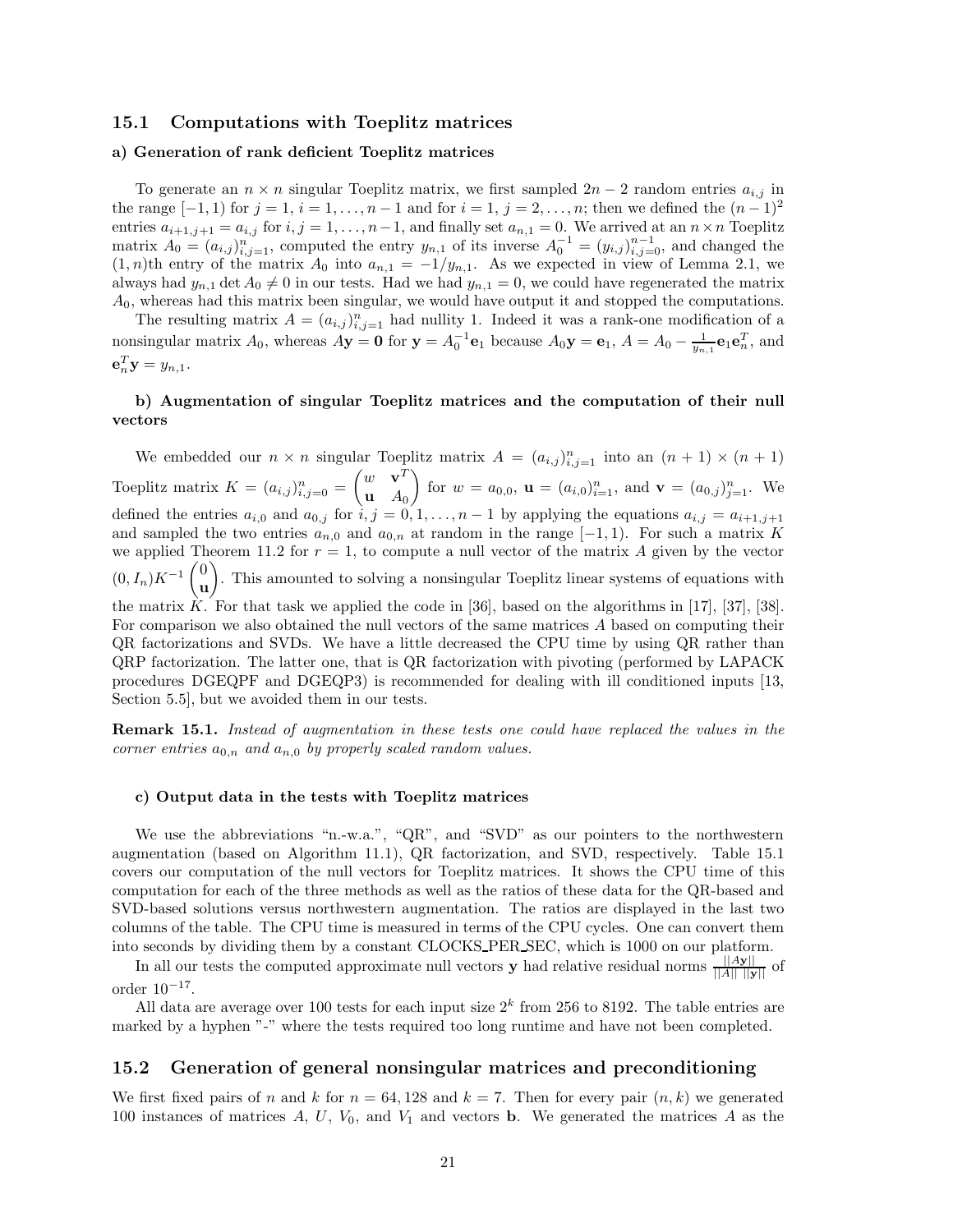| dimension | $n.-w.a.$ | QR      | <b>SVD</b> | $QR/n$ -w.a. | $SVD/n.-w.a$ |
|-----------|-----------|---------|------------|--------------|--------------|
| 256       | 3.8       | 18.4    | 317.8      | 4.8          | 83.6         |
| 512       | 8.0       | 148.0   | 5242.1     | 18.5         | 655.3        |
| 1024      | 16.1      | 1534.2  | 87371.2    | 97.0         | 5522.6       |
| 2048      | 33.6      | 11750.3 |            | 357.7        |              |
| 4096      | 79.5      |         |            |              |              |
| 8192      | 169.5     |         |            |              |              |

Table 15.1: CPU time for computing a null vector of a Toeplitz matrix (in cycles)

error-free products  $S\Sigma T$ <sup>*H*</sup> where *S* and *T* were  $n \times n$  random orthonormal matrices (generated with double precision) and  $\Sigma = \text{diag}(\sigma_j)_{j=1}^n$ ,  $\sigma_{n-j} = 10^{j-17}$  for  $j = 1, ..., k$ , whereas  $\sigma_{n-j} = 1/(n-j)$ for  $j = k + 1, \ldots, n - 1$  (cf. [14, Section 28.3]), and so  $||A|| = 1$ ,  $\kappa(A) = ||A^{-1}|| = 10^{-16}$ .

*U* was random  $n \times k$  matrix with  $||U|| = ||A|| = 1$ .

 $V = (V_0 \mid V_1)$  was  $k \times (n+k)$  matrix for  $V_0 = I_k$  and  $V_1 = U^T$ .

For every choice of these matrices we computed the ratio  $\frac{\kappa(A)}{\kappa(M)}$  for  $M =$  $\begin{pmatrix} V_0 & V_1 \\ U & A \end{pmatrix}$ .

Table 15.2 displays the average (mean), minimum, maximum, and standard deviation for the *m* ratios for  $n = 64$  and  $n = 128$ .

Table 15.2: ratios  $\frac{\kappa(A)}{\kappa(M)}$ 

| matrix size      | mın | max | mean                                                                                       | std                                                                                        |
|------------------|-----|-----|--------------------------------------------------------------------------------------------|--------------------------------------------------------------------------------------------|
| $64 \times 64$   |     |     | $3.29 \times 10^9$   $1.65 \times 10^{13}$   $2.49 \times 10^{12}$   $2.60 \times 10^{12}$ |                                                                                            |
| $128 \times 128$ |     |     |                                                                                            | $8.27 \times 10^8$   $2.56 \times 10^{12}$   $5.51 \times 10^{11}$   $6.44 \times 10^{11}$ |

## **15.3 Generation of rectangular matrices and computation of their nmbs**

At first we fixed pairs *m* and *n* where  $m = 64,128$ ,  $n = m + g$ , and  $g = 1,4,16$ ; for each pair we generated 100 pairs of random  $m \times n$  matrices M and H with entries in the range  $[-1, 1)$  and  $g \times (m - g)$  matrices *F* with entries -1 and 1 chosen at random. Then we defined the matrix  $G =$  $\begin{pmatrix} I_{m-g} & O_{m-g,g} \\ F & O_{g,g} \end{pmatrix}$  and applied Algorithms 3.1, 4.1, and 6.1 to compute *B* = nmb(*A*) for the following three classes of matrices *A*:

 $(a)$   $A = M$ ,

(b)  $A = GM$  (having rank  $m - g$ ), and

(c)  $A = GM + 10^{-10}H$  (having rank *m* and numerical rank  $m - q$ ).

In the cases (a) and (c) we had rank $(M) = m$ ,  $V$  was  $(n-m) \times n$  random matrix, and Algorithm 6.1 inverted a nonsingular  $n \times n$  matrix *C* such that  $C^{(I)} = C^{-1}$ . In the case (b) we had rank $(M) =$  $m - g$ , *V* was  $(n - m + g) \times n$  random matrix, Algorithm 6.1 dealt with an  $(n + g) \times n$  matrix  $C =$  $\left(\begin{matrix} C_n \\ C_n \end{matrix}\right)$  $C_g$ where  $C_n$  was a nonsingular  $n \times n$  matrix, and we set  $C^{(I)} = (C_n^{-1} \mid O_{n,g}).$ 

We applied Algorithms 3.1 and 4.1 to the matrices of class (a); we applied Algorithm 6.1 to the matrices of all three classes (a), (b) and (c). Tables 15.3 and 15.4 represent the relative residual norms  $r = \frac{||AB||}{||A|| ||A||}$  in our tests.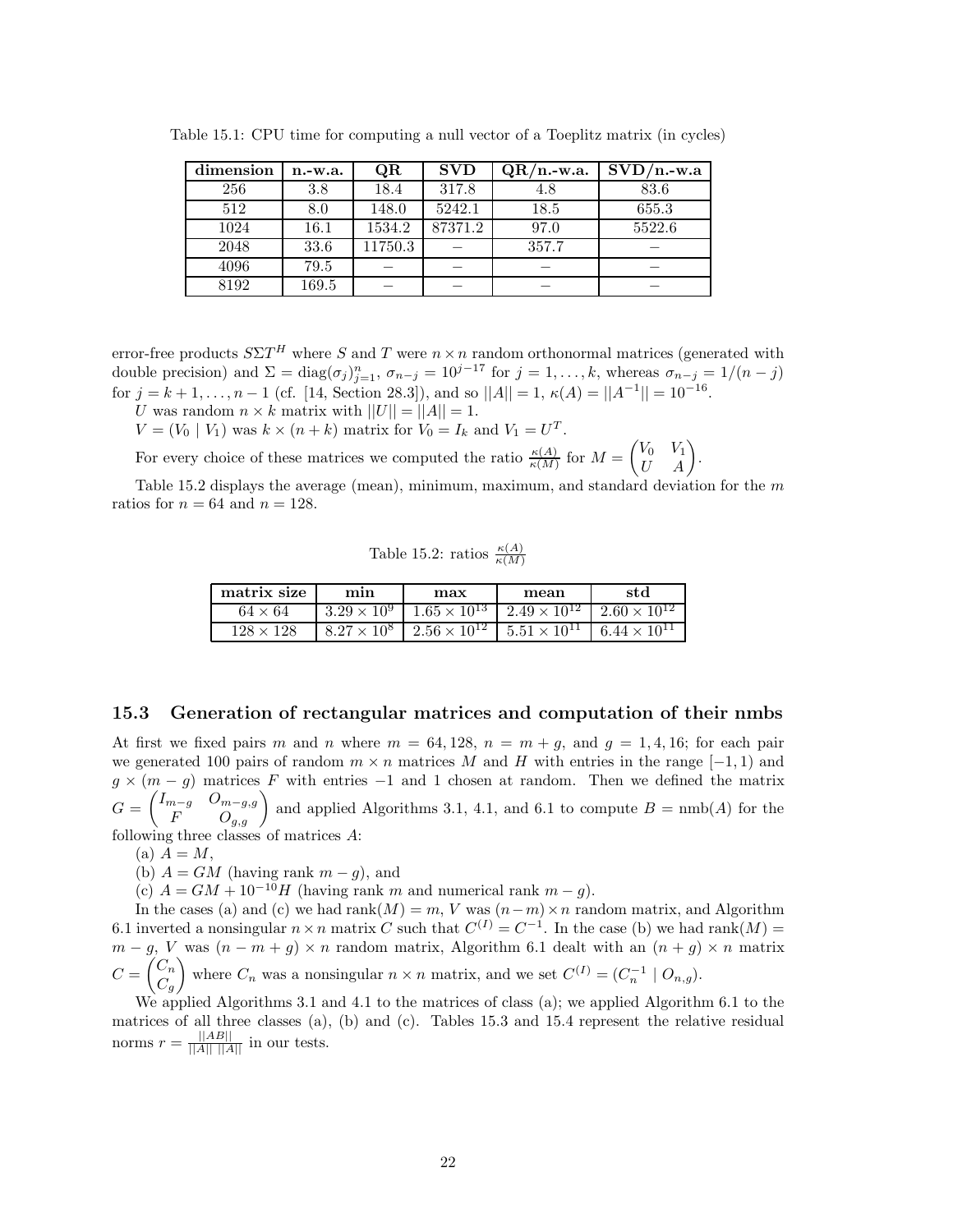| Algorithm/class  | min                               | max                    | mean                   | $_{\rm std}$           |
|------------------|-----------------------------------|------------------------|------------------------|------------------------|
| $3.1/(a) g = 1$  | $2.38 \times 10^{-16}$            | $1.19 \times 10^{-13}$ | $2.96 \times 10^{-15}$ | $1.22 \times 10^{-14}$ |
| $3.1/(a) g = 4$  | $2.06 \times 10^{-16}$            | $5.94 \times 10^{-16}$ | $3.59 \times 10^{-16}$ | $8.16 \times 10^{-17}$ |
| $3.1/(a) g = 16$ | $1.40 \times 10^{-16}$            | $2.24 \times 10^{-16}$ | $1.74 \times 10^{-16}$ | $1.40 \times 10^{-17}$ |
| $4.1/(a) g = 1$  | $6.02 \times 10^{-16}$            | $5.20 \times 10^{-13}$ | $2.55 \times 10^{-14}$ | $7.20 \times 10^{-14}$ |
| $4.1/(a) g = 4$  | $4.14 \times 10^{-16}$            | $5.35 \times 10^{-15}$ | $1.41 \times 10^{-15}$ | $7.99 \times 10^{-16}$ |
| $4.1/(a) g = 16$ | $1.49 \times 10^{-16}$            | $7.81 \times 10^{-16}$ | $3.42 \times 10^{-16}$ | $1.14 \times 10^{-16}$ |
| 6.1/(a) $q = 1$  | $5.94 \times 10^{-17}$            | $1.75 \times 10^{-16}$ | $1.06 \times 10^{-16}$ | $2.06 \times 10^{-17}$ |
| 6.1/(a) $g = 4$  | $7.55 \times 10^{-17}$            | $1.49 \times 10^{-16}$ | $1.05 \times 10^{-16}$ | $1.44 \times 10^{-17}$ |
| $6.1/(a) g = 16$ | $9.65 \times 10^{-17}$            | $1.41 \times 10^{-16}$ | $1.15 \times 10^{-16}$ | $1.12 \times 10^{-17}$ |
| $6.1/(b) g = 1$  | $6.\overline{38} \times 10^{-17}$ | $1.29 \times 10^{-16}$ | $9.23 \times 10^{-17}$ | $1.50 \times 10^{-17}$ |
| 6.1/(b) $g = 4$  | $5.44 \times 10^{-17}$            | $1.30 \times 10^{-16}$ | $7.88 \times 10^{-17}$ | $1.27 \times 10^{-17}$ |
| 6.1(b) $g = 16$  | $5.28 \times 10^{-17}$            | $9.97 \times 10^{-17}$ | $7.11 \times 10^{-17}$ | $9.71 \times 10^{-18}$ |
| 6.1/(c) $g = 1$  | $6.17 \times 10^{-17}$            | $2.04 \times 10^{-16}$ | $9.85 \times 10^{-17}$ | $2.28 \times 10^{-17}$ |
| 6.1/(c) $g = 4$  | $5.43 \times 10^{-17}$            | $1.31 \times 10^{-16}$ | $8.17 \times 10^{-17}$ | $1.28 \times 10^{-17}$ |
| 6.1(c) $g = 16$  | $5.59 \times 10^{-17}$            | $1.56 \times 10^{-16}$ | $7.69 \times 10^{-17}$ | $1.46 \times 10^{-17}$ |

Table 15.3: relative residual norms in the solution tests with  $m \times n$  inputs for  $m = 64$ 

# **16 Conclusions**

The computation of a basis for the null space of a rectangular  $m \times n$  matrix A having row rank *m* can rely on computing rank revealing LU or QR factorization (with pivoting) or SVD. The computations are numerically stable, but destroy matrix sparseness and structure and are expensive even for general matrices. To fix these mishaps we proposed alternative algorithms employing randomization.

We first described a simple nmb algorithm based on nonorthogonal projection. It squared the condition number  $\kappa(A)$ , but we avoided this deficiency in our second nmb algorithm based on postmultiplication of the input matrix *A* by random matrices. The algorithm is expected to produce a desired nmb and to be numerically safe in the case of a well conditioned matrix *A*.

Both projection and multiplication by random matrices still destroy the structure and sparseness of an input matrix, and we described and analyzed some alternative techniques that countered the problem provided the input matrix has a small nullity or a small numerical nullity. The resulting nmb algorithms worked for a rank deficient and ill conditioned matrix *A* of any size by employing binary search, randomization, augmentation or block row modification, and aggregation. We obtained a desired basis for the null space by performing all computations with well conditioned matrices of full rank. Then we extended our algorithms to preconditioning a nonsingular but ill conditioned linear system of equations  $A$ **y** = **b**.

With our augmentation, block modification and aggregation we preserved sparseness and structure of an input matrix, avoided the drawbacks of pivoting and orthogonalization, and according to our formal study and experiments, significantly accelerated the customary algorithms without losing the output accuracy.

Some parts of our analysis, in particular our estimates for the condition numbers of randomly augmented matrices, extension of our nmb algorithms to solving nonsingular linear systems of equations, and the link between augmentation and aggregation can be of independent technical interest.

There are interesting challenges for further research, such as the choice of proper combination of northern and western augmentations, block modification, and other techniques of this paper and [27].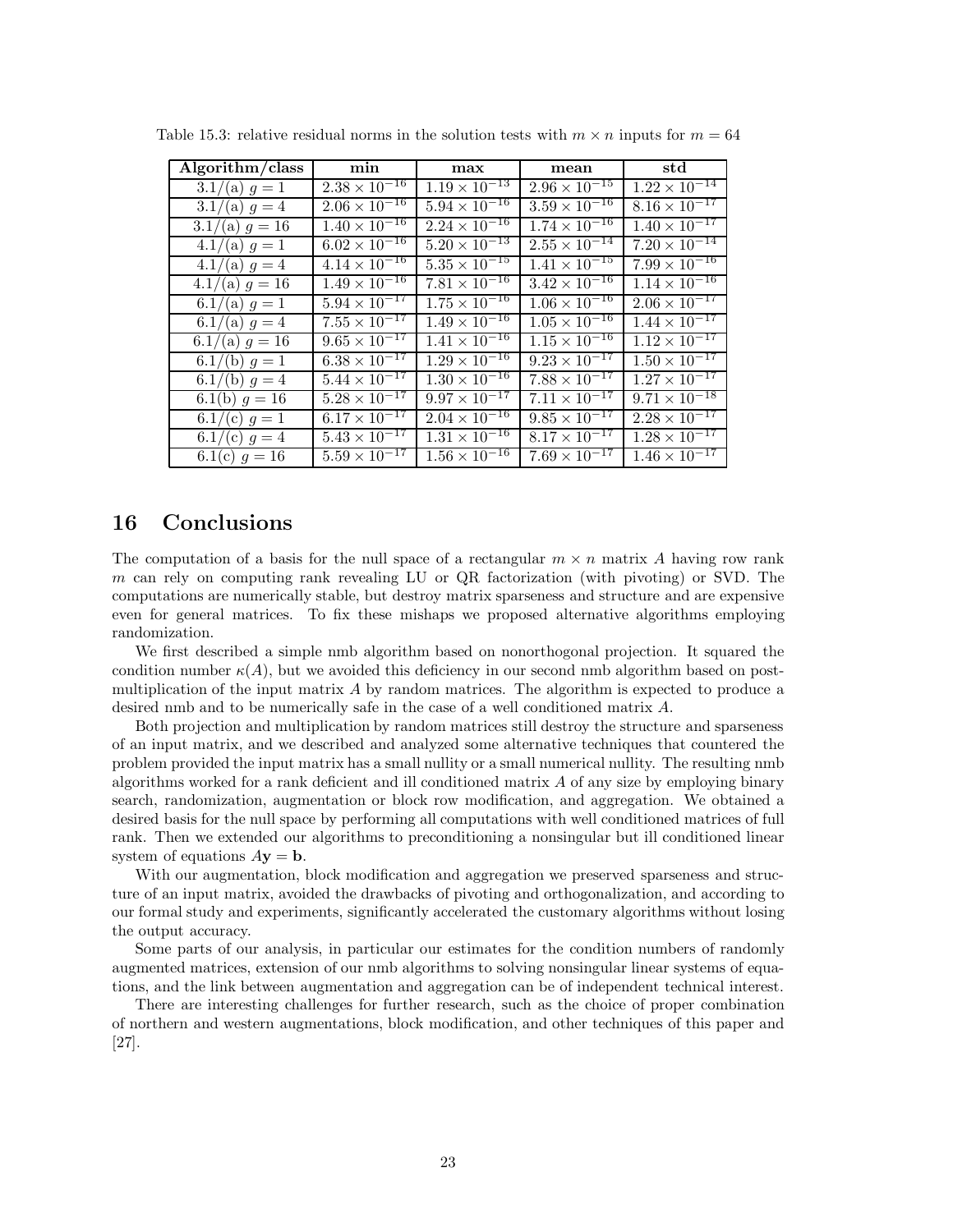| Algorithm/class  | min                               | max                    | mean                   | $\operatorname{std}$   |
|------------------|-----------------------------------|------------------------|------------------------|------------------------|
| $3.1/(a) g = 1$  | $2.88 \times 10^{-16}$            | $7.25 \times 10^{-14}$ | $3.65 \times 10^{-15}$ | $8.76 \times 10^{-15}$ |
| $3.1/(a) g = 4$  | $3.13 \times 10^{-16}$            | $8.21 \times 10^{-16}$ | $4.45 \times 10^{-16}$ | $9.02 \times 10^{-17}$ |
| $3.1/(a) g = 16$ | $1.94 \times 10^{-16}$            | $2.61 \times 10^{-16}$ | $2.21 \times 10^{-16}$ | $1.30 \times 10^{-17}$ |
| $4.1/(a) g = 1$  | $1.84 \times 10^{-15}$            | $1.79 \times 10^{-12}$ | $1.18 \times 10^{-13}$ | $2.80 \times 10^{-13}$ |
| $4.1/(a) g = 4$  | $9.84 \times 10^{-16}$            | $2.37 \times 10^{-14}$ | $4.14 \times 10^{-15}$ | $2.79 \times 10^{-15}$ |
| $4.1/(a) g = 16$ | $4.98 \times 10^{-16}$            | $1.40 \times 10^{-15}$ | $9.25 \times 10^{-16}$ | $2.22 \times 10^{-16}$ |
| $6.1/(a) g = 1$  | $1.\overline{06 \times 10^{-16}}$ | $2.28 \times 10^{-16}$ | $1.48 \times 10^{-16}$ | $2.28 \times 10^{-17}$ |
| 6.1/(a) $g = 4$  | $1.05 \times 10^{-16}$            | $2.04 \times 10^{-16}$ | $1.51 \times 10^{-16}$ | $1.86 \times 10^{-17}$ |
| $6.1/(a) g = 16$ | $1.26 \times 10^{-16}$            | $1.95 \times 10^{-16}$ | $1.57 \times 10^{-16}$ | $1.33 \times 10^{-17}$ |
| 6.1/(b) $g = 1$  | $8.77 \times 10^{-17}$            | $1.88 \times 10^{-16}$ | $1.34 \times 10^{-16}$ | $1.97 \times 10^{-17}$ |
| $6.1/(b) g = 4$  | $7.78 \times 10^{-17}$            | $1.92 \times 10^{-16}$ | $1.12 \times 10^{-16}$ | $1.80 \times 10^{-17}$ |
| 6.1(b) $q = 16$  | $6.48 \times 10^{-17}$            | $1.78 \times 10^{-16}$ | $9.34 \times 10^{-17}$ | $1.61 \times 10^{-17}$ |
| 6.1/(c) $g = 1$  | $9.31 \times 10^{-17}$            | $2.45 \times 10^{-16}$ | $1.34 \times 10^{-16}$ | $2.72 \times 10^{-17}$ |
| 6.1/(c) $g = 4$  | $8.48 \times 10^{-17}$            | $1.48 \times 10^{-16}$ | $1.10 \times 10^{-16}$ | $1.45 \times 10^{-17}$ |
| 6.1(c) $g = 16$  | $7.00 \times 10^{-17}$            | $1.95 \times 10^{-16}$ | $9.92 \times 10^{-17}$ | $1.85 \times 10^{-17}$ |

Table 15.4: relative residual norms in the solution tests with  $m \times n$  inputs for  $m = 128$ 

# **References**

- [1] D. Bini, V. Y. Pan, *Polynomial and Matrix Computations,* volume 1: Fundamental Algorithms, Birkhäuser, Boston, 1994.
- [2] Z. Chen, J. J. Dongarra, Condition Numbers of Gaussian Random Matrices, *SIAM. J. on Matrix Analysis and Applications*, **27**, 603–620, 2005.
- [3] J. D. Dixon, Estimating Extremal Eigenvalues and Condition Numbers of Matrices, *SIAM J. on Numerical Analysis*, **20, 4**, 812–814, 1983.
- [4] J. Demmel, The Probability That a Numerical Analysis Problem Is Difficult, *Math. of Computation*, **50**, 449–480, 1988.
- [5] R. A. Demillo, R. J. Lipton, A Probabilistic Remark on Algebraic Program Testing, *Information Processing Letters*, **7**, **4**, 193–195, 1978.
- [6] K. R. Davidson, S. J. Szarek, Local Operator Theory, Random Matrices, and Banach Spaces, in *Handbook on the Geometry of Banach Spaces* (W. B. Johnson and J. Lindenstrauss editors), pages 317–368, North Holland, Amsterdam, 2001.
- [7] A. Edelman, Eigenvalues and Condition Numbers of Random Matrices, PhD Thesis (106 pages), Math Dept., MIT, 1989 and *SIAM J. on Matrix Analysis and Applications*, **9**, **4**, 543–560, 1988.
- [8] I. Z. Emiris, V. Y. Pan, Symbolic and Numerical Methods for Exploiting Structure in Constructing Resultant Matrices, *J. of Symbolic Computation*, **33**, 393-413, 2002. Proc. Version in *ISSAC 97*.
- [9] A. Edelman, B. D. Sutton, Tails of Condition Number Distributions, *SIAM J. on Matrix Analysis and Applications*, **27**, **2**, 547–560, 2005.
- [10] I. Gohberg, T. Kailath, V. Olshevsky, Fast Gaussian Elimination with Partial Pivoting for Matrices with Displacement Structure, *Mathematics of Computation*, **64**, 1557–1576, 1995.
- [11] I. Gohberg, V. Olshevsky, Complexity of Multiplication with Vectors for Structured Matrices, *Linear Algebra and Its Applications*, **202**, 163–192, 1994.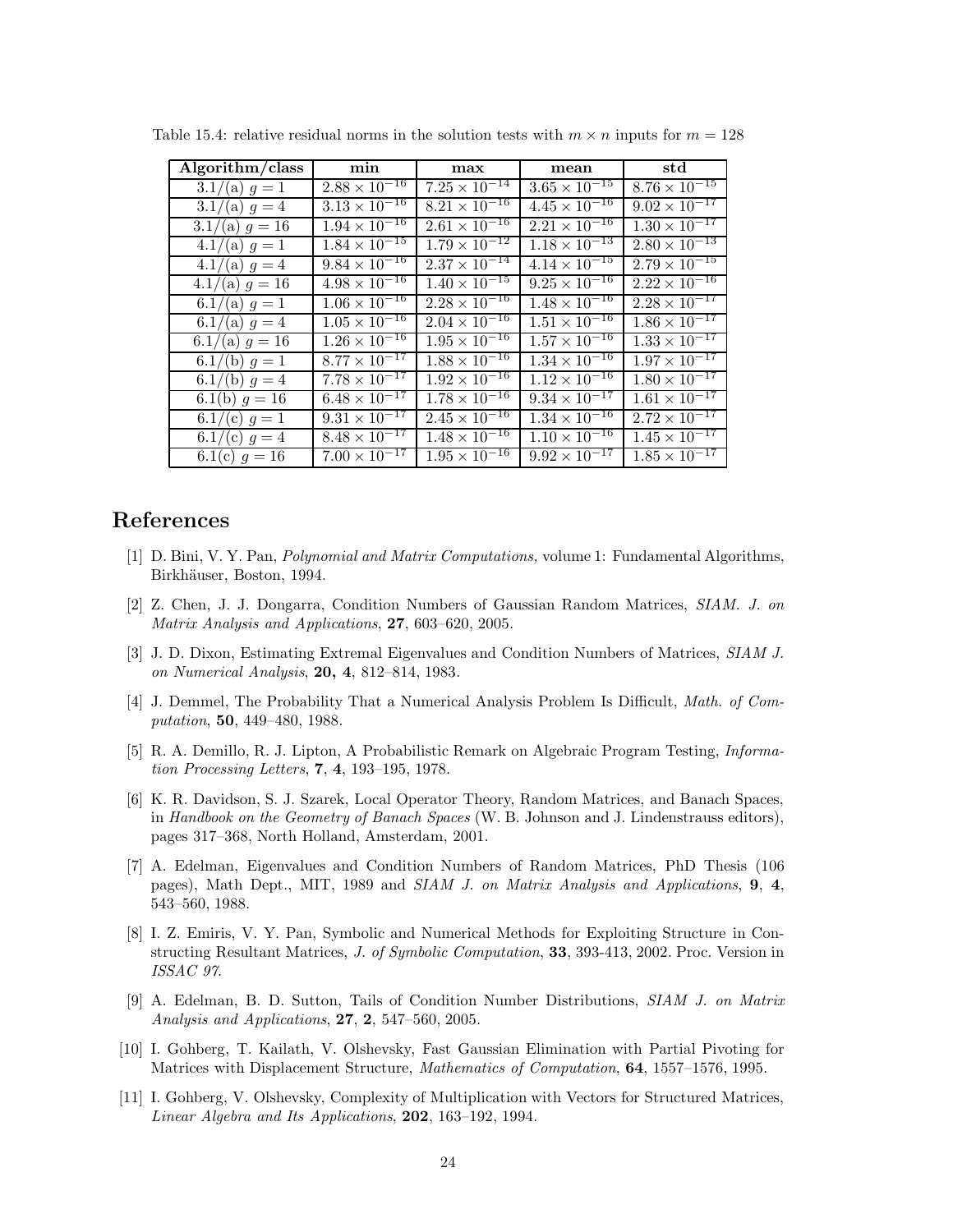- [12] I. Gohberg, A. Sementsul, On the Inversion of Finite Toeplitz Matrices and Their Continuous Analogs, *Matematicheskiie Issledovaniia* (in Russian), **7**, **2**, 187–224, 1972.
- [13] G. H. Golub, C. F. Van Loan, *Matrix Computations*, 3rd edition, The Johns Hopkins University Press, Baltimore, Maryland, 1996.
- [14] N. J. Higham, *Accuracy and Stability in Numerical Analysis*, SIAM, Philadelphia, 2002 (second edition).
- [15] G. Heinig, K. Rost, *Algebraic Methods for Toeplitz-like Matrices and Operators, Operator Theory*, **13**, Birkhäuser, 1984.
- [16] T. Kailath, S. Y. Kung, M. Morf, Displacement Ranks of Matrices and Linear Equations, *Journal Math. Analysis and Appls*, **68(2)**, 395–407, 1979.
- [17] P. Kravanja, M. Van Barel, Algorithms for Solving Rational Interpolation Problems Related to Fast and Superfast Solvers for Toeplitz Systems, *SPIE*, 359–370, 1999.
- [18] W. L. Miranker, V. Y. Pan, Methods of Aggregations, *Linear Algebra and Its Applications*, **29**, 231–257, 1980.
- [19] B. Mourrain, V. Y. Pan, Multivariate Polynomials, Duality and Structured Matrices, *J. of Complexity*, **16**, **1**, 110–180, 2000. (Proceedings version in *STOC'98*).
- [20] V. Y. Pan, On Computations with Dense Structured Matrices, *Math. of Computation*, **55, 191**, 179–190, 1990. Proceedings version in *Proceedings of International Symposium on Symbolic and Algebraic Computation (ISSAC'89)*, 34–42, ACM Press, NY, 1989.
- [21] C.–T. Pan, On the Existence and Computation of Rank-revealing LU Factorization, *Linear Algebra and Its Applications*, **316**, 199–222, 2000.
- [22] V. Y. Pan, *Structured Matrices and Polynomials: Unified Superfast Algorithms*, Birkhäuser/Springer, Boston/New York, 2001.
- [23] V. Y. Pan, Newton's Iteration for Matrix Inversion, Advances and Extensions, pp. 364–381, in *Matrix Methods: Theory, Algorithms and Applications* (dedicated to the Memory of Gene Golub, edited by V. Olshevsky and E. Tyrtyshnikov), World Scientific Publishing, New Jersey, ISBN-13 978-981-283-601-4, ISBN-10-981-283-601-2 (2010).
- [24] V. Y. Pan, D. Grady, B. Murphy, G. Qian, R. E. Rosholt, A. Ruslanov, Schur Aggregation for Linear Systems and Determinants, *Theoretical Computer Science*, *Special Issue on Symbolic– Numerical Algorithms* (D.A. Bini, V.Y. Pan, J. Verschelde editors), **409**, **2**, 255–268, 2008.
- [25] V. Y. Pan, D. Ivolgin, B. Murphy, R. E. Rosholt, Y. Tang, X. Yan, Additive Preconditioning for Matrix Computations, *Linear Algebra and Its Applications*, **432**, 1070–1089, 2010. Proceedings version in *Proc. of the Third International Computer Science Symposium in Russia (CSR 2008)*, *Lecture Notes in Computer Science (LNCS)*, **5010**, 372–383, 2008.
- [26] V. Y. Pan, B. Murphy, G. Qian, R. E. Rosholt, A New Error-free Floating-Point Summation Algorithm, *Computers and Mathematics with Applications*, **57**, 560–564, 2009.
- [27] V. Y. Pan, G. Qian, Randomized Preprocessing of Homogeneous Linear Systems, *Linear Algebra and Its Applications*, **432**, 3272–3318, 2010.
- [28] V. Y. Pan, G. Qian, A. Zheng, Advancing Matrix Computations with Randomized Preprocessing, in *Proc. of the Fifth International Computer Science Symposium in Russia (CSR 2010)*, Kazan, Russia, June 2010 , Farid Ablaev, Ernst W. Mayr (Eds.), *Lecture Notes in Computer Science (LNCS)*, pages 303-314, Springer, Berlin, 2010.